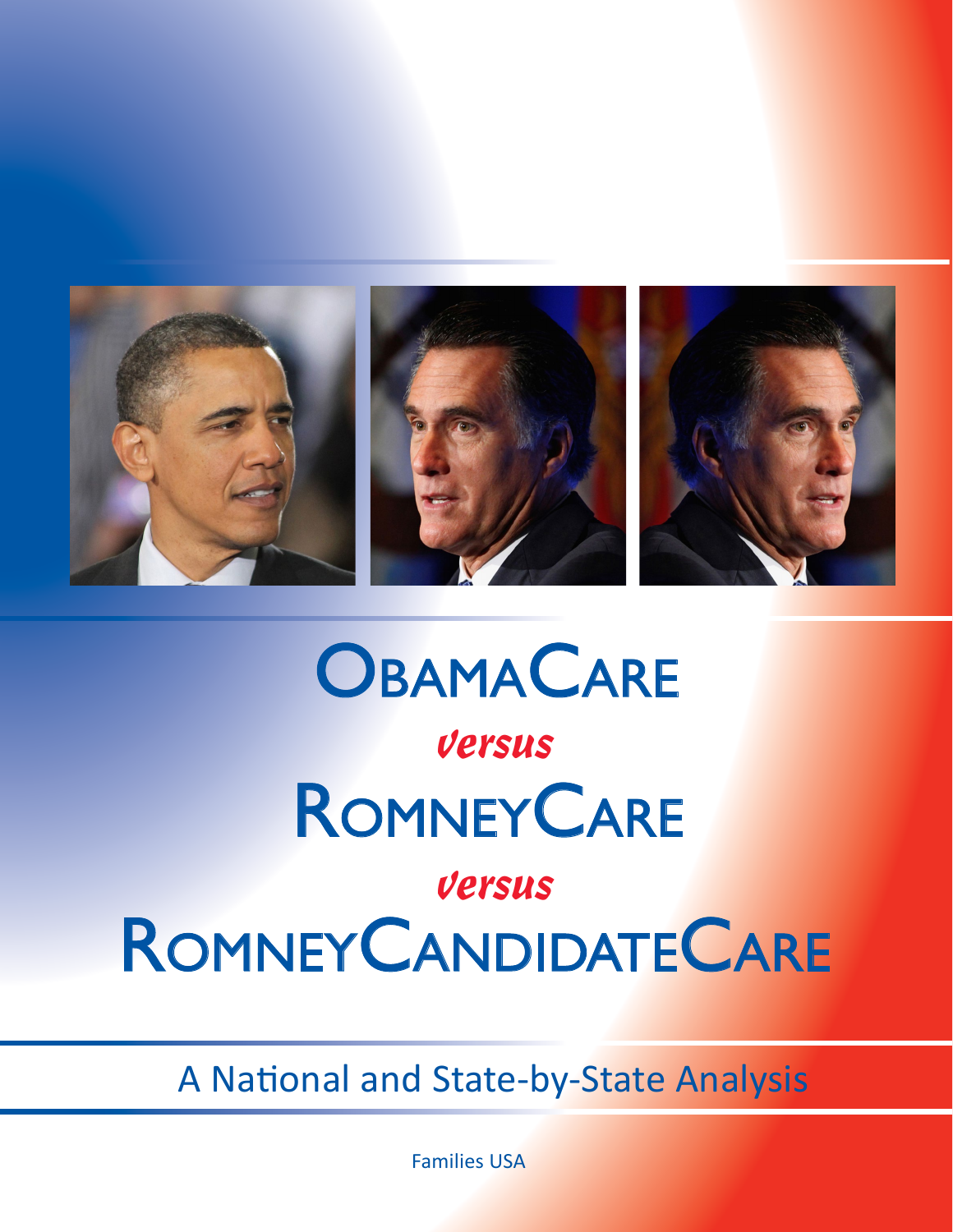The development of this Families USA report was aided enormously by three distinguished health policy analysts who played significant roles in the creation and promotion of RomneyCare and ObamaCare. They are as follows:

*Stuart Altman* is the Sol C. Chaikin Professor of National Health Policy at the Heller School for Social Policy and Management at Brandeis University. Dr. Altman served as a Deputy Assistant Secretary of Health, Education, and Welfare in the Nixon Administration and was one of the architects of Nixon's health reform plan. He was Chair of the Prospective Payment Assessment Commission for 12 years under Presidents Ronald Reagan, George H. W. Bush, and Bill Clinton. President Clinton also appointed him to the Bipartisan Commission on the Future of Medicare*.* 

*Jonathan Gruber* is a Professor of Economics at the Massachusetts Institute of Technology. Dr. Gruber served as a Deputy Assistant Secretary for Economic Policy in the Treasury Department. He is a gubernatorial appointee to the Board of the Massachusetts Commonwealth Health Insurance Connector Authority. He is also the Director of the National Bureau of Economic Research's Program on Children. The new data in this report were derived from a model developed by Dr. Gruber*.* 

*John McDonough* is a Professor of Practice at the Harvard School of Public Health, and he is the Director of the Harvard School of Public Health's Center for Public Health Leadership. From 2003 to 2008, Dr. McDonough served as the Executive Director of Health Care for All in Massachusetts, where he played a central role in the passage of RomneyCare in 2006. He served as a Senior Adviser to the Senate Health, Education, Labor, and Pensions Committee, where he played a major role in developing the health insurance expansion provisions of ObamaCare*.* 

> Families USA is a nonprofit, nonpartisan, 501(c)(4) organization that does not endorse, support, or oppose political candidates. Its mission is to achieve high-quality, affordable health coverage and care for all Americans.

> > *Cover design: Nancy Magill, Families USA Photos: President Barack Obama (Associated Press/Rex Features); Governor Mitt Romney (Associated Press/Manuel Balce Ceneta)*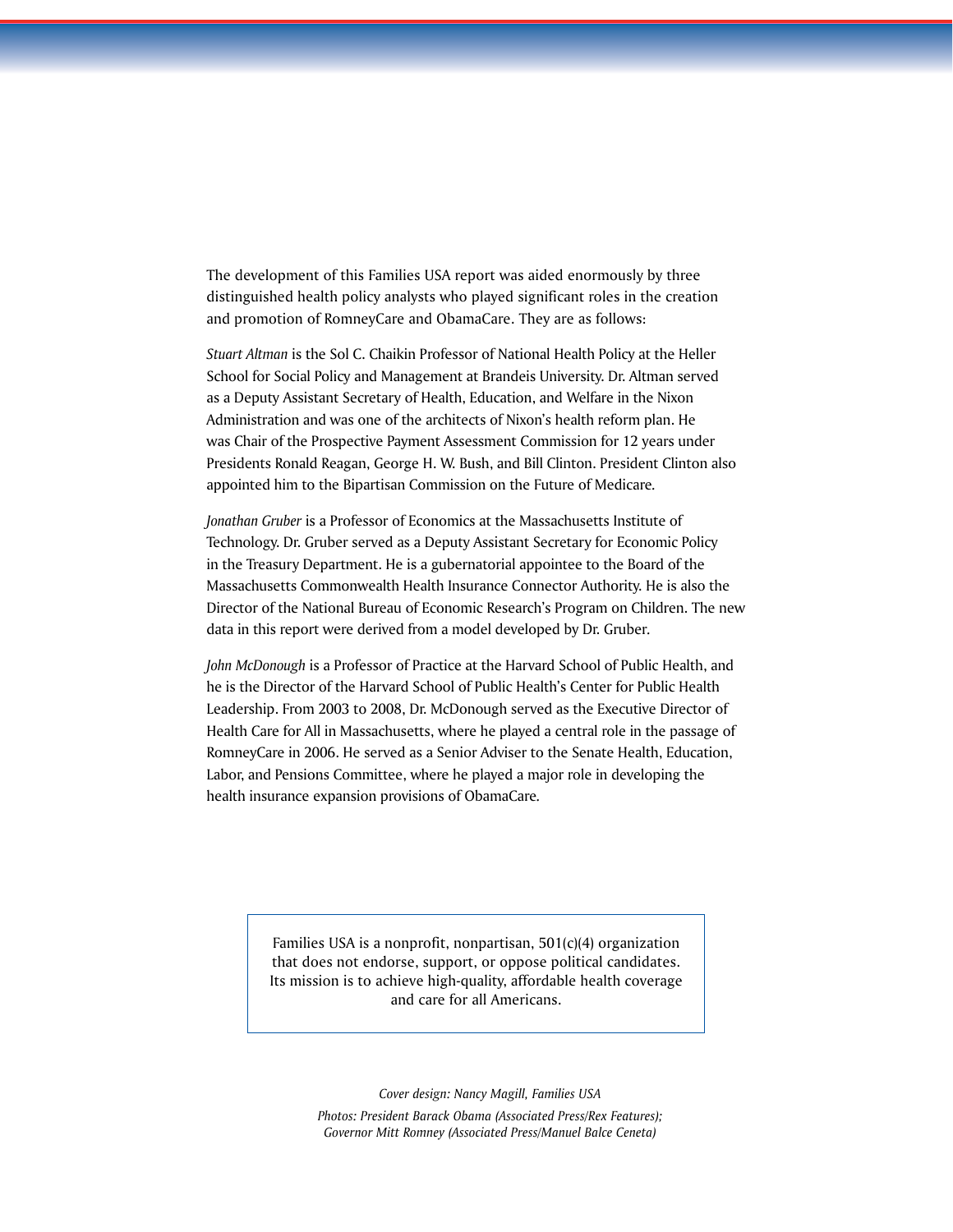# Introduction

America is at a crossroads in terms of the direction it will take on health care.

To help illuminate the possible paths forward, Families USA has explored the positions and records of the presidential candidates. To do this, we looked at the health reform law enacted in Massachusetts under the leadership of Governor Mitt Romney (which we refer to as RomneyCare throughout this report), at the health care law passed by Congress and enacted under the leadership of President Barack Obama (which we refer to as ObamaCare), and at the public positions on health care taken by Governor Romney in his role as the Republican presidential nominee (which we refer to as RomneyCandidateCare). While RomneyCare and ObamaCare have substantial similarities, it is clear that RomneyCandidateCare represents a significant shift in direction, presenting an obvious contrast with both RomneyCare and ObamaCare.

Governor Mitt Romney signed the Massachusetts Health Insurance Law on April 12, 2006.<sup>1</sup> In doing so, he proudly stated that the new law would expand health coverage and protections for people throughout the state. Less than a year later, the governor touted RomneyCare as a potential model for replication. In remarks to reporters after a speech to the Republican Study Committee in Baltimore on February 2, 2007, he said, "I'm proud of what we've done," and added that the law, if successfully implemented, "will be a model for the nation."<sup>2</sup>

When RomneyCare was enacted in 2006, Massachusetts already had one of the lowest uninsured rates among the 50 states (10.4 percent<sup>3</sup>). However, as Governor Romney anticipated, RomneyCare significantly improved health coverage. According to the latest Census Bureau report, only 3.4 percent of Massachusetts residents are uninsured—an enviable record that is far better than that of any other state in the nation.<sup>4</sup> As a result, policy makers in the nation's capitol turned to RomneyCare as a model to inform and guide the design of national health reform.

On March 23, 2010, President Barack Obama signed into law ObamaCare, the *Patient Protection and Affordable Care Act*. ObamaCare is similar in many respects to RomneyCare. Both laws expand affordable health insurance options for middle- and low-income individuals and families through the creation of new health insurance marketplaces with consumer protections, as well as through public coverage. Indeed, an examination of key provisions of ObamaCare and RomneyCare demonstrates the clear parallels.

Today, as a candidate for President, Governor Romney has been emphatically critical of ObamaCare and has repeatedly stated his intention to repeal the law. Moving away from the Massachusetts reform model he signed into law, Governor Romney has signaled his support for a dramatically different set of proposals.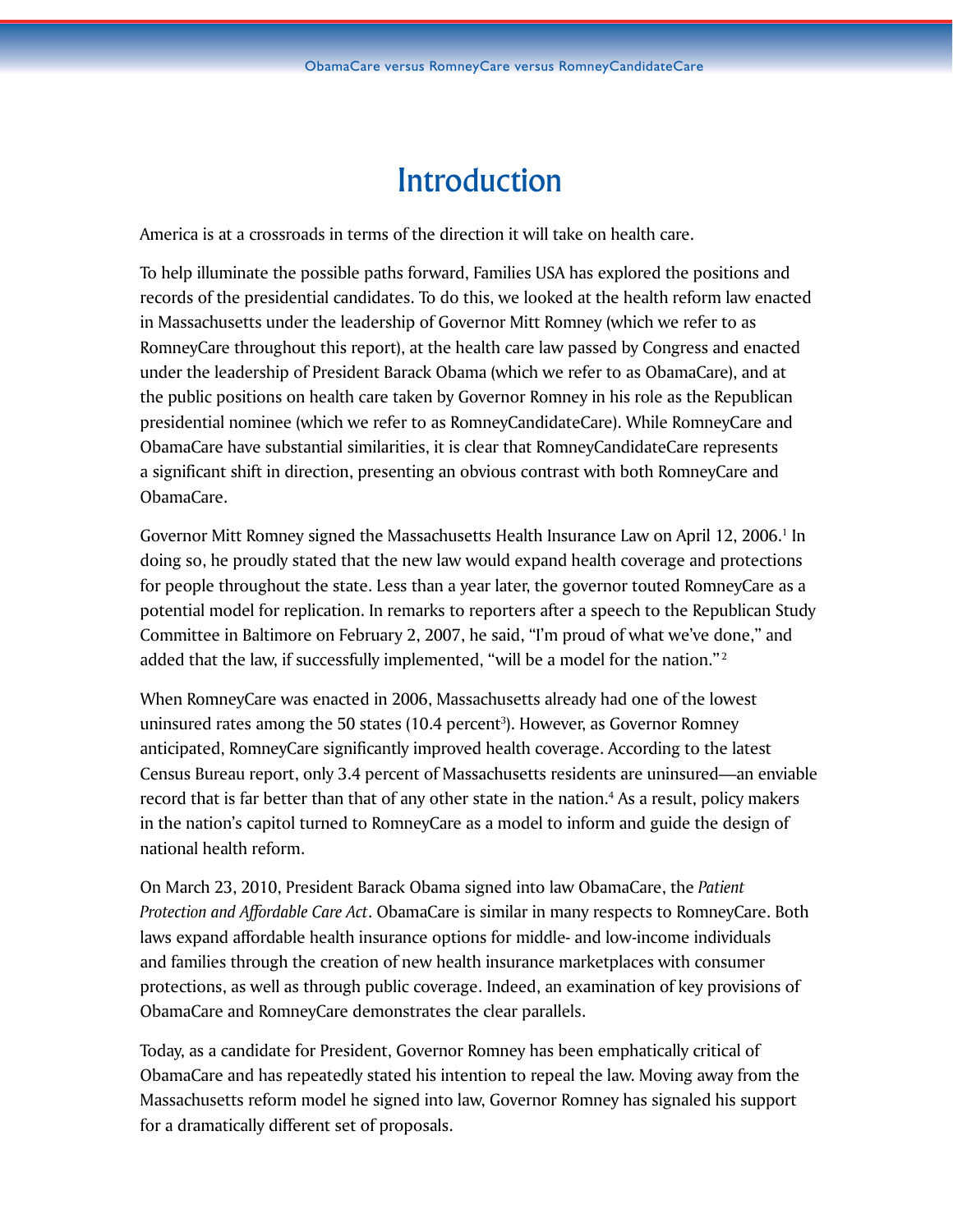In fact, RomneyCandidateCare includes health policies that would make it difficult, if not impossible, for other states to move forward with reforms similar to either RomneyCare or ObamaCare. First, Governor Romney would repeal ObamaCare, including measures in the law that provide new protections for consumers with private insurance (such as banning annual and lifetime caps on coverage) and that expand affordable coverage options. Paradoxically, RomneyCare was built on a very similar foundation of protections and new coverage options.

Second, Governor Romney would repeal ObamaCare's substantial premium tax credits that would help middle-class families purchase insurance in the new health insurance marketplaces. Instead, RomneyCandidateCare would enact a federal income tax deduction for the cost of purchasing coverage in today's existing insurance markets. As documented on page 4, the proposed tax deduction would provide significantly less help to families than the tax credit offered under ObamaCare.

Third, Governor Romney has proposed converting the Medicaid program to a block grant while significantly reducing federal Medicaid funding provided to the states. Ironically, federal Medicaid dollars were key to the success of health reform in Massachusetts. By cutting these dollars, Governor Romney jeopardizes both RomneyCare's future and the potential for enacting similar reforms in every other state in the country.

This report examines the similarities between ObamaCare and RomneyCare, and it presents the clear contrasts between ObamaCare and the governor's currently articulated health positions in RomneyCandidateCare.

# Similarities between ObamaCare and RomneyCare

To illustrate the similarities between ObamaCare and RomneyCare, Table 1 presents new national data showing the effects each approach would have if it were fully implemented nationwide in 2016. (That is, we contrast the projected effects of ObamaCare with the projected effects of nationwide implementation of a plan that is identical to RomneyCare.) These new national data include the number of middleclass and working families who would be eligible for premium tax credits, the value of those credits, the out-of-pocket health care costs families would face, and the number of uninsured people who would gain health coverage.

#### Table 1.

Similarities between ObamaCare and RomneyCare

| <b>Comparison Criteria</b>                                                    | <b>ObamaCare</b> | <b>RomneyCare</b> |
|-------------------------------------------------------------------------------|------------------|-------------------|
| Number of People Receiving<br>Premium Tax Credits, 2016                       | 20,340,000       | 19,490,000        |
| Average Value of Premium<br>Tax Credits, 2016                                 | \$4,231          | \$6,292           |
| Average Spending on<br>Health Care by People with<br>Non-Group Coverage, 2016 | \$5,985          | \$5,782           |
| Change in the Number of<br>Uninsured, 2016                                    | $-30,700,000$    | $-29,640,000$     |
| Change in the Number of<br>Uninsured, 2022                                    | $-32,930,000$    | $-33,990,000$     |
|                                                                               |                  |                   |

**Source**: Estimates prepared for Families USA by Jonathan Gruber, MIT. Data are for the non-institutionalized, non-elderly, non-Medicare-eligible population.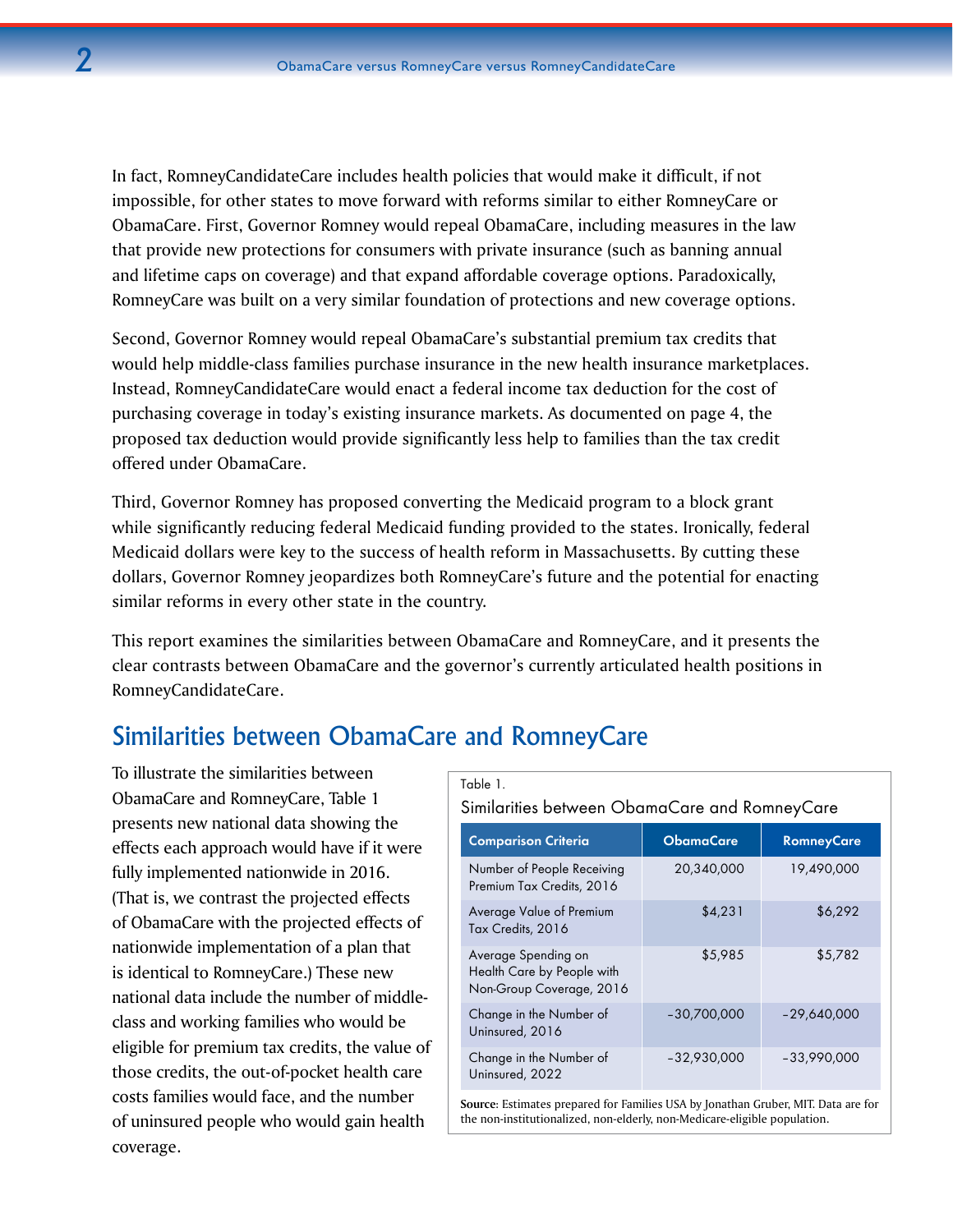We selected 2016 for our new estimates because it is the last year of the next president's term in office and because it is also when ObamaCare will be fully operational. Although some provisions of ObamaCare have already been implemented, the major provisions of the law that expand coverage begin to take effect in January 2014. For example, the key provisions that will help millions of Americans with the cost of health insurance premiums are not yet in effect. In the comparison of the number of uninsured, we look at both 2016 and 2022 in order to demonstrate how the gap between the two approaches grows over time.

# Key Findings: ObamaCare versus RomneyCandidateCare

Our report provides tables with new national and state-level data that illustrate the starkly different effects of the two candidates' current approaches to addressing health reform. Again, our analysis assumes that both ObamaCare and, in this case, RomneyCandidateCare, are fully implemented nationwide in 2016. Our candidate comparison includes data on the number of middle-class and working families who would be eligible for premium tax credits and the value of those credits, the out-of-pocket health care costs families would face, and the number of uninsured people who would gain or lose health coverage (looking at both 2016 and 2022 for the uninsured). Although the report's tables provide data for all states, in our Key Findings, we highlight the results in states that are currently receiving disproportionate attention in the media.5

# ObamaCare and Medicare

As part of our analysis of ObamaCare compared to RomneyCandidateCare, we also look at the impact of ObamaCare on Americans who rely on Medicare. The Discussion section takes a closer look at claims that Medicare benefits are cut to pay for ObamaCare, and it corrects misconceptions regarding the effects of the Medicare savings that are achieved under the law. In point of fact, ObamaCare actually extends the life of the Medicare trust fund, and it expands traditional Medicare benefits, as shown in our Key Findings. Specifically, we include state-level data on the number of Medicare beneficiaries who are receiving new, free preventive health services under ObamaCare and who are receiving new help in the Part D drug coverage gap known as the doughnut hole. Since some of ObamaCare's key Medicare changes are already completely or partially operational, we base our Key Findings on the most recent annual data available from the Centers for Medicare and Medicaid Services (CMS). RomneyCandidateCare would repeal these new Medicare benefits.

As our data show, RomneyCandidateCare, compared to ObamaCare, would substantially increase the number of uninsured people across the nation; would leave millions of middle-class, working families with considerably higher out-of-pocket health care costs; and would take away significant preventive and prescription drug services for seniors and people with disabilities who rely on Medicare.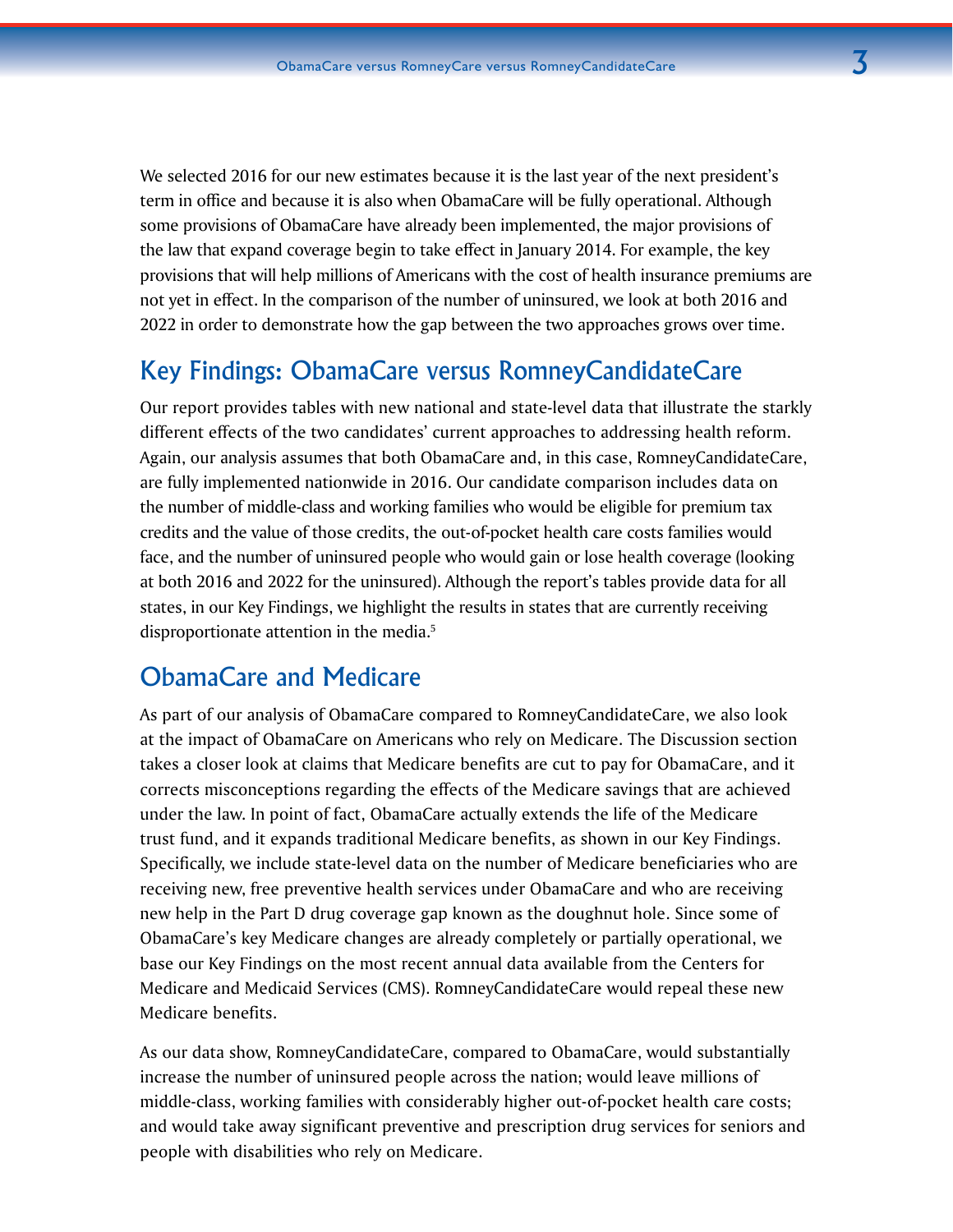# Key Findings

# Help with the Cost of Health Insurance Premiums in 2016

- **Nationally**
	- Although both ObamaCare and RomneyCandidateCare provide help with health insurance premiums through the federal tax system, the former does it through *tax credits* and the latter through *tax deductions*. As a result, not only does ObamaCare provide help to more than twice as many people, but the average amount of help provided to each person is also much larger (Table 2).
	- Under ObamaCare, 20.3 million Americans purchasing individual health coverage would receive help with the cost of health insurance premiums in 2016 through tax credits (Table 2).
	- Under RomneyCandidateCare, fewer than half as many Americans (fewer than 10.1 million people) would receive help with premiums through tax deductions (Table 2).
	- Under ObamaCare, the average amount of help with premiums would be \$4,231 in 2016 (Table 2).
	- Under RomneyCandidateCare, the average amount of help with premiums would be \$2,490 in 2016 (Table 2).
	- As a result, the size of the average premium tax credit would be 70 percent higher under ObamaCare than it would be under RomneyCandidateCare.
- **By State** (Table 2)
	- In **Colorado**
		- Under ObamaCare, 340,000 people would receive an average of \$4,572 in premium help in 2016.
		- Under RomneyCandidateCare, 250,000 people would receive an average of \$1,995 in premium help in 2016.
	- In **Florida**
		- Under ObamaCare, 1,620,000 people would receive an average of \$4,216 in premium help in 2016.
		- Under RomneyCandidateCare, 800,000 people would receive an average of \$3,174 in premium help in 2016.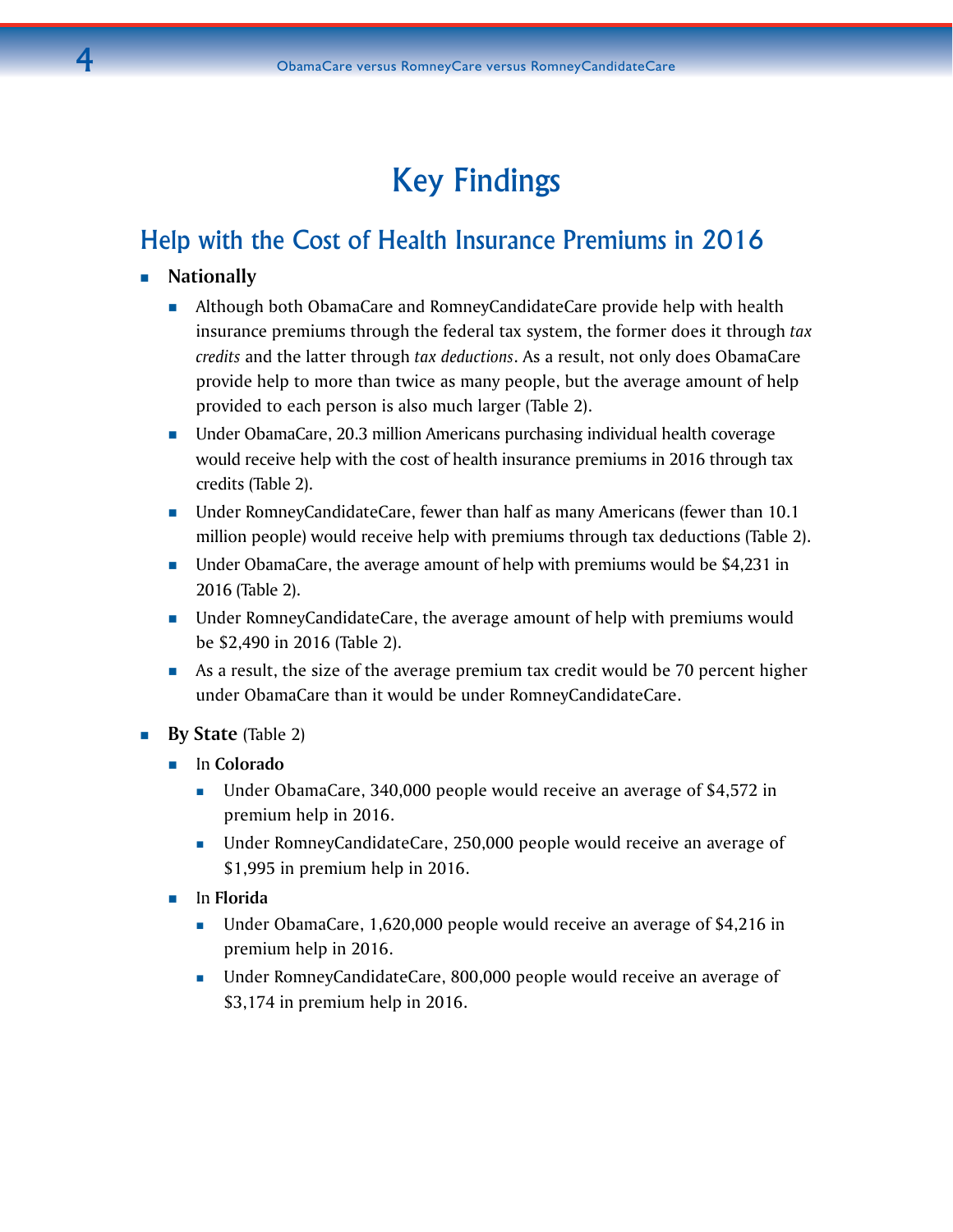- In **Iowa**
	- Under ObamaCare, 170,000 people would receive an average of \$5,256 in premium help in 2016.
	- **Under RomneyCandidateCare, 100,000 people would receive an average of** \$2,637 in premium help in 2016.
- In **Michigan**
	- Under ObamaCare, 650,000 people would receive an average of \$4,674 in premium help in 2016.
	- Under RomneyCandidateCare, 240,000 people would receive an average of \$3,604 in premium help in 2016.
- In **Nevada**
	- Under ObamaCare, 190,000 people would receive an average of \$3,731 in premium help in 2016.
	- Under RomneyCandidateCare, 110,000 people would receive an average of \$2,758 in premium help in 2016.
- In **New Hampshire**
	- Under ObamaCare, 80,000 people would receive an average of \$4,256 in premium help in 2016.
	- **Inder RomneyCandidateCare, 50,000 people would receive an average of** \$2,031 in premium help in 2016.
- In **North Carolina**
	- Under ObamaCare, 750,000 people would receive an average of \$4,170 in premium help in 2016.
	- Under RomneyCandidateCare, 290,000 people would receive an average of \$2,138 in premium help in 2016.
- In **Ohio**
	- **Under ObamaCare, 750,000 people would receive an average of \$4,646 in** premium help in 2016.
	- **Under RomneyCandidateCare, 350,000 people would receive an average of** \$1,977 in premium help in 2016.
- In **Pennsylvania**
	- Under ObamaCare, 570,000 people would receive an average of \$4,466 in premium help in 2016.
	- Under RomneyCandidateCare, 320,000 people would receive an average of \$3,035 in premium help in 2016.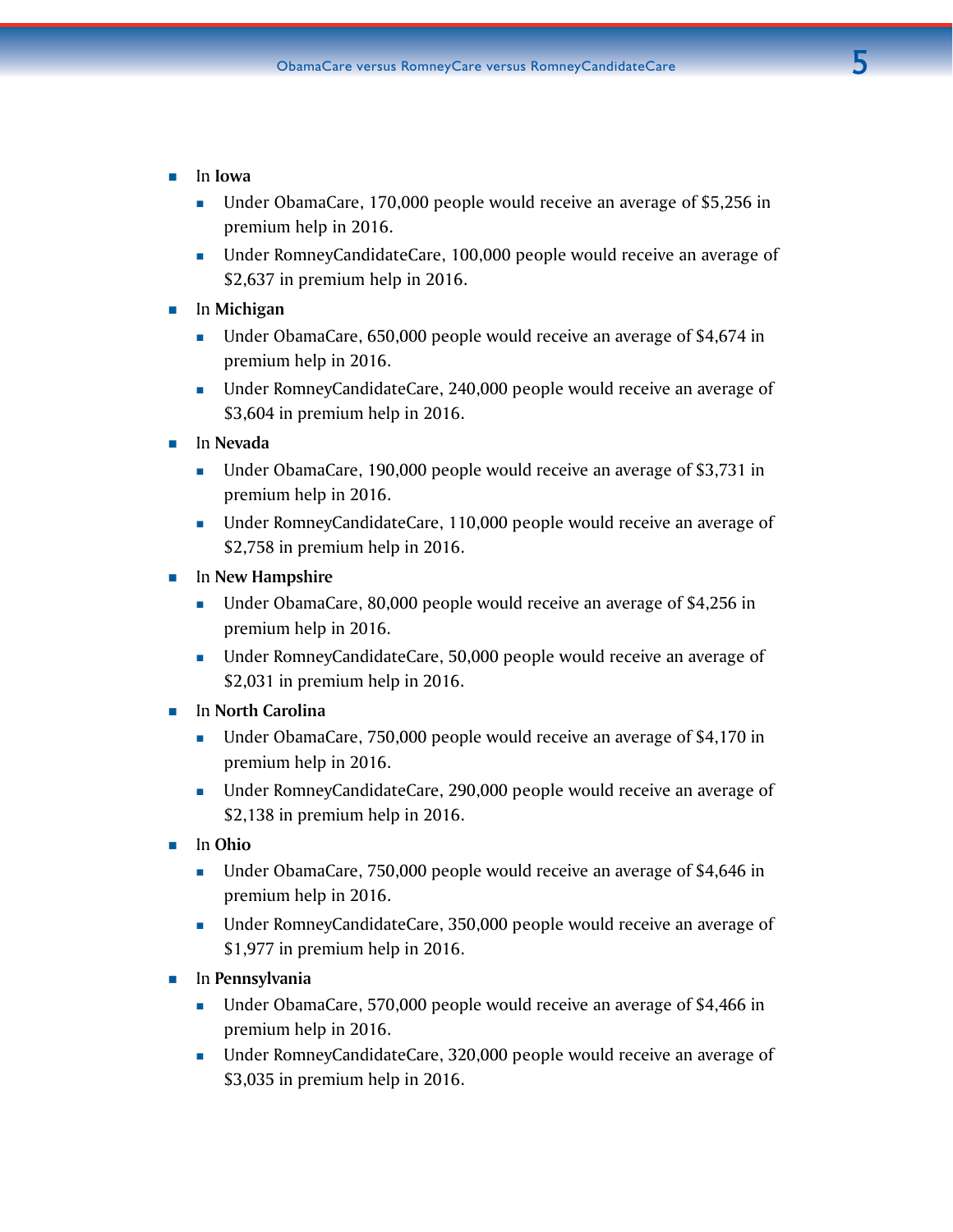# Help with the Cost of Health Insurance Premiums, by State, 2016

|                           | <b>ObamaCare</b>      |                      | <b>RomneyCandidateCare</b> |                      |  |
|---------------------------|-----------------------|----------------------|----------------------------|----------------------|--|
| <b>State</b>              | <b>Number</b>         | <b>Average Value</b> | <b>Number</b>              | <b>Average Value</b> |  |
|                           | <b>Receiving Help</b> | <b>Per Recipient</b> | <b>Receiving Help</b>      | <b>Per Recipient</b> |  |
| Alabama                   | 280,000               | \$5,245              | 140,000                    | \$2,488              |  |
| Alaska                    | 60,000                | \$3,525              | 20,000                     | \$2,036              |  |
| Arizona                   | 620,000               | \$4,035              | 300,000                    | \$1,931              |  |
| Arkansas                  | 210,000               | \$4,031              | 100,000                    | \$3,301              |  |
| California                | 2,730,000             | \$3,792              | 1,450,000                  | \$2,381              |  |
| Colorado                  | 340,000               | \$4,572              | 250,000                    | \$1,995              |  |
| Connecticut               | 150,000               | \$5,212              | 100,000                    | \$2,216              |  |
| Delaware                  | 60,000                | \$3,429              | 20,000                     | \$1,830              |  |
| District of Columbia      | 30,000                | \$4,137              | 20,000                     | \$1,499              |  |
| Florida                   | 1,620,000             | \$4,216              | 800,000                    | \$3,174              |  |
| Georgia                   | 940,000               | \$3,885              | 370,000                    | \$2,218              |  |
| Hawaii                    | 40,000                | \$6,122              | 30,000                     | \$1,645              |  |
| Idaho                     | 160,000               | \$3,815              | 70,000                     | \$2,311              |  |
| <b>Illinois</b>           | 600,000               | \$4,071              | 420,000                    | \$2,780              |  |
| Indiana                   | 510,000               | \$4,055              | 160,000                    | \$2,440              |  |
| lowa                      | 170,000               | \$5,256              | 100,000                    | \$2,637              |  |
| Kansas                    | 170,000               | \$4,590              | 90,000                     | \$2,621              |  |
| Kentucky                  | 190,000               | \$3,920              | 90,000                     | \$2,352              |  |
| Louisiana                 | 260,000               | \$5,540              | 150,000                    | \$2,337              |  |
| Maine                     | 80,000                | \$4,237              | 30,000                     | \$2,343              |  |
| Maryland                  | 230,000               | \$4,44]              | 270,000                    | \$2,615              |  |
| Massachusetts             | 100,000               | \$3,903              | 160,000                    | \$1,633              |  |
| Michigan                  | 650,000               | \$4,674              | 240,000                    | \$3,604              |  |
| Minnesota                 | 250,000               | \$4,783              | 200,000                    | \$2,969              |  |
| Mississippi               | 240,000               | \$4,575              | 70,000                     | \$3,204              |  |
| Missouri                  | 400,000               | \$4,324              | 220,000                    | \$1,876              |  |
| Montana                   | 100,000               | \$4,690              | 50,000                     | \$1,537              |  |
| Nebraska                  | 120,000               | \$5,445              | 70,000                     | \$2,751              |  |
| Nevada                    | 190,000               | \$3,731              | 110,000                    | \$2,758              |  |
| New Hampshire             | 80,000                | \$4,256              | 50,000                     | \$2,031              |  |
| New Jersey                | 510,000               | \$4,697              | 290,000                    | \$2,538              |  |
| New Mexico                | 160,000               | \$4,398              | 50,000                     | \$1,286              |  |
| New York                  | 1,100,000             | \$4,530              | 540,000                    | \$2,870              |  |
| North Carolina            | 750,000               | \$4,170              | 290,000                    | \$2,138              |  |
| North Dakota              | 60,000                | \$4,361              | 30,000                     | \$3,001              |  |
| Ohio                      | 750,000               | \$4,646              | 350,000                    | \$1,977              |  |
| Oklahoma                  | 310,000               | \$3,985              | 130,000                    | \$3,201              |  |
| Oregon                    | 190,000               | \$4,677              | 120,000                    | \$2,288              |  |
| Pennsylvania              | 570,000               | \$4,466              | 320,000                    | \$3,035              |  |
| Rhode Island              | 60,000                | \$4,276              | 40,000                     | \$2,303              |  |
| South Carolina            | 380,000               | \$3,904              | 130,000                    | \$2,714              |  |
| South Dakota              | 70,000                | \$3,223              | 30,000                     | \$1,954              |  |
| Tennessee                 | 430,000               | \$4,781              | 190,000                    | \$3,467              |  |
| Texas                     | 1,890,000             | \$3,922              | 700,000                    | \$1,956              |  |
| Utah                      | 160,000               | \$2,990              | 90,000                     | \$3,354              |  |
| Vermont                   | 40,000                | \$4,358              | 20,000                     | \$2,042              |  |
| Virginia                  | 470,000               | \$3,700              | 240,000                    | \$1,919              |  |
| Washington                | 430,000               | \$4,656              | 240,000                    | \$2,304              |  |
| West Virginia             | 90,000                | \$4,176              | 20,000                     | \$1,161              |  |
| Wisconsin                 | 300,000               | \$4,333              | 130,000                    | \$1,858              |  |
| Wyoming                   | 50,000                | \$3,902              | 20,000                     | \$4,298              |  |
| <b>U.S. Total/Average</b> | 20,340,000            | \$4,231              | 10,090,000                 | \$2,490              |  |

**Source**: Estimates prepared for Families USA by Jonathan Gruber, MIT. Data are for the non-institutionalized, non-elderly, non-Medicare-eligible population.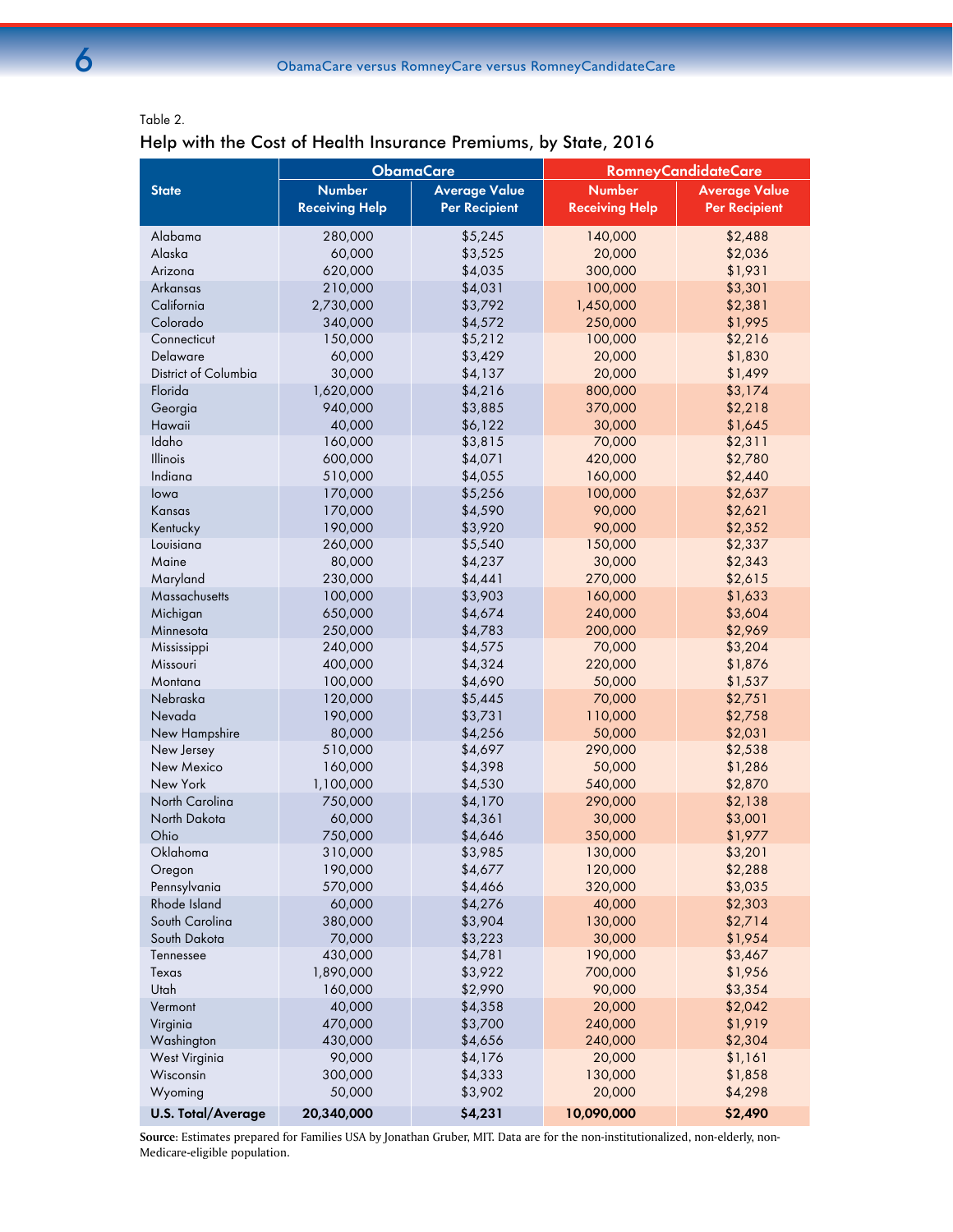- In **Virginia**
	- Under ObamaCare, 470,000 people would receive an average of \$3,700 in premium help in 2016.
	- Under RomneyCandidateCare, 240,000 people would receive an average of \$1,919 in premium help in 2016.
- $\blacksquare$  In Wisconsin
	- Under ObamaCare, 300,000 people would receive an average of \$4,333 in premium help in 2016.
	- **Under RomneyCandidateCare, 130,000 people would receive an average of** \$1,858 in premium help in 2016.

# Health Care Spending by Families with Private Health Insurance in 2016

- **Nationally** 
	- As a result of the difference in the amount of help available with premiums and in the quality of insurance plans, middle-class families who purchase health insurance on their own (non-group coverage) would spend considerably more out of pocket in 2016 under RomneyCandidateCare than they would under ObamaCare.
		- **IDED EXECT** Under ObamaCare, the average spending on health care (including premiums and out-of-pocket costs) would be \$5,985 (Table 3).
		- Under RomneyCandidateCare, the average spending on health care (including premiums and out-of-pocket costs) would be \$11,481 (Table 3).
		- Accordingly, under RomneyCandidateCare, average health care spending by a household would be 92 percent higher than under ObamaCare (Table 3).
- **By State** (Table 3)
	- In **Colorado**
		- Under ObamaCare, the average spending on health care would be \$5,998 in 2016.
		- Under RomneyCandidateCare, the average spending on health care would be \$9,069 in 2016.
	- In **Florida** 
		- Under ObamaCare, the average spending on health care would be \$5,651 in 2016.
		- Under RomneyCandidateCare, the average spending on health care would be \$10,543 in 2016.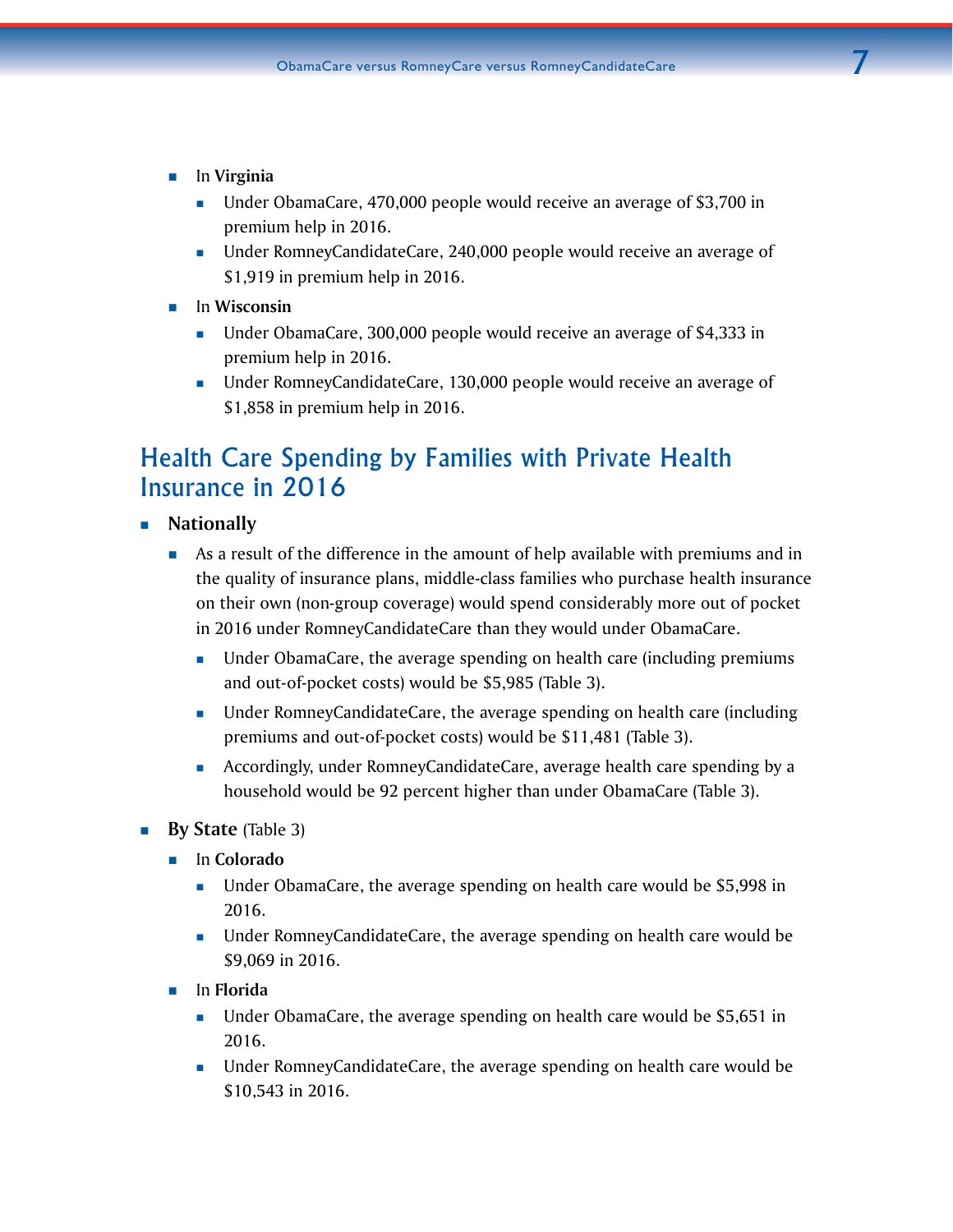- In **Iowa** 
	- Under ObamaCare, the average spending on health care would be \$7,021 in 2016.
	- Under RomneyCandidateCare, the average spending on health care would be \$11,163 in 2016.
- In **Michigan**
	- Under ObamaCare, the average spending on health care would be \$5,043 in 2016.
	- Under RomneyCandidateCare, the average spending on health care would be \$14,200 in 2016.
- In **Nevada** 
	- Under ObamaCare, the average spending on health care would be \$7,778 in 2016.
	- Under RomneyCandidateCare, the average spending on health care would be \$12,306 in 2016.
- **In New Hampshire** 
	- Under ObamaCare, the average spending on health care would be \$6,206 in 2016.
	- Under RomneyCandidateCare, the average spending on health care would be \$8,516 in 2016.
- In **North Carolina**
	- Under ObamaCare, the average spending on health care would be \$4,908 in 2016.
	- Under RomneyCandidateCare, the average spending on health care would be \$14,658 in 2016.
- In **Ohio**
	- Under ObamaCare, the average spending on health care would be \$5,098 in 2016.
	- Under RomneyCandidateCare, the average spending on health care would be \$10,096 in 2016.
- In **Pennsylvania**
	- Under ObamaCare, the average spending on health care would be \$7,941 in 2016.
	- Under RomneyCandidateCare, the average spending on health care would be \$13,820 in 2016.
- In **Virginia** 
	- Under ObamaCare, the average spending on health care would be \$5,583 in 2016.
	- Under RomneyCandidateCare, the average spending on health care would be \$10,130 in 2016.
- In **Wisconsin**
	- Under ObamaCare, the average spending on health care would be \$6,006 in 2016.
	- Under RomneyCandidateCare, the average spending on health care would be \$10,044 in 2016.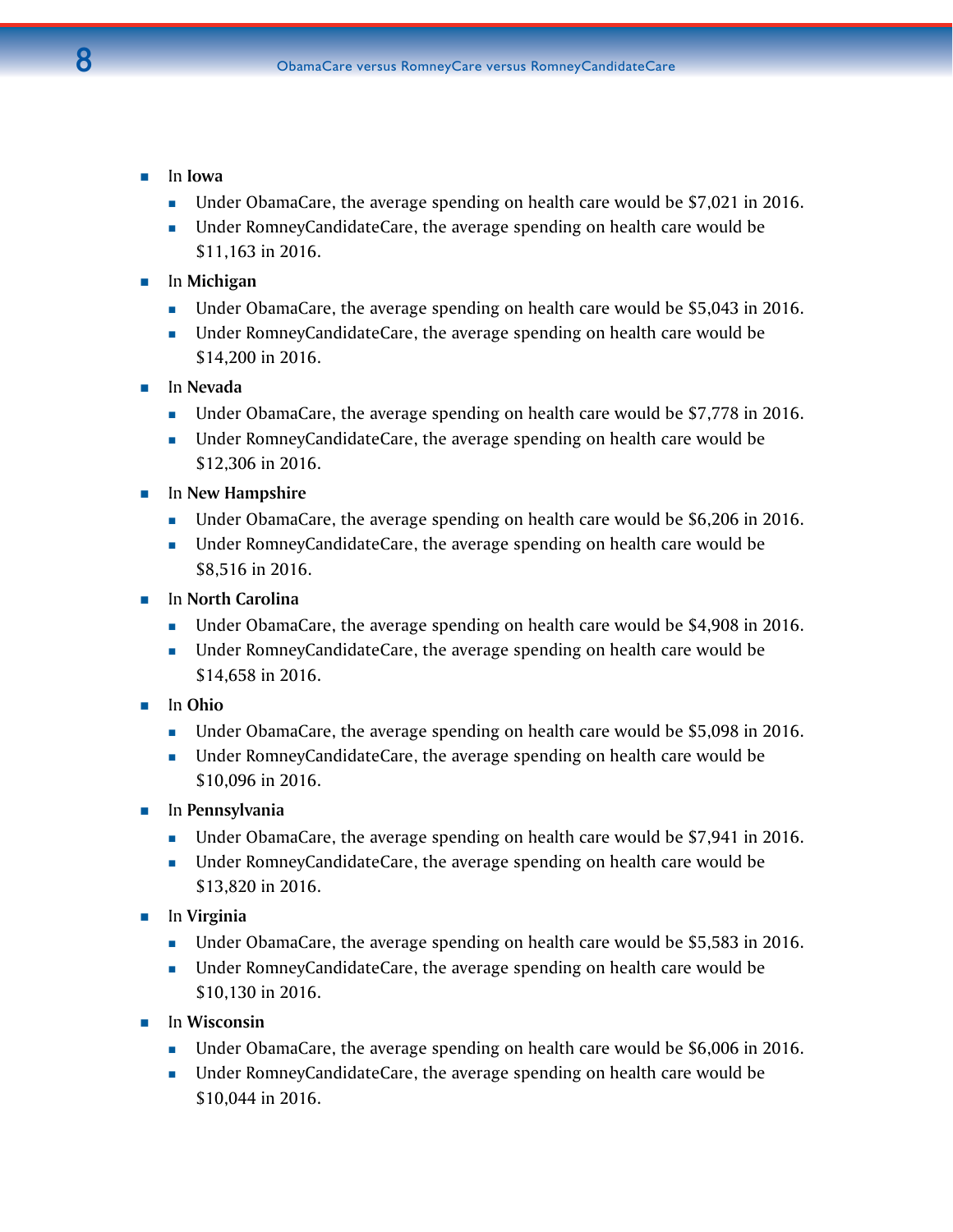### Table 3.

Average Spending on Health Care (including premiums and out-ofpocket costs) by Families Who Purchase Non-Group Coverage, 2016

| <b>State</b>         | <b>ObamaCare</b> | <b>RomneyCandidateCare</b> |
|----------------------|------------------|----------------------------|
| Alabama              | \$6,687          | \$10,332                   |
| Alaska               | \$5,804          | \$15,178                   |
| Arizona              | \$5,409          | \$11,024                   |
| Arkansas             | \$5,870          | \$11,437                   |
| California           | \$6,174          | \$11,584                   |
| Colorado             | \$5,998          | \$9,069                    |
| Connecticut          | \$8,710          | \$13,417                   |
| Delaware             | \$6,625          | \$9,644                    |
| District of Columbia | \$4,543          | \$8,876                    |
| Florida              | \$5,651          | \$10,543                   |
| Georgia              | \$5,171          | \$10,922                   |
| Hawaii               | \$5,562          | \$8,507                    |
| Idaho                | \$6,107          | \$11,489                   |
| Illinois             | \$6,781          | \$12,921                   |
| Indiana              | \$5,246          | \$10,463                   |
| lowa                 | \$7,021          | \$11,163                   |
| Kansas               | \$6,688          | \$12,676                   |
| Kentucky             | \$6,274          | \$12,721                   |
| Louisiana            | \$6,910          | \$9,279                    |
| Maine                | \$6,278          | \$10,055                   |
| Maryland             | \$7,806          | \$9,399                    |
| Massachusetts        | \$8,601          | \$9,475                    |
| Michigan             | \$5,043          | \$14,200                   |
| Minnesota            | \$7,622          | \$14,207                   |
| Mississippi          | \$4,757          | \$10,291                   |
| Missouri             | \$6,158          | \$11,579                   |
| Montana              | \$5,091          | \$18,004                   |
| Nebraska             | \$5,913          | \$13,714                   |
| Nevada               | \$7,778          | \$12,306                   |
| New Hampshire        | \$6,206          | \$8,516                    |
| New Jersey           | \$6,175          | \$9,530                    |
| New Mexico           | \$5,171          | \$8,751                    |
| New York             | \$5,597          | \$12,645                   |
| North Carolina       | \$4,908          | \$14,658                   |
| North Dakota         | \$7,351          | \$17,300                   |
| Ohio                 | \$5,098          | \$10,096                   |
| Oklahoma             | \$4,806          | \$11,111                   |
| Oregon               | \$6,135          | \$12,014                   |
| Pennsylvania         | \$7,941          | \$13,820                   |
| Rhode Island         | \$5,209          | \$10,699                   |
| South Carolina       | \$4,731          | \$12,505                   |
| South Dakota         | \$6,924          | \$12,515                   |
| Tennessee            | \$5,542          | \$14,536                   |
| Texas                | \$5,470          | \$8,913                    |
| Utah                 | \$6,566          | \$13,781                   |
| Vermont              | \$5,922          | \$11,006                   |
| Virginia             | \$5,583          | \$10,130                   |
| Washington           | \$7,535          | \$12,397                   |
| <b>West Virginia</b> | \$3,827          | \$6,952                    |
| Wisconsin            | \$6,006          | \$10,044                   |
| Wyoming              | \$6,070          | \$12,836                   |
| <b>U.S. Average</b>  | \$5,985          | \$11,481                   |

**Source**: Estimates prepared for Families USA by Jonathan Gruber, MIT. Data are for the noninstitutionalized, non-elderly, non-Medicare-eligible population.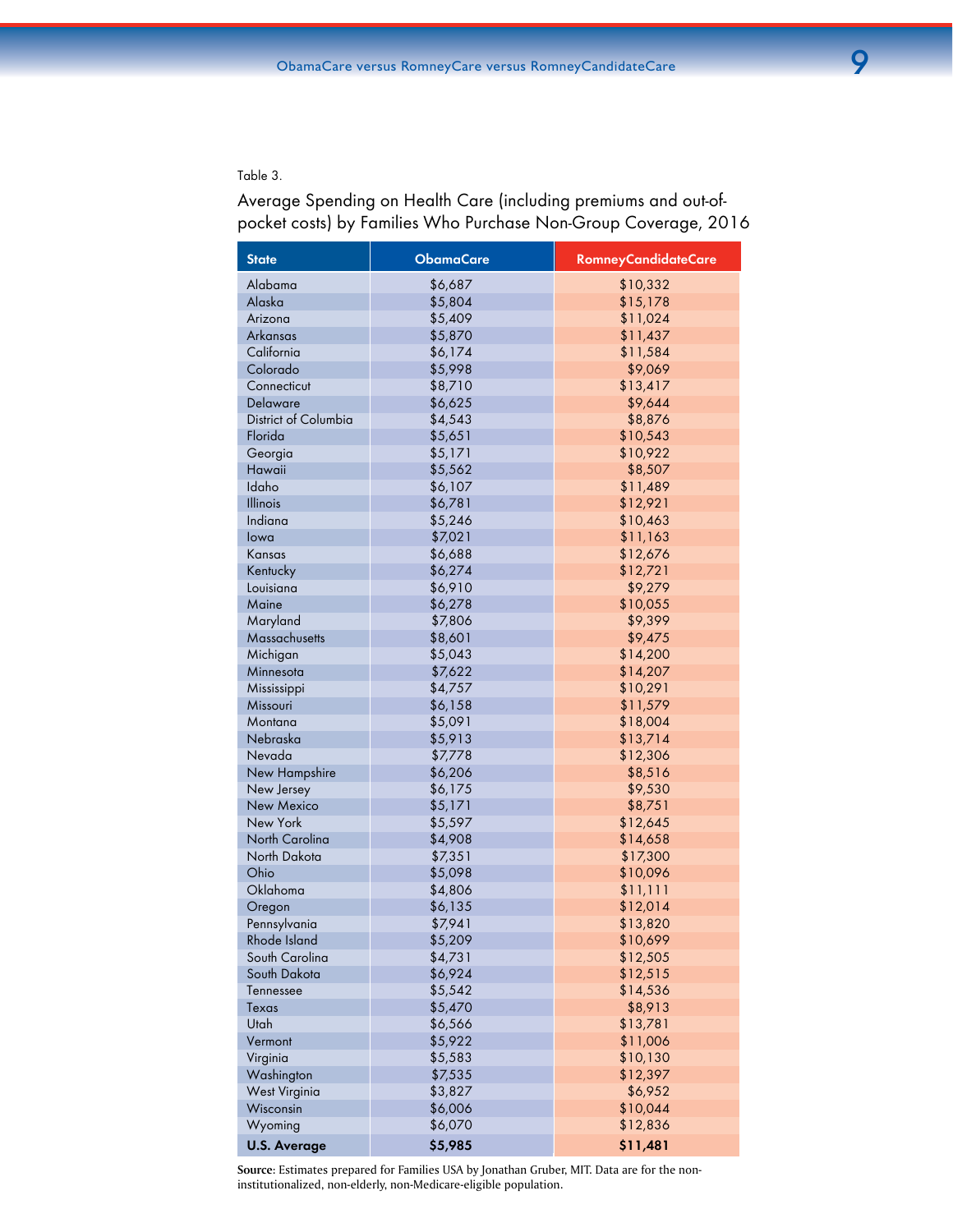# Uninsured Americans in 2016

# **Nationally**

- **In the absence of ObamaCare or RomneyCandidateCare, the number of uninsured** Americans under the age of 65 is projected to rise to 56.0 million by 2016 (Table 4).
- Under ObamaCare, the number of uninsured Americans would *decrease* significantly, falling by 30.7 million by 2016 (Table 4).
- **In sharp contrast, under RomneyCandidateCare, the number of uninsured** Americans would actually *increase*, rising by 11.2 million to 67.2 million by 2016 (Table 5).
- Under RomneyCandidateCare, there would be 41.9 million more uninsured people in 2016 than under ObamaCare (Table 5).
- **By State** (Table 4)
	- In **Colorado**
		- **Under ObamaCare, 390,000 people would gain health coverage by 2016.**
		- Under RomneyCandidateCare, 190,000 people would lose health coverage by 2016.
	- In **Florida**
		- **Under ObamaCare, 2,480,000 people would gain health coverage by 2016.**
		- Under RomneyCandidateCare, 490,000 people would lose health coverage by 2016.
	- In **Iowa**
		- Under ObamaCare, 210,000 people would gain health coverage by 2016.
		- Under RomneyCandidateCare, 120,000 people would lose health coverage by 2016).
	- In **Michigan**
		- **Under ObamaCare, 890,000 people would gain health coverage by 2016.**
		- Under RomneyCandidateCare, 370,000 people would lose health coverage by 2016.
	- In **Nevada**
		- **Under ObamaCare, 310,000 people would gain health coverage by 2016.**
		- Under RomneyCandidateCare, 60,000 people would lose health coverage by 2016.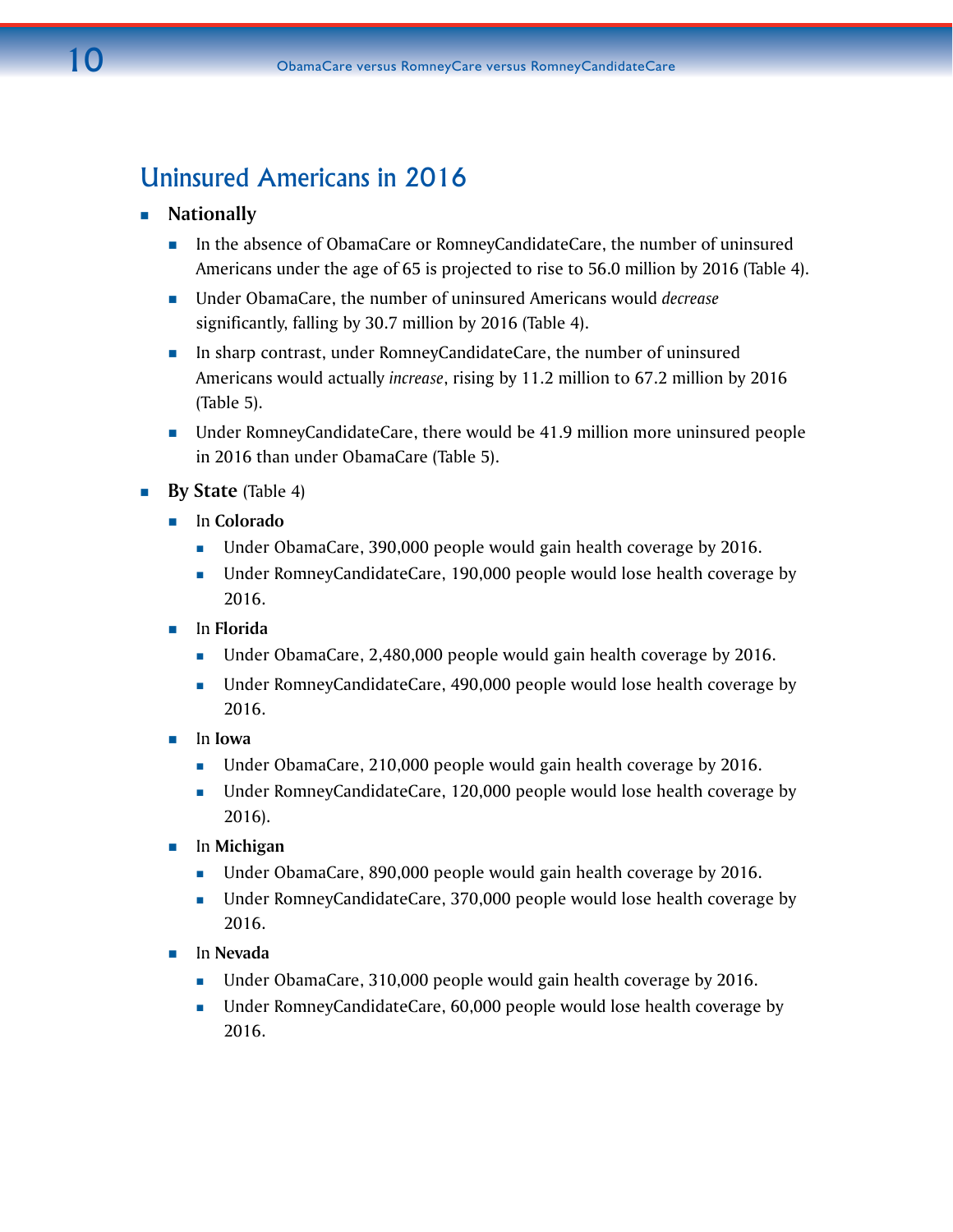Table 4.

# Uninsured People under the Age of 65, by State, 2016

| <b>Baseline Number</b><br><b>State</b><br>Of Uninsured*<br><b>ObamaCare</b><br><b>RomneyCandidateCare</b><br>Alabama<br>780,000<br>$-490,000$<br>$+160,000$<br>Alaska<br>140,000<br>$-90,000$<br>$+20,000$<br>1,440,000<br>$-790,000$<br>Arizona<br>$+260,000$<br>600,000<br>Arkansas<br>$-410,000$<br>$+110,000$<br>California<br>7,990,000<br>$-4,040,000$<br>$+2,350,000$<br>Colorado<br>750,000<br>$-390,000$<br>+190,000<br>430,000<br>$-190,000$<br>$+160,000$<br>Connecticut<br>Delaware<br>110,000<br>$-60,000$<br>$+50,000$<br>$-20,000$<br>District of Columbia<br>80,000<br>$+40,000$<br>Florida<br>4,280,000<br>$-2,480,000$<br>+490,000<br>$-1,270,000$<br>Georgia<br>2,140,000<br>$+210,000$<br>$-50,000$<br>Hawaii<br>110,000<br>$+50,000$<br>330,000<br>$-230,000$<br>Idaho<br>$+40,000$<br>2,130,000<br>$-1,170,000$<br>Illinois<br>$+420,000$<br>950,000<br>Indiana<br>$-610,000$<br>$+240,000$<br>410,000<br>$-210,000$<br>$+120,000$<br>lowa<br>400,000<br>$-220,000$<br>+90,000<br>Kansas<br>720,000<br>$-400,000$<br>$+110,000$<br>Kentucky<br>1,020,000<br>$-640,000$<br>$+160,000$<br>Louisiana<br>Maine<br>140,000<br>$-90,000$<br>$+40,000$<br>830,000<br>$-380,000$<br>$+190,000$<br>Maryland<br>Massachusetts<br>440,000<br>$-100,000$<br>$+200,000$<br>$-890,000$<br>+370,000<br>Michigan<br>1,430,000<br>$+200,000$<br>580,000<br>$-270,000$<br>Minnesota<br>690,000<br>$-430,000$<br>$+70,000$<br>Mississippi<br>950,000<br>$-610,000$<br>$+130,000$<br>Missouri<br>190,000<br>Montana<br>$-120,000$<br>$+40,000$<br>270,000<br>$-150,000$<br>$+50,000$<br>Nebraska<br>630,000<br>$-310,000$<br>$+60,000$<br>Nevada<br>New Hampshire<br>150,000<br>$-80,000$<br>$+40,000$<br>1,470,000<br>$-850,000$<br>+290,000<br>New Jersey<br>490,000<br>$-260,000$<br>$+40,000$<br>New Mexico<br>New York<br>3,430,000<br>$-1,420,000$<br>+910,000<br>North Carolina<br>1,790,000<br>$-940,000$<br>$+240,000$<br>North Dakota<br>90,000<br>$-60,000$<br>$+20,000$ |
|---------------------------------------------------------------------------------------------------------------------------------------------------------------------------------------------------------------------------------------------------------------------------------------------------------------------------------------------------------------------------------------------------------------------------------------------------------------------------------------------------------------------------------------------------------------------------------------------------------------------------------------------------------------------------------------------------------------------------------------------------------------------------------------------------------------------------------------------------------------------------------------------------------------------------------------------------------------------------------------------------------------------------------------------------------------------------------------------------------------------------------------------------------------------------------------------------------------------------------------------------------------------------------------------------------------------------------------------------------------------------------------------------------------------------------------------------------------------------------------------------------------------------------------------------------------------------------------------------------------------------------------------------------------------------------------------------------------------------------------------------------------------------------------------------------------------------------------------------------------------------------------------------------------------------------------------------------------------------------------|
|                                                                                                                                                                                                                                                                                                                                                                                                                                                                                                                                                                                                                                                                                                                                                                                                                                                                                                                                                                                                                                                                                                                                                                                                                                                                                                                                                                                                                                                                                                                                                                                                                                                                                                                                                                                                                                                                                                                                                                                       |
|                                                                                                                                                                                                                                                                                                                                                                                                                                                                                                                                                                                                                                                                                                                                                                                                                                                                                                                                                                                                                                                                                                                                                                                                                                                                                                                                                                                                                                                                                                                                                                                                                                                                                                                                                                                                                                                                                                                                                                                       |
|                                                                                                                                                                                                                                                                                                                                                                                                                                                                                                                                                                                                                                                                                                                                                                                                                                                                                                                                                                                                                                                                                                                                                                                                                                                                                                                                                                                                                                                                                                                                                                                                                                                                                                                                                                                                                                                                                                                                                                                       |
|                                                                                                                                                                                                                                                                                                                                                                                                                                                                                                                                                                                                                                                                                                                                                                                                                                                                                                                                                                                                                                                                                                                                                                                                                                                                                                                                                                                                                                                                                                                                                                                                                                                                                                                                                                                                                                                                                                                                                                                       |
|                                                                                                                                                                                                                                                                                                                                                                                                                                                                                                                                                                                                                                                                                                                                                                                                                                                                                                                                                                                                                                                                                                                                                                                                                                                                                                                                                                                                                                                                                                                                                                                                                                                                                                                                                                                                                                                                                                                                                                                       |
|                                                                                                                                                                                                                                                                                                                                                                                                                                                                                                                                                                                                                                                                                                                                                                                                                                                                                                                                                                                                                                                                                                                                                                                                                                                                                                                                                                                                                                                                                                                                                                                                                                                                                                                                                                                                                                                                                                                                                                                       |
|                                                                                                                                                                                                                                                                                                                                                                                                                                                                                                                                                                                                                                                                                                                                                                                                                                                                                                                                                                                                                                                                                                                                                                                                                                                                                                                                                                                                                                                                                                                                                                                                                                                                                                                                                                                                                                                                                                                                                                                       |
|                                                                                                                                                                                                                                                                                                                                                                                                                                                                                                                                                                                                                                                                                                                                                                                                                                                                                                                                                                                                                                                                                                                                                                                                                                                                                                                                                                                                                                                                                                                                                                                                                                                                                                                                                                                                                                                                                                                                                                                       |
|                                                                                                                                                                                                                                                                                                                                                                                                                                                                                                                                                                                                                                                                                                                                                                                                                                                                                                                                                                                                                                                                                                                                                                                                                                                                                                                                                                                                                                                                                                                                                                                                                                                                                                                                                                                                                                                                                                                                                                                       |
|                                                                                                                                                                                                                                                                                                                                                                                                                                                                                                                                                                                                                                                                                                                                                                                                                                                                                                                                                                                                                                                                                                                                                                                                                                                                                                                                                                                                                                                                                                                                                                                                                                                                                                                                                                                                                                                                                                                                                                                       |
|                                                                                                                                                                                                                                                                                                                                                                                                                                                                                                                                                                                                                                                                                                                                                                                                                                                                                                                                                                                                                                                                                                                                                                                                                                                                                                                                                                                                                                                                                                                                                                                                                                                                                                                                                                                                                                                                                                                                                                                       |
|                                                                                                                                                                                                                                                                                                                                                                                                                                                                                                                                                                                                                                                                                                                                                                                                                                                                                                                                                                                                                                                                                                                                                                                                                                                                                                                                                                                                                                                                                                                                                                                                                                                                                                                                                                                                                                                                                                                                                                                       |
|                                                                                                                                                                                                                                                                                                                                                                                                                                                                                                                                                                                                                                                                                                                                                                                                                                                                                                                                                                                                                                                                                                                                                                                                                                                                                                                                                                                                                                                                                                                                                                                                                                                                                                                                                                                                                                                                                                                                                                                       |
|                                                                                                                                                                                                                                                                                                                                                                                                                                                                                                                                                                                                                                                                                                                                                                                                                                                                                                                                                                                                                                                                                                                                                                                                                                                                                                                                                                                                                                                                                                                                                                                                                                                                                                                                                                                                                                                                                                                                                                                       |
|                                                                                                                                                                                                                                                                                                                                                                                                                                                                                                                                                                                                                                                                                                                                                                                                                                                                                                                                                                                                                                                                                                                                                                                                                                                                                                                                                                                                                                                                                                                                                                                                                                                                                                                                                                                                                                                                                                                                                                                       |
|                                                                                                                                                                                                                                                                                                                                                                                                                                                                                                                                                                                                                                                                                                                                                                                                                                                                                                                                                                                                                                                                                                                                                                                                                                                                                                                                                                                                                                                                                                                                                                                                                                                                                                                                                                                                                                                                                                                                                                                       |
|                                                                                                                                                                                                                                                                                                                                                                                                                                                                                                                                                                                                                                                                                                                                                                                                                                                                                                                                                                                                                                                                                                                                                                                                                                                                                                                                                                                                                                                                                                                                                                                                                                                                                                                                                                                                                                                                                                                                                                                       |
|                                                                                                                                                                                                                                                                                                                                                                                                                                                                                                                                                                                                                                                                                                                                                                                                                                                                                                                                                                                                                                                                                                                                                                                                                                                                                                                                                                                                                                                                                                                                                                                                                                                                                                                                                                                                                                                                                                                                                                                       |
|                                                                                                                                                                                                                                                                                                                                                                                                                                                                                                                                                                                                                                                                                                                                                                                                                                                                                                                                                                                                                                                                                                                                                                                                                                                                                                                                                                                                                                                                                                                                                                                                                                                                                                                                                                                                                                                                                                                                                                                       |
|                                                                                                                                                                                                                                                                                                                                                                                                                                                                                                                                                                                                                                                                                                                                                                                                                                                                                                                                                                                                                                                                                                                                                                                                                                                                                                                                                                                                                                                                                                                                                                                                                                                                                                                                                                                                                                                                                                                                                                                       |
|                                                                                                                                                                                                                                                                                                                                                                                                                                                                                                                                                                                                                                                                                                                                                                                                                                                                                                                                                                                                                                                                                                                                                                                                                                                                                                                                                                                                                                                                                                                                                                                                                                                                                                                                                                                                                                                                                                                                                                                       |
|                                                                                                                                                                                                                                                                                                                                                                                                                                                                                                                                                                                                                                                                                                                                                                                                                                                                                                                                                                                                                                                                                                                                                                                                                                                                                                                                                                                                                                                                                                                                                                                                                                                                                                                                                                                                                                                                                                                                                                                       |
|                                                                                                                                                                                                                                                                                                                                                                                                                                                                                                                                                                                                                                                                                                                                                                                                                                                                                                                                                                                                                                                                                                                                                                                                                                                                                                                                                                                                                                                                                                                                                                                                                                                                                                                                                                                                                                                                                                                                                                                       |
|                                                                                                                                                                                                                                                                                                                                                                                                                                                                                                                                                                                                                                                                                                                                                                                                                                                                                                                                                                                                                                                                                                                                                                                                                                                                                                                                                                                                                                                                                                                                                                                                                                                                                                                                                                                                                                                                                                                                                                                       |
|                                                                                                                                                                                                                                                                                                                                                                                                                                                                                                                                                                                                                                                                                                                                                                                                                                                                                                                                                                                                                                                                                                                                                                                                                                                                                                                                                                                                                                                                                                                                                                                                                                                                                                                                                                                                                                                                                                                                                                                       |
|                                                                                                                                                                                                                                                                                                                                                                                                                                                                                                                                                                                                                                                                                                                                                                                                                                                                                                                                                                                                                                                                                                                                                                                                                                                                                                                                                                                                                                                                                                                                                                                                                                                                                                                                                                                                                                                                                                                                                                                       |
|                                                                                                                                                                                                                                                                                                                                                                                                                                                                                                                                                                                                                                                                                                                                                                                                                                                                                                                                                                                                                                                                                                                                                                                                                                                                                                                                                                                                                                                                                                                                                                                                                                                                                                                                                                                                                                                                                                                                                                                       |
|                                                                                                                                                                                                                                                                                                                                                                                                                                                                                                                                                                                                                                                                                                                                                                                                                                                                                                                                                                                                                                                                                                                                                                                                                                                                                                                                                                                                                                                                                                                                                                                                                                                                                                                                                                                                                                                                                                                                                                                       |
|                                                                                                                                                                                                                                                                                                                                                                                                                                                                                                                                                                                                                                                                                                                                                                                                                                                                                                                                                                                                                                                                                                                                                                                                                                                                                                                                                                                                                                                                                                                                                                                                                                                                                                                                                                                                                                                                                                                                                                                       |
|                                                                                                                                                                                                                                                                                                                                                                                                                                                                                                                                                                                                                                                                                                                                                                                                                                                                                                                                                                                                                                                                                                                                                                                                                                                                                                                                                                                                                                                                                                                                                                                                                                                                                                                                                                                                                                                                                                                                                                                       |
|                                                                                                                                                                                                                                                                                                                                                                                                                                                                                                                                                                                                                                                                                                                                                                                                                                                                                                                                                                                                                                                                                                                                                                                                                                                                                                                                                                                                                                                                                                                                                                                                                                                                                                                                                                                                                                                                                                                                                                                       |
|                                                                                                                                                                                                                                                                                                                                                                                                                                                                                                                                                                                                                                                                                                                                                                                                                                                                                                                                                                                                                                                                                                                                                                                                                                                                                                                                                                                                                                                                                                                                                                                                                                                                                                                                                                                                                                                                                                                                                                                       |
|                                                                                                                                                                                                                                                                                                                                                                                                                                                                                                                                                                                                                                                                                                                                                                                                                                                                                                                                                                                                                                                                                                                                                                                                                                                                                                                                                                                                                                                                                                                                                                                                                                                                                                                                                                                                                                                                                                                                                                                       |
|                                                                                                                                                                                                                                                                                                                                                                                                                                                                                                                                                                                                                                                                                                                                                                                                                                                                                                                                                                                                                                                                                                                                                                                                                                                                                                                                                                                                                                                                                                                                                                                                                                                                                                                                                                                                                                                                                                                                                                                       |
|                                                                                                                                                                                                                                                                                                                                                                                                                                                                                                                                                                                                                                                                                                                                                                                                                                                                                                                                                                                                                                                                                                                                                                                                                                                                                                                                                                                                                                                                                                                                                                                                                                                                                                                                                                                                                                                                                                                                                                                       |
| Ohio<br>1,730,000<br>+490,000<br>$-1,030,000$                                                                                                                                                                                                                                                                                                                                                                                                                                                                                                                                                                                                                                                                                                                                                                                                                                                                                                                                                                                                                                                                                                                                                                                                                                                                                                                                                                                                                                                                                                                                                                                                                                                                                                                                                                                                                                                                                                                                         |
| Oklahoma<br>700,000<br>$-440,000$<br>$+80,000$                                                                                                                                                                                                                                                                                                                                                                                                                                                                                                                                                                                                                                                                                                                                                                                                                                                                                                                                                                                                                                                                                                                                                                                                                                                                                                                                                                                                                                                                                                                                                                                                                                                                                                                                                                                                                                                                                                                                        |
| 690,000<br>$-420,000$<br>$+140,000$<br>Oregon                                                                                                                                                                                                                                                                                                                                                                                                                                                                                                                                                                                                                                                                                                                                                                                                                                                                                                                                                                                                                                                                                                                                                                                                                                                                                                                                                                                                                                                                                                                                                                                                                                                                                                                                                                                                                                                                                                                                         |
| 1,530,000<br>$-830,000$<br>$+450,000$<br>Pennsylvania                                                                                                                                                                                                                                                                                                                                                                                                                                                                                                                                                                                                                                                                                                                                                                                                                                                                                                                                                                                                                                                                                                                                                                                                                                                                                                                                                                                                                                                                                                                                                                                                                                                                                                                                                                                                                                                                                                                                 |
| 130,000<br>$-70,000$<br>Rhode Island<br>$+40,000$                                                                                                                                                                                                                                                                                                                                                                                                                                                                                                                                                                                                                                                                                                                                                                                                                                                                                                                                                                                                                                                                                                                                                                                                                                                                                                                                                                                                                                                                                                                                                                                                                                                                                                                                                                                                                                                                                                                                     |
| $-650,000$<br>$+140,000$<br>South Carolina<br>1,050,000                                                                                                                                                                                                                                                                                                                                                                                                                                                                                                                                                                                                                                                                                                                                                                                                                                                                                                                                                                                                                                                                                                                                                                                                                                                                                                                                                                                                                                                                                                                                                                                                                                                                                                                                                                                                                                                                                                                               |
| 120,000<br>$-80,000$<br>South Dakota<br>$+20,000$                                                                                                                                                                                                                                                                                                                                                                                                                                                                                                                                                                                                                                                                                                                                                                                                                                                                                                                                                                                                                                                                                                                                                                                                                                                                                                                                                                                                                                                                                                                                                                                                                                                                                                                                                                                                                                                                                                                                     |
| 1,030,000<br>$-550,000$<br>$+180,000$<br>Tennessee                                                                                                                                                                                                                                                                                                                                                                                                                                                                                                                                                                                                                                                                                                                                                                                                                                                                                                                                                                                                                                                                                                                                                                                                                                                                                                                                                                                                                                                                                                                                                                                                                                                                                                                                                                                                                                                                                                                                    |
| 6,900,000<br>$-3,660,000$<br>+670,000<br>Texas                                                                                                                                                                                                                                                                                                                                                                                                                                                                                                                                                                                                                                                                                                                                                                                                                                                                                                                                                                                                                                                                                                                                                                                                                                                                                                                                                                                                                                                                                                                                                                                                                                                                                                                                                                                                                                                                                                                                        |
| institutionalized, non-<br>440,000<br>Utah<br>$-230,000$<br>$+50,000$                                                                                                                                                                                                                                                                                                                                                                                                                                                                                                                                                                                                                                                                                                                                                                                                                                                                                                                                                                                                                                                                                                                                                                                                                                                                                                                                                                                                                                                                                                                                                                                                                                                                                                                                                                                                                                                                                                                 |
| 70,000<br>$-40,000$<br>$+30,000$<br>Vermont                                                                                                                                                                                                                                                                                                                                                                                                                                                                                                                                                                                                                                                                                                                                                                                                                                                                                                                                                                                                                                                                                                                                                                                                                                                                                                                                                                                                                                                                                                                                                                                                                                                                                                                                                                                                                                                                                                                                           |
| Virginia<br>1,220,000<br>$-740,000$<br>$+150,000$                                                                                                                                                                                                                                                                                                                                                                                                                                                                                                                                                                                                                                                                                                                                                                                                                                                                                                                                                                                                                                                                                                                                                                                                                                                                                                                                                                                                                                                                                                                                                                                                                                                                                                                                                                                                                                                                                                                                     |
| 1,060,000<br>$-640,000$<br>$+210,000$<br>Washington                                                                                                                                                                                                                                                                                                                                                                                                                                                                                                                                                                                                                                                                                                                                                                                                                                                                                                                                                                                                                                                                                                                                                                                                                                                                                                                                                                                                                                                                                                                                                                                                                                                                                                                                                                                                                                                                                                                                   |
| 280,000<br>$-180,000$<br>$+60,000$<br>West Virginia                                                                                                                                                                                                                                                                                                                                                                                                                                                                                                                                                                                                                                                                                                                                                                                                                                                                                                                                                                                                                                                                                                                                                                                                                                                                                                                                                                                                                                                                                                                                                                                                                                                                                                                                                                                                                                                                                                                                   |
| 580,000<br>$+250,000$<br>Wisconsin<br>$-340,000$                                                                                                                                                                                                                                                                                                                                                                                                                                                                                                                                                                                                                                                                                                                                                                                                                                                                                                                                                                                                                                                                                                                                                                                                                                                                                                                                                                                                                                                                                                                                                                                                                                                                                                                                                                                                                                                                                                                                      |
| 100,000<br>$-60,000$<br>$+30,000$<br>Wyoming                                                                                                                                                                                                                                                                                                                                                                                                                                                                                                                                                                                                                                                                                                                                                                                                                                                                                                                                                                                                                                                                                                                                                                                                                                                                                                                                                                                                                                                                                                                                                                                                                                                                                                                                                                                                                                                                                                                                          |
| <b>U.S. Total</b><br>56,010,000<br>$-30,700,000$<br>$+11,160,000$                                                                                                                                                                                                                                                                                                                                                                                                                                                                                                                                                                                                                                                                                                                                                                                                                                                                                                                                                                                                                                                                                                                                                                                                                                                                                                                                                                                                                                                                                                                                                                                                                                                                                                                                                                                                                                                                                                                     |
|                                                                                                                                                                                                                                                                                                                                                                                                                                                                                                                                                                                                                                                                                                                                                                                                                                                                                                                                                                                                                                                                                                                                                                                                                                                                                                                                                                                                                                                                                                                                                                                                                                                                                                                                                                                                                                                                                                                                                                                       |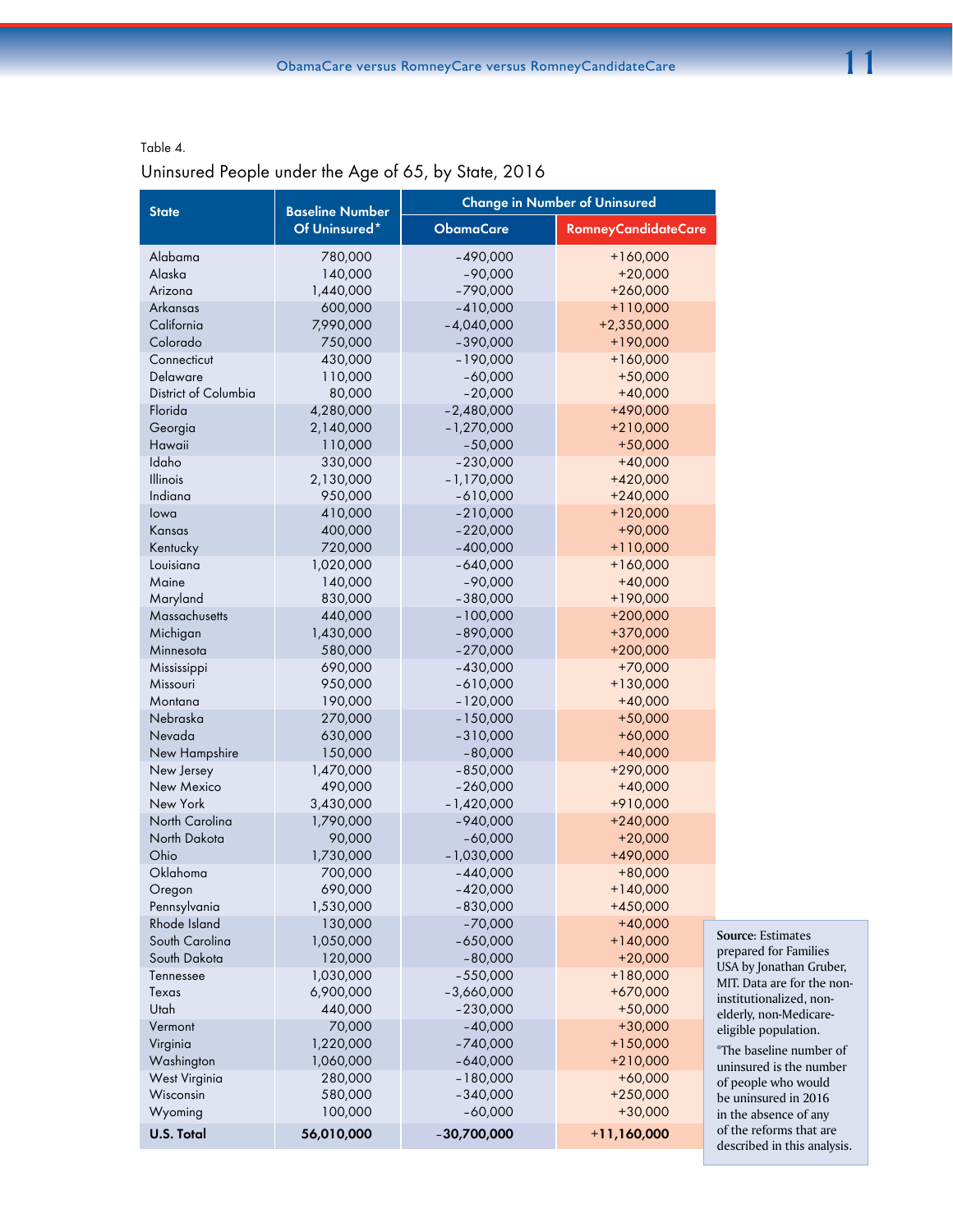- **In New Hampshire** 
	- **Under ObamaCare, 80,000 people would gain health coverage by 2016.**
	- Under RomneyCandidateCare, 40,000 people would lose health coverage by 2016.
- **In North Carolina** 
	- Under ObamaCare, 940,000 people would gain health coverage by 2016.
	- Under RomneyCandidateCare, 240,000 people would lose health coverage by 2016.
- In **Ohio**
	- Under ObamaCare, 1,030,000 people would gain health coverage by 2016.
	- Under RomneyCandidateCare, 490,000 people would lose health coverage by 2016.
- In **Pennsylvania**
	- Under ObamaCare, 830,000 people would gain health coverage by 2016.
	- Under RomneyCandidateCare, 450,000 people would lose health coverage by 2016.
- In **Virginia**
	- Under ObamaCare, 740,000 people would gain health coverage by 2016.
	- Under RomneyCandidateCare, 150,000 people would lose health coverage by 2016.
- $\blacksquare$  In Wisconsin
	- Under ObamaCare, 340,000 people would gain health coverage by 2016.
	- Under RomneyCandidateCare, 250,000 people would lose health coverage by 2016.

| <b>ObamaCare</b><br><b>RomneyCandidateCare</b>     |            |            |  |  |
|----------------------------------------------------|------------|------------|--|--|
|                                                    |            |            |  |  |
| <b>Baseline Uninsured</b>                          | 56,010,000 | 56,010,000 |  |  |
| $+11,160,000$<br>$-30,700,000$<br>Change           |            |            |  |  |
| <b>Total Uninsured</b><br>25,310,000<br>67,170,000 |            |            |  |  |
| <b>Difference</b><br>41,860,000                    |            |            |  |  |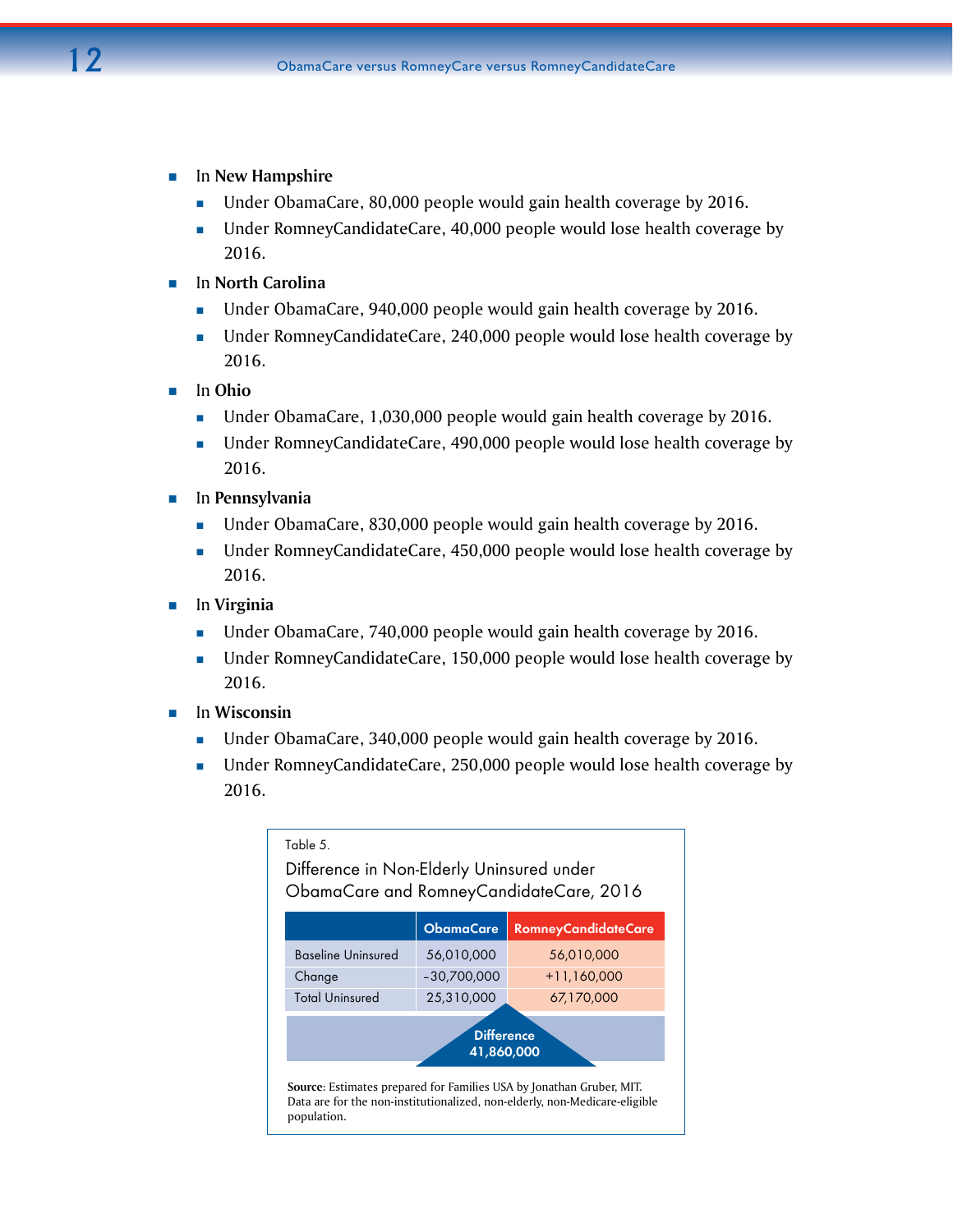# Uninsured Americans in 2022

- **Nationally** 
	- **In the absence of ObamaCare or RomneyCandidateCare, the number of uninsured** Americans under the age of 65 is projected to rise to more than 60.0 million by 2022 (Table 6).
	- Under ObamaCare, the number of uninsured Americans would *decrease* significantly, falling by 32.9 million by 2022 (Table 6).
	- In sharp contrast, under RomneyCandidateCare, the number of uninsured Americans would actually *increase*, rising by nearly 18.0 million to 78.0 million by 2022 (Table 7).
	- Under RomneyCandidateCare, in 2022, there would be nearly 50.9 million more uninsured people than under ObamaCare (Table 7).
- **By State** (Table 6)
	- In **Colorado**
		- Under ObamaCare, 410,000 people would gain health coverage by 2022.
		- Under RomneyCandidateCare, 290,000 people would lose health coverage by 2022.
	- In **Florida**
		- **Under ObamaCare, 2,640,000 people would gain health coverage by 2022.**
		- Under RomneyCandidateCare, 930,000 people would lose health coverage by 2022.
	- In **Iowa**
		- Under ObamaCare, 230,000 people would gain health coverage by 2022.
		- Under RomneyCandidateCare, 170,000 people would lose health coverage by 2022.
	- In **Michigan**
		- **Under ObamaCare, 960,000 people would gain health coverage by 2022.**
		- Under RomneyCandidateCare, 620,000 people would lose health coverage by 2022.
	- In **Nevada**
		- Under ObamaCare, 330,000 people would gain health coverage by 2022.
		- Under RomneyCandidateCare, 110,000 people would lose health coverage by 2022.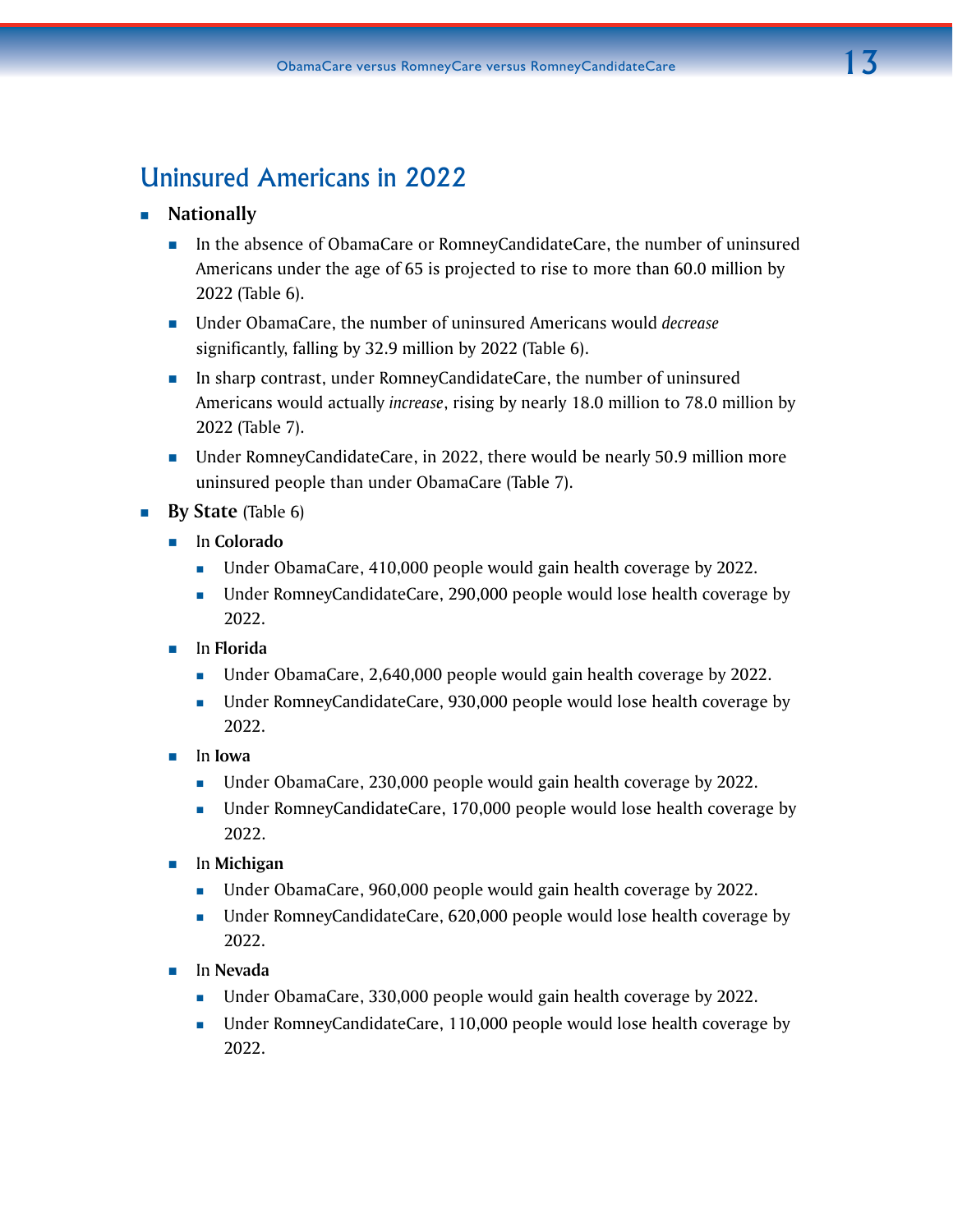### Table 6.

# Uninsured People under the Age of 65, by State, 2022

| <b>State</b>         | <b>Baseline Number</b> |                  | <b>Change in Number of Uninsured</b> |  |
|----------------------|------------------------|------------------|--------------------------------------|--|
|                      | Of Uninsured*          | <b>ObamaCare</b> | <b>RomneyCandidateCare</b>           |  |
| Alabama              | 830,000                | $-520,000$       | $+270,000$                           |  |
| Alaska               | 150,000                | $-100,000$       | $+30,000$                            |  |
| Arizona              | 1,550,000              | $-860,000$       | +390,000                             |  |
| Arkansas             | 640,000                | $-430,000$       | $+200,000$                           |  |
| California           | 8,580,000              | $-4,330,000$     | $+3,160,000$                         |  |
| Colorado             | 800,000                | $-410,000$       | $+290,000$                           |  |
| Connecticut          | 450,000                | $-190,000$       | $+200,000$                           |  |
| Delaware             | 120,000                | $-60,000$        | $+60,000$                            |  |
| District of Columbia | 90,000                 | $-30,000$        | $+70,000$                            |  |
| Florida              | 4,580,000              | $-2,640,000$     | +930,000                             |  |
| Georgia              | 2,280,000              | $-1,350,000$     | +330,000                             |  |
| Hawaii               | 120,000                | $-50,000$        | $+70,000$                            |  |
| Idaho                | 350,000                | $-240,000$       | $+80,000$                            |  |
| Illinois             | 2,280,000              | $-1,240,000$     | +730,000                             |  |
| Indiana              | 1,020,000              | $-670,000$       | +370,000                             |  |
| lowa                 | 440,000                | $-230,000$       | $+170,000$                           |  |
| Kansas               | 430,000                | $-240,000$       | $+140,000$                           |  |
| Kentucky             | 780,000                | $-430,000$       | $+190,000$                           |  |
| Louisiana            | 1,100,000              | $-660,000$       | $+270,000$                           |  |
| Maine                | 150,000                | $-100,000$       | $+80,000$                            |  |
| Maryland             | 900,000                | $-400,000$       | $+280,000$                           |  |
| Massachusetts        | 470,000                | $-130,000$       | +310,000                             |  |
| Michigan             | 1,530,000              | $-960,000$       | $+620,000$                           |  |
| Minnesota            | 610,000                | $-280,000$       | +330,000                             |  |
| Mississippi          | 750,000                | $-470,000$       | $+130,000$                           |  |
| Missouri             | 1,010,000              | $-640,000$       | $+260,000$                           |  |
| Montana              | 210,000                | $-140,000$       | $+40,000$                            |  |
| Nebraska             | 290,000                | $-160,000$       | $+80,000$                            |  |
| Nevada               | 670,000                | $-330,000$       | $+110,000$                           |  |
| New Hampshire        | 160,000                | $-80,000$        | $+50,000$                            |  |
| New Jersey           | 1,590,000              | $-920,000$       | $+500,000$                           |  |
| New Mexico           | 520,000                | $-280,000$       | $+70,000$                            |  |
| New York             | 3,670,000              | $-1,550,000$     | $+1,630,000$                         |  |
| North Carolina       | 1,920,000              | $-1,030,000$     | +480,000                             |  |
| North Dakota         | 100,000                | $-60,000$        | $+30,000$                            |  |
| Ohio                 | 1,850,000              | $-1,110,000$     | $+810,000$                           |  |
| Oklahoma             | 750,000                | $-470,000$       | $+140,000$                           |  |
| Oregon               | 740,000                | $-450,000$       | +190,000                             |  |
| Pennsylvania         | 1,650,000              | $-910,000$       | +790,000                             |  |
| Rhode Island         | 140,000                | $-80,000$        | $+60,000$                            |  |
| South Carolina       | 1,110,000              | $-690,000$       | $+230,000$                           |  |
| South Dakota         | 130,000                | $-90,000$        | $+30,000$                            |  |
| Tennessee            | 1,100,000              | $-590,000$       | $+330,000$                           |  |
| Texas                | 7,410,000              | $-3,910,000$     | $+1,140,000$                         |  |
| Utah                 | 470,000                | $-260,000$       | $+90,000$                            |  |
| Vermont              | 70,000                 | $-30,000$        | $+50,000$                            |  |
| Virginia             | 1,310,000              | $-820,000$       | $+250,000$                           |  |
| Washington           | 1,140,000              | $-680,000$       | $+340,000$                           |  |
| West Virginia        | 300,000                | $-200,000$       | $+120,000$                           |  |
| Wisconsin            | 630,000                | $-370,000$       | $+400,000$                           |  |
| Wyoming              | 110,000                | $-70,000$        | $+30,000$                            |  |
|                      |                        |                  |                                      |  |
| U.S. Total           | 60,020,000             | $-32,930,000$    | $+17,950,000$                        |  |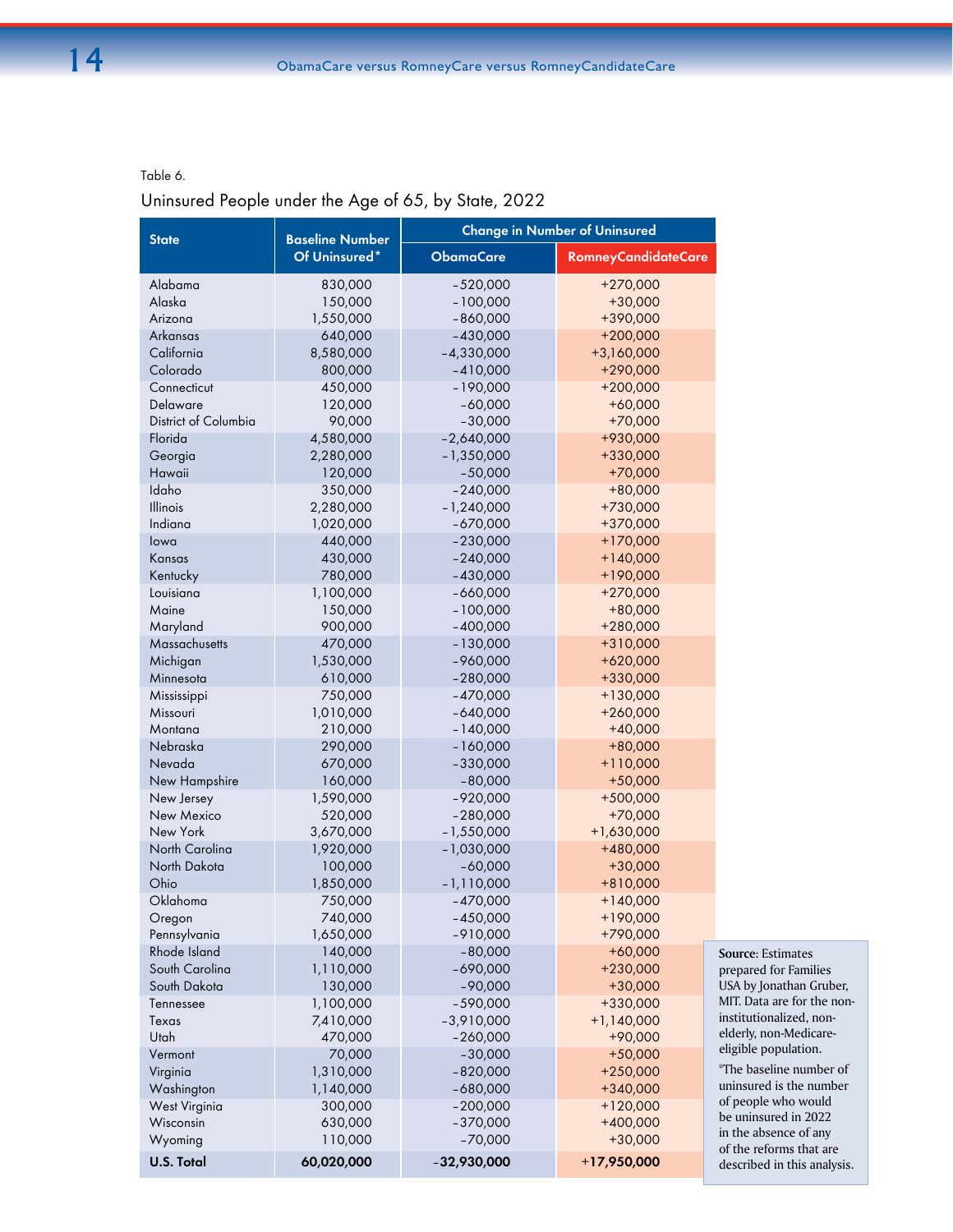- **In New Hampshire** 
	- **Under ObamaCare, 80,000 people would gain health coverage by 2022.**
	- Under RomneyCandidateCare, 50,000 people would lose health coverage by 2022.
- In **North Carolina**
	- Under ObamaCare, 1,030,000 people would gain health coverage by 2022.
	- Under RomneyCandidateCare, 480,000 people would lose health coverage by 2022).
- In **Ohio**
	- Under ObamaCare, 1,110,000 people would gain health coverage by 2022.
	- Under RomneyCandidateCare, 810,000 people would lose health coverage by 2022.
- In **Pennsylvania**
	- Under ObamaCare, 910,000 people would gain health coverage by 2022.
	- Under RomneyCandidateCare, 790,000 people would lose health coverage by 2022.
- In **Virginia**
	- Under ObamaCare, 820,000 people would gain health coverage by 2022.
	- Under RomneyCandidateCare, 250,000 people would lose health coverage by 2022.
- **In Wisconsin** 
	- Under ObamaCare, 370,000 people would gain health coverage by 2022.
	- Under RomneyCandidateCare, 400,000 people would lose health coverage by 2022.

| Table 7.<br>Difference in Non-Elderly Uninsured under<br>ObamaCare and RomneyCandidateCare, 2022                                                                  |                  |                            |  |  |
|-------------------------------------------------------------------------------------------------------------------------------------------------------------------|------------------|----------------------------|--|--|
|                                                                                                                                                                   | <b>ObamaCare</b> | <b>RomneyCandidateCare</b> |  |  |
| <b>Baseline Uninsured</b>                                                                                                                                         | 60,020,000       | 60,020,000                 |  |  |
| Change                                                                                                                                                            | $-32,930,000$    | +17,950,000                |  |  |
| <b>Total Uninsured</b><br>27,090,000<br>77,970,000                                                                                                                |                  |                            |  |  |
| <b>Difference</b><br>50,880,000                                                                                                                                   |                  |                            |  |  |
| Source: Estimates prepared for Families USA by Jonathan Gruber, MIT.<br>Data are for the non-institutionalized, non-elderly, non-Medicare-eligible<br>population. |                  |                            |  |  |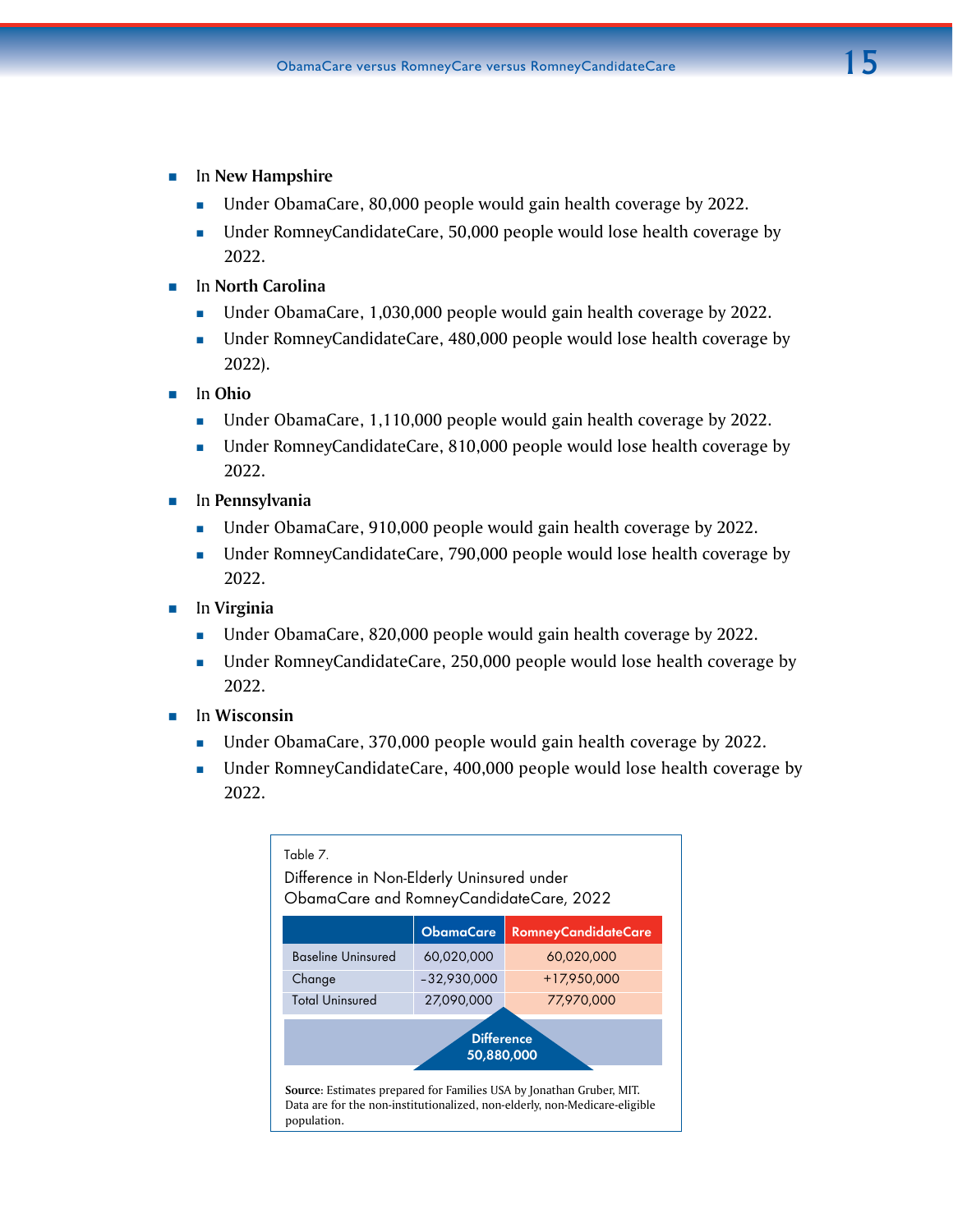# Medicare Preventive Health Care Services

- **D** ObamaCare provides free preventive health care services, such as colonoscopies and mammograms, to seniors and people with disabilities enrolled in Medicare. In 2011, 25.7 million beneficiaries who were enrolled in traditional Medicare (fee-for-service Medicare) received one or more free preventive services (Table 8).
- Under RomneyCandidateCare, Medicare would no longer provide preventive services for free, and cost-sharing would be reinstated. The millions of seniors and people with disabilities who currently receive free services would have to pay cost-sharing, such as copayments and co-insurance, for such care.

| <b>State</b>                | <b>Number</b> | Percent | <b>State</b>         | <b>Number</b> | <b>Percent</b> |
|-----------------------------|---------------|---------|----------------------|---------------|----------------|
| Alabama                     | 501,100       | 72.8%   | Montana              | 98,700        | 66.4%          |
| Alaska                      | 38,600        | 57.8%   | Nebraska             | 176,800       | 71.3%          |
| Arizona                     | 421,300       | 69.9%   | Nevada               | 161,000       | 64.6%          |
| <b>Arkansas</b>             | 325,600       | 69.8%   | New Hampshire        | 155,000       | 74.3%          |
| California                  | 2,080,700     | 69.1%   | New Jersey           | 876,200       | 76.3%          |
| Colorado                    | 281,800       | 66.9%   | <b>New Mexico</b>    | 149,300       | 64.0%          |
| Connecticut                 | 343,900       | 77.0%   | New York             | 1,490,700     | 74.0%          |
| <b>Delaware</b>             | 114,400       | 77.2%   | North Carolina       | 980,900       | 76.6%          |
| <b>District of Columbia</b> | 43,900        | 67.3%   | North Dakota         | 71,400        | 72.1%          |
| Florida                     | 1,824,700     | 75.8%   | Ohio                 | 922,400       | 72.7%          |
| Georgia                     | 722,800       | 72.3%   | Oklahoma             | 361,700       | 69.4%          |
| Hawaii                      | 77,100        | 68.9%   | Oregon               | 248,400       | 67.1%          |
| Idaho                       | 110,200       | 65.1%   | Pennsylvania         | 1,014,400     | 73.6%          |
| Illinois                    | 1,245,000     | 74.4%   | Rhode Island         | 85,400        | 76.2%          |
| Indiana                     | 619,700       | 73.1%   | South Carolina       | 509,300       | 74.7%          |
| lowa                        | 348,400       | 76.4%   | South Dakota         | 89,100        | 71.1%          |
| Kansas                      | 281,600       | 72.4%   | Tennessee            | 603,000       | 73.5%          |
| Kentucky                    | 470,500       | 72.7%   | Texas                | 1,790,900     | 72.7%          |
| Louisiana                   | 376,000       | 70.9%   | Utah                 | 124,800       | 68.0%          |
| Maine                       | 167,500       | 72.4%   | Vermont              | 77,900        | 72.3%          |
| Maryland                    | 528,200       | 74.9%   | Virginia             | 737,000       | 75.1%          |
| Massachusetts               | 656,100       | 77.6%   | Washington           | 499,200       | 68.5%          |
| Michigan                    | 983,300       | 75.1%   | <b>West Virginia</b> | 212,900       | 70.3%          |
| Minnesota                   | 306,900       | 70.6%   | Wisconsin            | 477,800       | 74.0%          |
| Mississippi                 | 325,300       | 69.9%   | Wyoming              | 46,900        | 60.0%          |
| Missouri                    | 582,600       | 73.2%   | <b>U.S. Total</b>    | 25,721,000    | 73.3%          |

Table 8.

Traditional Medicare Beneficiaries Receiving Free Preventive Services under ObamaCare, 2011

**Source**: Department of Health and Human Services, *The Affordable Care Act: Strengthening Medicare in 2011* (Washington: CMS, 2012), available online at<http://www.cms.gov/apps/files/MedicareReport2011.pdf>.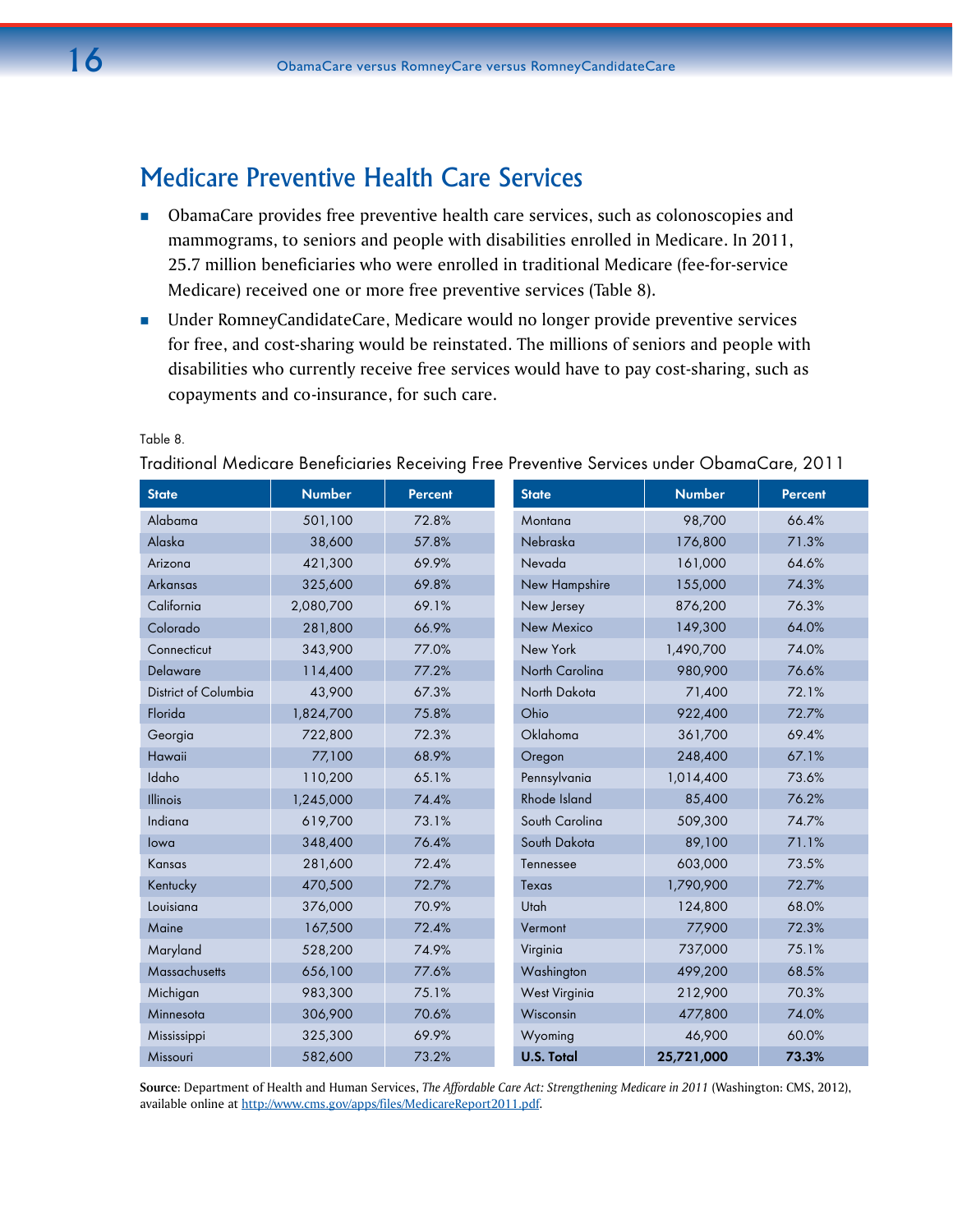- By state, the number of seniors and people with disabilities who received free Medicare preventive care services in 2011 under ObamaCare and who would lose them under RomneyCandidateCare are as follows (Table 8):
	- **In Colorado, 281,800 seniors and people with disabilities.**
	- In Florida,  $1,824,700$  seniors and people with disabilities.
	- In Iowa,  $348,400$  seniors and people with disabilities.
	- In Michigan, 983,300 seniors and people with disabilities.
	- In Nevada, 161,000 seniors and people with disabilities.
	- In New Hampshire, 155,000 seniors and people with disabilities.
	- In North Carolina, 980,900 seniors and people with disabilities.
	- In Ohio, 922,400 seniors and people with disabilities.
	- **IFM** In Pennsylvania, 1,014,400 seniors and people with disabilities.
	- In Virginia, 737,000 seniors and people with disabilities.
	- In Wisconsin, 477,800 seniors and people with disabilities.

# Medicare Prescription Drug Coverage

- **Prior to ObamaCare, Medicare's prescription drug benefit had a huge coverage gap** that is euphemistically called the doughnut hole. In 2012, that coverage gap begins once a Medicare beneficiary reaches \$2,930 in drug expenses, and it continues until that beneficiary reaches \$6,657.50 in drug expenses—a gap of \$3,727.50. With each passing year, that gap grows.
- Under ObamaCare, this coverage gap is being phased out, and people enrolled in Medicare drug coverage are already being helped today:
	- Since 2010, when help with the doughnut hole began, ObamaCare has saved seniors and people with disabilities enrolled in Medicare more than \$4.1 billion.<sup>6</sup>
	- In 2011, nearly 3.8 million Medicare beneficiaries received discounts of 50 percent on the cost of brand-name drugs while in the doughnut hole, an average of \$613 per person (Table 9).
	- By 2020, under ObamaCare, the drug coverage gap will be entirely eliminated.<sup>7</sup>
- Under RomneyCandidateCare, seniors and people with disabilities in Medicare would no longer receive help with prescription drug costs while in the doughnut hole. The millions of people who currently receive help with high drug costs would lose that help.
- By state, the number of people who fell into the doughnut hole in 2011, who received help under ObamaCare but who would lose it under RomneyCandidateCare, are as follows (Table 9):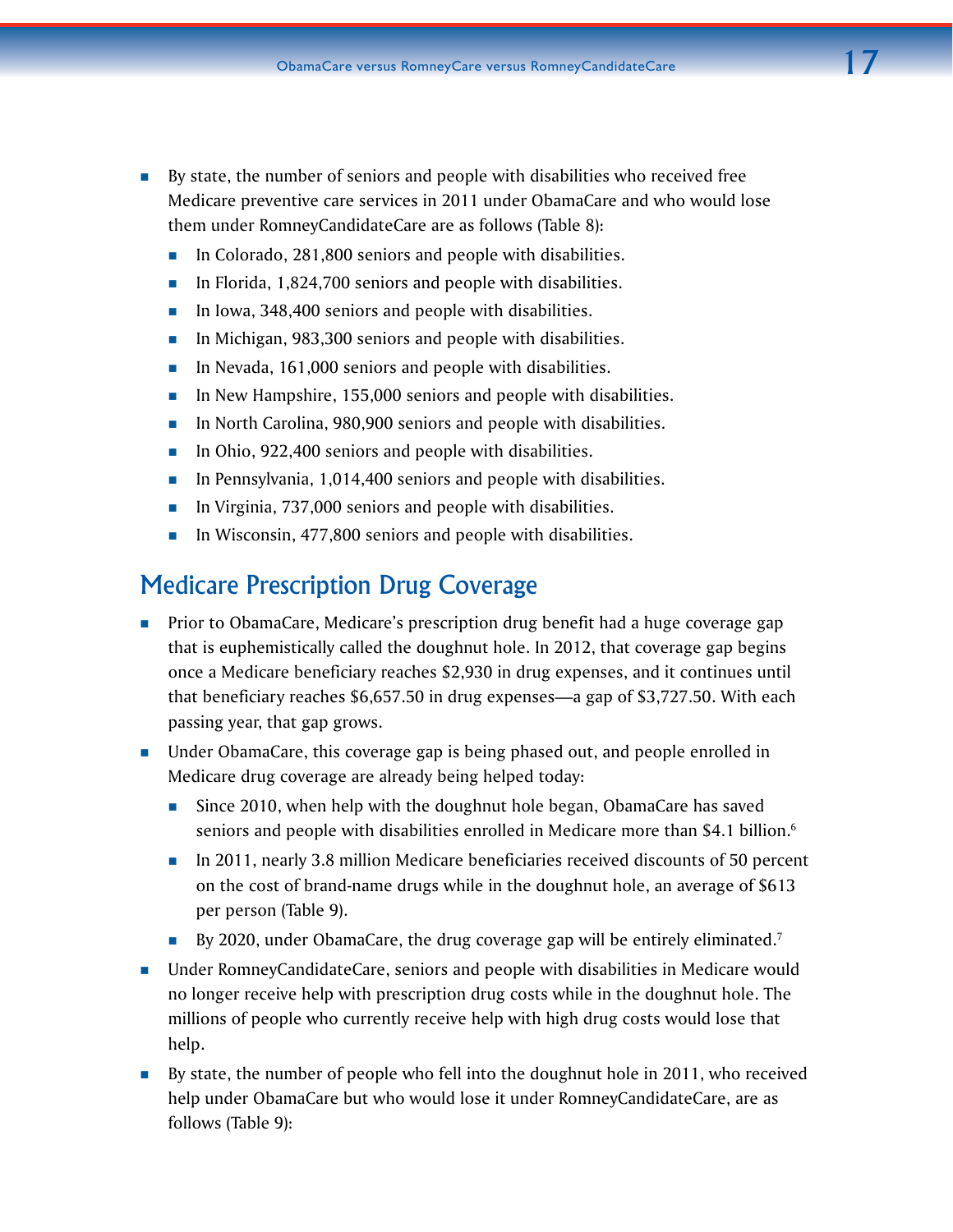Table 9.

Medicare Beneficiaries Receiving Help with Prescription Drug Costs under ObamaCare, 2011

| <b>State</b>         | <b>Number</b>   | <b>Total Help</b>           | <b>Average Help</b> |                                                           |
|----------------------|-----------------|-----------------------------|---------------------|-----------------------------------------------------------|
| Alabama              | 53,200          | \$31,800,200                | \$598               |                                                           |
| Alaska               | 2,400           | \$1,694,100                 | \$715               |                                                           |
| Arizona              | 69,500          | \$39,368,700                | \$566               |                                                           |
| Arkansas             | 35,900          | \$21,117,900                | \$589               |                                                           |
| California           | 335,600         | \$182,323,800               | \$543               |                                                           |
| Colorado             | 41,800          | \$24,373,200                | \$583               |                                                           |
| Connecticut          | 39,900          | \$26,302,200                | \$659               |                                                           |
| Delaware             | 13,000          | \$9,996,300                 | \$769               |                                                           |
| District of Columbia | 2,600           | \$1,645,200                 | \$626               |                                                           |
| Florida              | 253,000         | \$151,807,700               | \$600               |                                                           |
| Georgia              | 107,900         | \$62,420,800                | \$578               |                                                           |
| Hawaii               | 22,000          | \$7,284,400                 | \$331               |                                                           |
| Idaho                | 15,700          | \$9,200,200                 | \$584               |                                                           |
| Illinois             | 150,700         | \$101,750,500               | \$675               |                                                           |
| Indiana              | 93,800          | \$61,493,900                | \$655               |                                                           |
| lowa                 | 44,500          | \$27,626,000                | \$621               |                                                           |
| Kansas               | 40,900          | \$24,973,400                | \$610               |                                                           |
| Kentucky             | 78,700          | \$43,325,100                | \$551               |                                                           |
| Louisiana            | 55,800          | \$32,331,600                | \$579               |                                                           |
| Maine                | 12,600          | \$6,771,700                 | \$536               |                                                           |
| Maryland             | 55,000          | \$32,779,200                | \$596               |                                                           |
| Massachusetts        | 65,800          | \$39,309,300                | \$597               |                                                           |
| Michigan             | 87,900          | \$51,336,900                | \$584               |                                                           |
| Minnesota            | 61,600          | \$36,585,000                | \$594               |                                                           |
| Mississippi          | 35,400          | \$21,453,400                | \$606               |                                                           |
| Missouri             | 82,600          | \$49,654,300                | \$601               |                                                           |
| Montana              | 11,100          | \$6,868,800                 | \$621               |                                                           |
| Nebraska             | 25,500          | \$16,147,100                | \$634               |                                                           |
| Nevada               | 23,500          | \$13,112,000                | \$557               |                                                           |
| New Hampshire        | 13,900          | \$8,769,800                 | \$631               |                                                           |
| New Jersey           | 131,400         | \$100,469,500               | \$765               |                                                           |
| New Mexico           | 19,500          | \$9,782,000                 | \$501               |                                                           |
| New York             | 247,800         | \$175,002,400               | \$706               |                                                           |
| North Carolina       | 113,300         | \$68,862,400                | \$608               |                                                           |
| North Dakota         | 10,600          | \$6,338,400                 | \$598               |                                                           |
| Ohio                 | 197,100         | \$103,048,800               | \$523               |                                                           |
| Oklahoma             | 56,500          | \$30,248,800                | \$535               | Source: Department of Health                              |
| Oregon               | 47,200          | \$25,227,400                | \$534               | and Human Services, Centers                               |
| Pennsylvania         | 242,900         | \$162,667,400               | \$670               | for Medicare and Medicaid                                 |
| Rhode Island         | 15,500          | \$8,611,800                 | \$556               | Services estimates of Medicare<br>beneficiaries receiving |
| South Carolina       | 55,800          | \$34,750,800                | \$623               | prescription drug discounts                               |
| South Dakota         | 11,500          | \$7,141,900                 | \$620               | while in the Part D doughnut                              |
| Tennessee            | 87,800          | \$52,323,500                | \$596               | hole during the 2011 plan year.                           |
| Texas                | 221,000         | \$142,414,600               | \$644               | U.S. total exceeds sum of states                          |
| Utah                 | 22,000          | \$13,112,500                | \$595               | because of services received                              |
| Vermont              | 7,100           | \$5,107,500                 | \$720               | in the U.S. territories. Data are                         |
| Virginia             | 86,000          | \$52,667,500                | \$612               | available online at https://www.                          |
| Washington           | 63,300          | \$38,097,900                | \$601               | cms.gov/Plan-Payment/.                                    |
| West Virginia        | 37,400          | \$26,016,900                | \$695               |                                                           |
| Wisconsin<br>Wyoming | 62,800<br>5,900 | \$40,525,500<br>\$3,764,200 | \$645<br>\$643      |                                                           |
| <b>U.S. Total</b>    | 3,768,800       | \$2,311,289,600             | \$613               |                                                           |
|                      |                 |                             |                     |                                                           |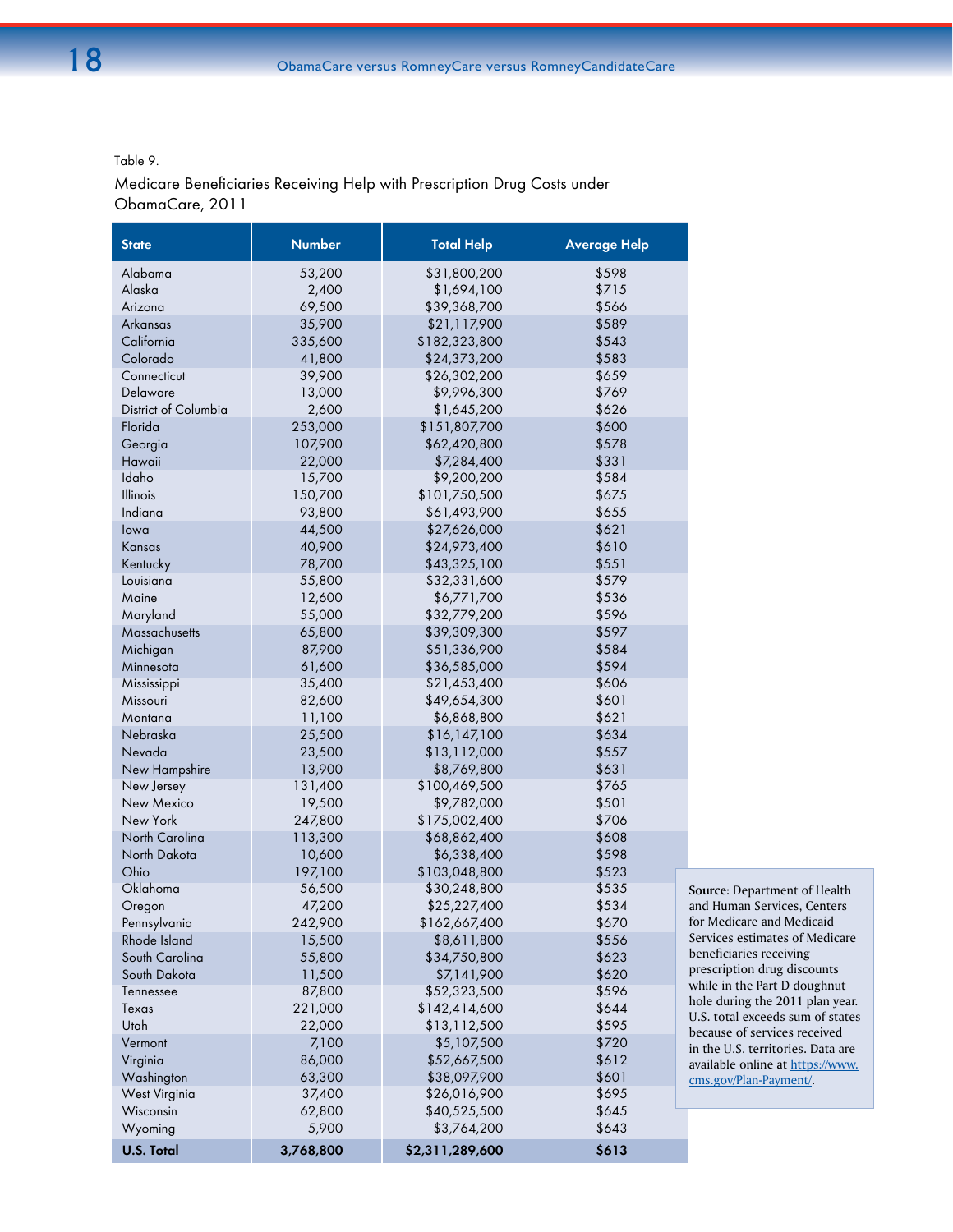- In Colorado, 41,800 seniors and people with disabilities received drug discounts.
- **In Florida, 253,000 seniors and people with disabilities received drug discounts.**
- In Iowa, 44,500 seniors and people with disabilities received drug discounts.
- In Michigan, 87,900 seniors and people with disabilities received drug discounts.
- In Nevada, 23,500 seniors and people with disabilities received drug discounts.
- **IF** In New Hampshire, 13,900 seniors and people with disabilities received drug discounts.
- **In North Carolina, 113,300 seniors and people with disabilities received drug** discounts.
- **IFM** In Ohio, 197,100 seniors and people with disabilities received drug discounts.
- In Pennsylvania,  $242,900$  seniors and people with disabilities received drug discounts.
- In Virginia, 86,000 seniors and people with disabilities received drug discounts.
- In Wisconsin, 62,800 seniors and people with disabilities received drug discounts.

# Summary of Sources for Key Findings

In order to compare ObamaCare, RomneyCare, and RomneyCandidateCare, Families USA commissioned the work of Dr. Jonathan Gruber, Professor of Economics at the Massachusetts Institute of Technology. Dr. Gruber's economic model, built on publicly available data, allowed us to generate unique new estimates of the impact of each of these three policy approaches on the following: the number of people eligible for help with the cost of health insurance premiums and the value of that help, the average amount of money spent on health care by people with private insurance, and the number of uninsured people. (A detailed Methodology is available upon request.) For our analysis of the new prevention and prescription drug benefits for Medicare enrollees that are part of the Affordable Care Act, we relied on the most recent annual Medicare data from the Centers for Medicare and Medicaid Services. These data are based on Medicare claims data for 2011. State-level data on the Medicare prevention and prescription drug benefits are available on the federal government's website at www[.HealthCare.gov](http://www.HealthCare.gov).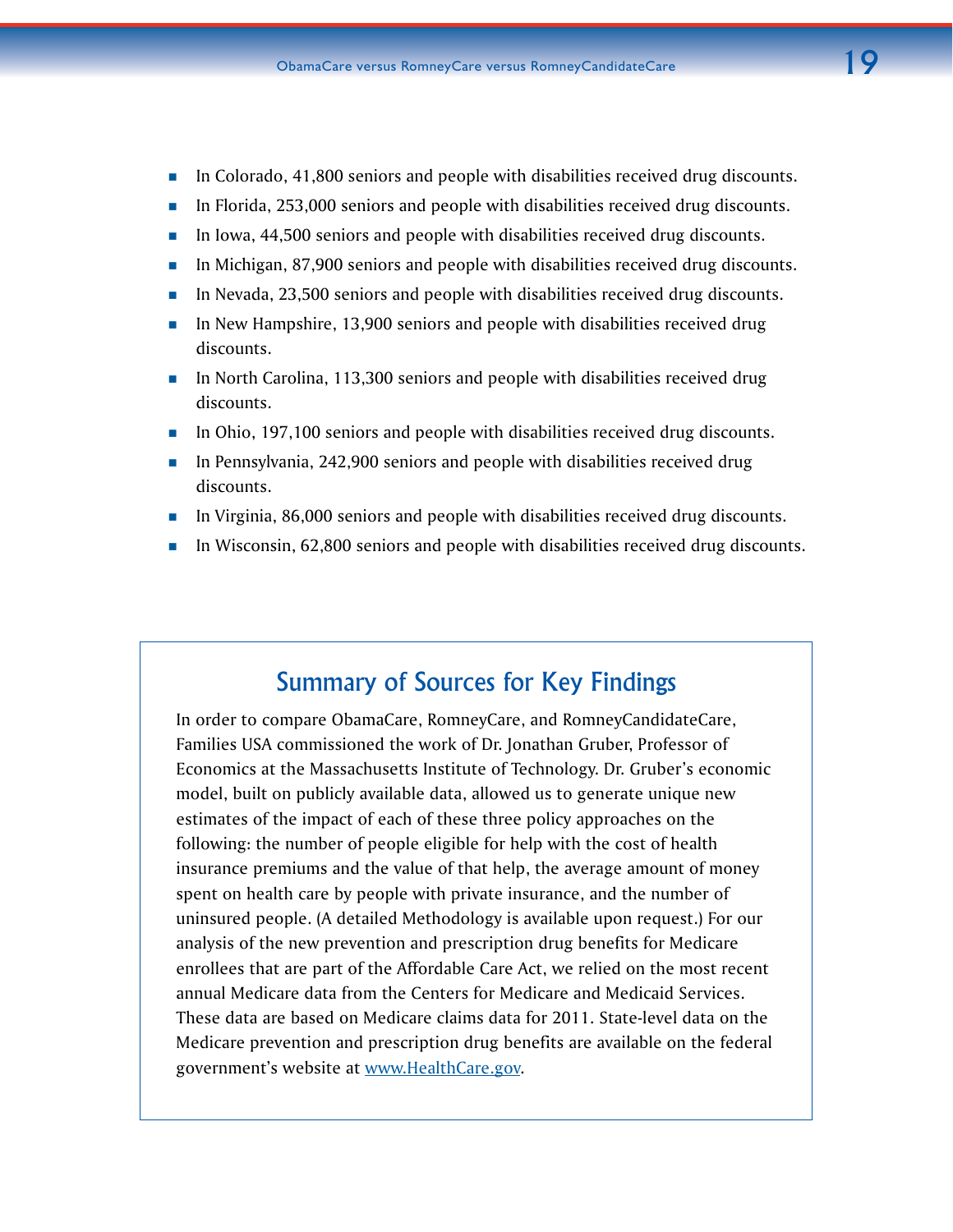# ObamaCare versus RomneyCare versus RomneyCandidateCare

|                                                                                  | <b>ObamaCare</b>                 | <b>RomneyCare</b>                      | RomneyCandidateCare |
|----------------------------------------------------------------------------------|----------------------------------|----------------------------------------|---------------------|
| People with Pre-Existing Conditions                                              |                                  |                                        |                     |
| Protect against denials of coverage?                                             | Yes                              | Yes                                    | No <sup>a</sup>     |
| Protect against high premiums?                                                   | Yes                              | Yes                                    | <b>No</b>           |
| Women                                                                            |                                  |                                        |                     |
| Prohibit higher premiums based only on gender?                                   | Yes                              | Yes                                    | <b>No</b>           |
| Eliminate deductibles and copays for preventive<br>services?                     | Yes                              | Yesb<br>(Deductibles only)             | <b>No</b>           |
| <b>Young Adults</b>                                                              |                                  |                                        |                     |
| Allow to stay on parent's plan?                                                  | Yes, to age 26                   | Yes, to age $25^{\circ}$               | No <sup>d</sup>     |
| <b>Small Business Owners</b>                                                     |                                  |                                        |                     |
| Give tax credits for providing insurance to workers?                             | Yes                              | No                                     | <b>No</b>           |
| Create new insurance marketplace with new plan<br>choices?                       | Yes                              | Yes                                    | <b>No</b>           |
| <b>Private Insurance Consumer Protections</b>                                    |                                  |                                        |                     |
| Ban annual or lifetime caps on coverage?                                         | Yes                              | Yes <sup>e</sup><br>(Annual caps only) | <b>No</b>           |
| Require insurance companies to spend at least<br>80% of premiums on health care? | Yes                              | Yes                                    | <b>No</b>           |
| Create new insurance marketplace with new plan<br>choices?                       | Yes                              | Yes                                    | <b>No</b>           |
| Require uniform and clear information about<br>plans?                            | Yes                              | Yes<br>(Only in Connector)             | Unclearf            |
| Limit out-of-pocket health care spending?                                        | Yes                              | Yes<br>(Only in Connector)             | <b>No</b>           |
| Require preventive care with no copays?                                          | Yes                              | No                                     | No                  |
| Help with the Cost of Private Insurance                                          |                                  |                                        |                     |
| Provide subsidies on a sliding scale based on<br>income?                         | Yes, to 4 times<br>poverty level | Yes, to 3 times<br>poverty level       | No                  |
| Average size of subsidy for working families?                                    | \$4,231                          | \$6,292                                | \$2,490             |
| Help for Low-Income Families and Individuals                                     |                                  |                                        |                     |
| Increase/decrease federal dollars to states for<br>health coverage?              | Increases                        | n/a                                    | Decreases           |
| Protect coverage for low-income children?                                        | Yes                              | Yes                                    | No                  |
| Protect coverage for people in long-term care?                                   | Yes                              | n/a                                    | No                  |
| <b>Change in Number of Uninsured Americans</b>                                   |                                  |                                        |                     |
| 2016                                                                             | $-30,700,000$                    | $-29,640,000$                          | $+11,160,000$       |
| 2022                                                                             | $-32,930,000$                    | $-33,990,000$                          | +17,950,000         |
| <b>Seniors and Other Medicare Beneficiaries</b>                                  |                                  |                                        |                     |
| Eliminate deductibles and copays for preventive<br>services?                     | Yes                              | n/a                                    | No                  |
| Provide help with cost of prescription drugs?                                    | Yes                              | n/a                                    | <b>No</b>           |
| Protect Medicare's guarantee of benefits?                                        | Yes                              | n/a                                    | <b>No</b>           |
| Fund efforts to improve cost and quality in<br>Medicare?                         | Yes                              | n/a                                    | N <sub>o</sub>      |
| Extend life of Medicare trust fund?                                              | Yes, by 8 yrs.                   | n/a                                    | No <sup>g</sup>     |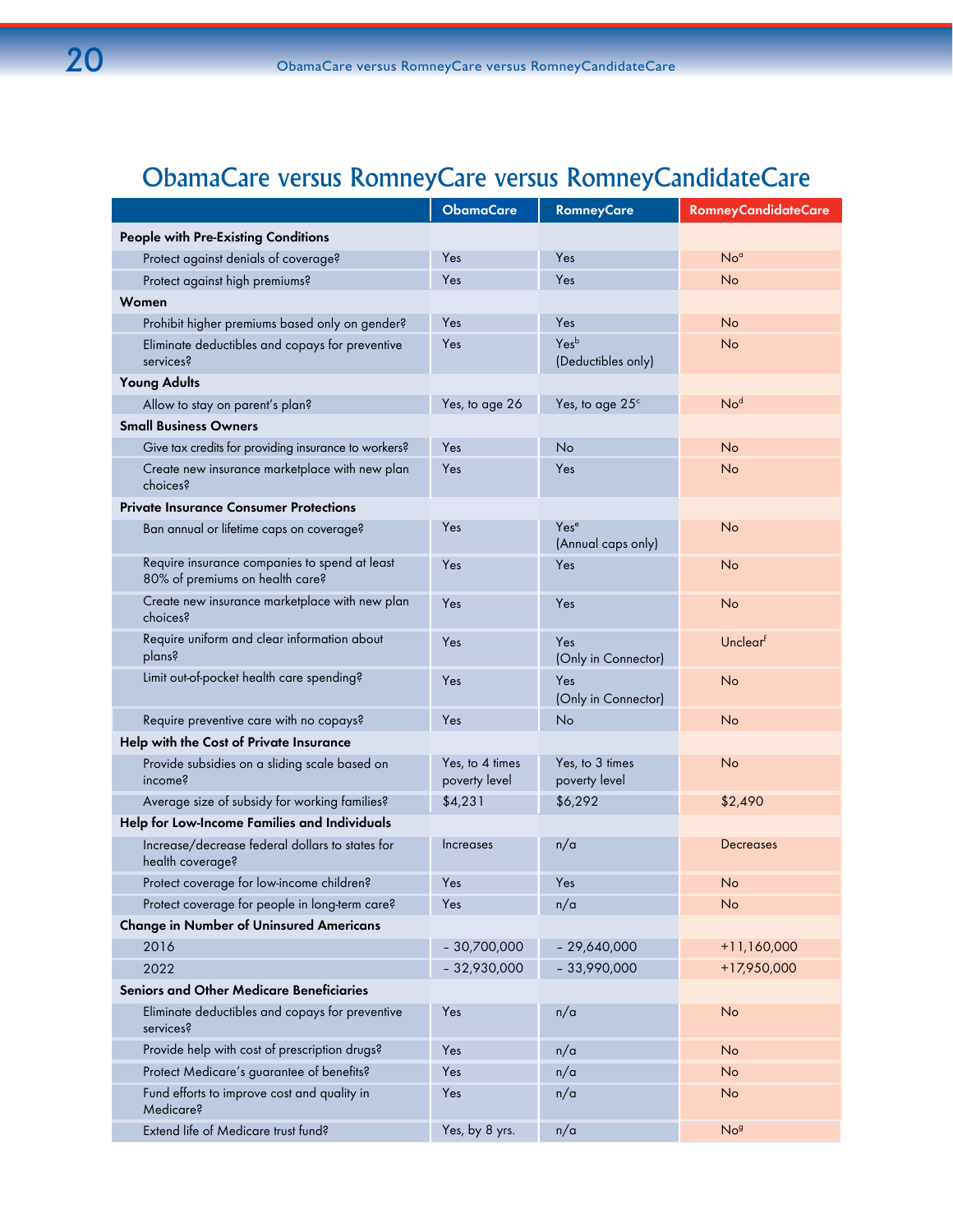# Notes for Comparison Table

a Although Governor Romney has clearly and repeatedly stated that he will repeal all of ObamaCare, on September 9, 2012, during his appearance on the television program *Meet the Press*, Governor Romney said, "Well, I'm not getting rid of all of healthcare reform. Of course, there are a number of things I like in healthcare reform that I'm going to put in place. One is to make sure that those with pre-existing conditions can get coverage." (See http://www.msnbc.msn.com/id/48959273/ns/meet\_the\_presstranscripts/t/september-mitt-romney-ann-romney-julian-castro-peggy-noonan-ej-dionne-bill-bennett-chucktodd/#.UE0xsq6x5io.) Reporters quickly asked the governor for clarification. Katrina Trinko posted on *The Corner* blog in *National Review Online* (see [http://www.nationalreview.com/corner/316367](http://www.nationalreview.com/corner/316367/re-romney-and-obamacare-katrina-trinko)*/*re-romney-and[obamacare-katrina-trinko\)](http://www.nationalreview.com/corner/316367/re-romney-and-obamacare-katrina-trinko) that a Romney aide responded to her question about the governor's position on pre-existing condition protections by referring her to remarks that he made in a campaign speech on June 11, 2012, in Orlando, Florida: "I don't want them to be denied insurance because they have some preexisting condition, so we're going to have to make sure that the law we replace ObamaCare with assures that people who have a pre-existing condition, *who've been insured in the past*, are able to get insurance in the future so they don't have to worry about that condition keeping them from getting the kind of health care they deserve" [emphasis added]. (See [http://www.c-span.org/Events/Mitt-Romney-Campaigns](http://www.c-span.org/Events/Mitt-Romney-Campaigns-in-Florida/10737431506/)[in-Florida/10737431506/.](http://www.c-span.org/Events/Mitt-Romney-Campaigns-in-Florida/10737431506/)) And the Romney campaign website, under the heading "Mitt's Plan" in the health care section, indicates that he seeks to "Prevent discrimination against individuals with pre-existing conditions *who maintain continuous coverage*" [emphasis added], although there is no information about what specific steps he will take to accomplish this (see [http://www.mittromney.com/issues/health-care\)](http://www.mittromney.com/issues/health-care). Under existing federal law, people who lose or leave job-based coverage and who have been insured for at least 18 months have a right to buy certain other policies regardless of their pre-existing conditions, but these designated policies can be very expensive. People whose last coverage was through an individual or public plan do not yet have similar rights. This will change under ObamaCare in 2014. It is unclear if Governor Romney would go beyond current law to protect people with pre-existing conditions. He has not clearly stated his policy position on the scope of protections for people with pre-existing conditions who have had continuous coverage. (He would not provide protections to people with any gap in coverage.) The governor has not clarified whether he would protect people with pre-existing conditions from denials of coverage, from being charged higher premiums, and from having insurance plans add riders that exclude coverage of their pre-existing conditions. ObamaCare provides all three of these protections, which are necessary to completely eliminate discrimination against people with pre-existing conditions in the individual, nongroup private insurance market.

<sup>b</sup> RomneyCare required that the Connector Board and the Insurance Division define "minimum creditable coverage," a standard for all plans in the Connector and for most plans sold outside the Connector. In 2009, they set a requirement that plans must cover, at a minimum, three preventive care visits for individuals or six for families.

c For two years, or until the young adult turns 25.

d Governor Romney has indicated that he would repeal the entire Affordable Care Act. However, when he appeared on *Meet the Press* on September 9, 2012, he stated that he hopes "… the marketplace allows for individuals to have policies that cover their—their family up to whatever age they might like." As of this writing, Governor Romney has not proposed any specific policies to this end.

e When the Connector Board and the Insurance Division defined "minimum creditable coverage" in 2009, they prohibited all plans in the Connector and most plans sold outside the Connector from imposing annual benefit limits on core essential services.

f Governor Romney stated on May 12, 2011, in a speech at the University of Michigan, "I like the idea of a C*onsumer Reports*-type approach where *Consumer Reports* itself or others like it would rank programs around the country and which ones provide the best coverage for the best value." See [http://www.cspanvideo.org/](http://www.cspanvideo.org/appearance/599967915) [appearance/599967915.](http://www.cspanvideo.org/appearance/599967915)

<sup>g</sup> Governor Romney has indicated that he will repeal all of the provisions of ObamaCare, including all the provisions in the law that extend the life of the Medicare trust fund.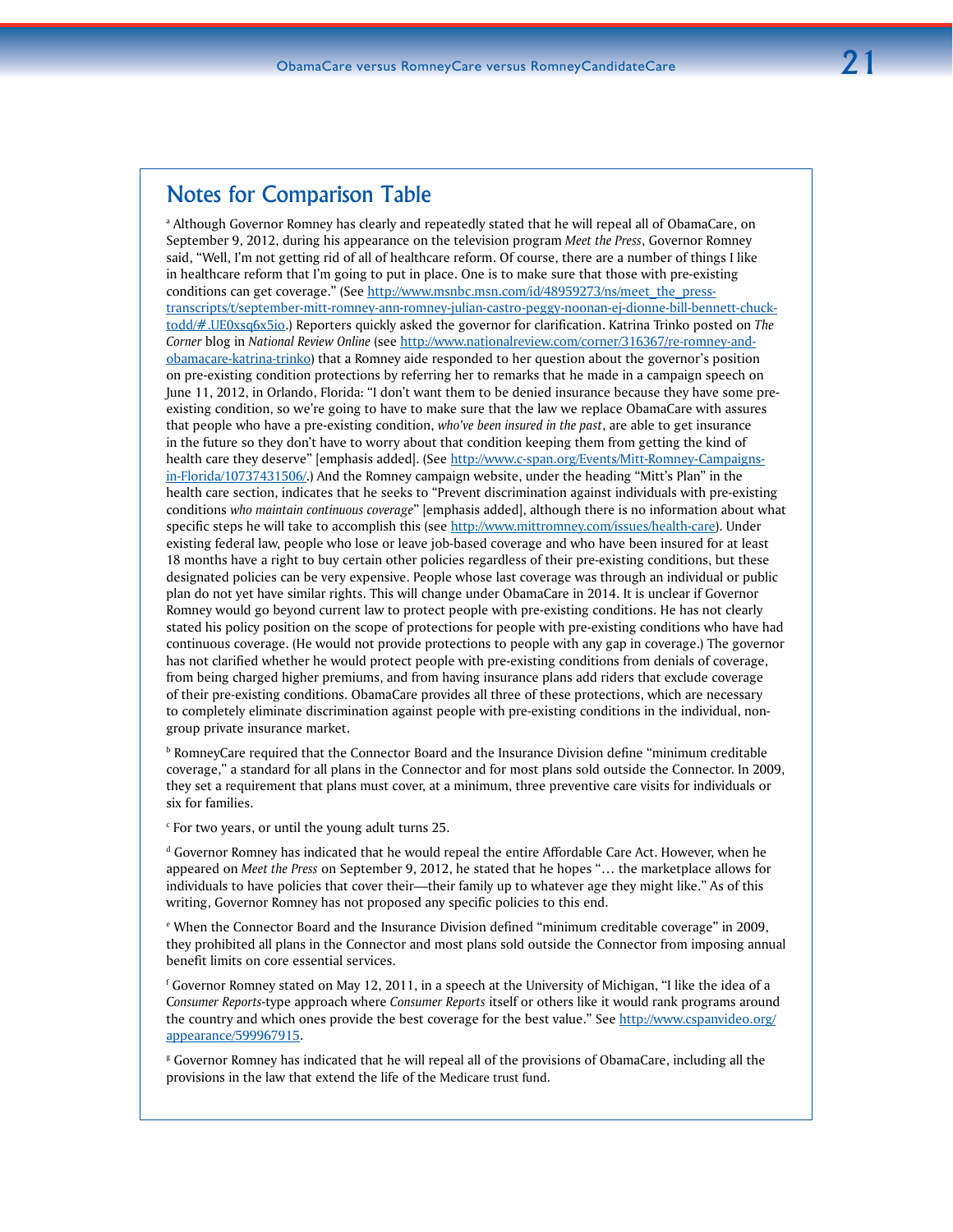# **Discussion**

# Comparing ObamaCare to RomneyCare to RomneyCandidateCare

Very different approaches to—and visions for—America's health care system are receiving, and deserve to receive, significant attention. The presidential candidates' positions on health reform present stark differences. President Obama's record of passing the Affordable Care Act contrasts with Governor Romney's call to repeal the law and to make fundamental changes to the Medicare and Medicaid programs.

Our report presents new, unique, national and state-by-state data illustrating the effects of the Affordable Care Act and the very different impact of Republican presidential candidate Romney's health care proposals if they were in place nationally.

Our analysis uses three criteria to measure the effect of each health reform approach:

- 1. The number of people who would be eligible for help with the cost of health insurance premiums and the value of that help,
- 2. The average amount of money spent on health care by people with private insurance, and
- 3. The number of uninsured people.

Our report also looks at the new preventive and prescription drug benefits for Medicare enrollees that were passed as part of the Affordable Care Act. These benefits would be repealed by Governor Romney.

President Obama's health care platform has been clearly spelled out in the provisions contained in the health care law that he fought to pass and signed into law on March 10, 2010, *The Patient Protection and Affordable Care Act*. For purposes of this analysis, we assumed full implementation of all the provisions of the law (which we refer to as ObamaCare) in 2016, including the full Medicaid expansion in all states.

To understand Governor Romney's health care platform, we first looked at his record as Governor of Massachusetts and the provisions of the law he signed on April 12, 2006 (which we refer to as RomneyCare), as well as subsequent steps taken to implement the law under the authority of the Board of the Massachusetts Commonwealth Health Insurance Connector Authority. We modeled what RomneyCare would look like if key provisions of that law were in place nationwide (Table 1).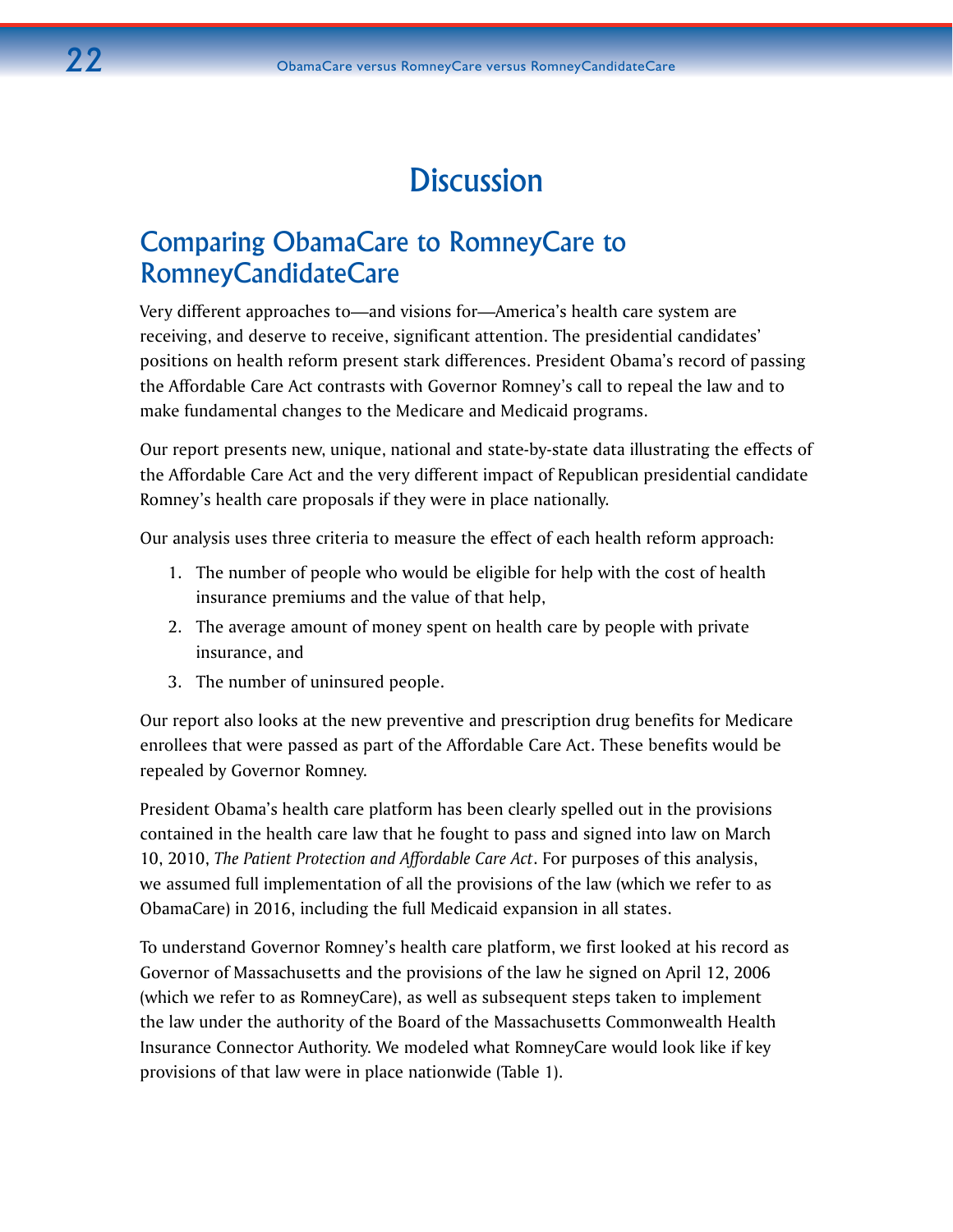We then turned to examine the specific proposals that Governor Romney has articulated as a presidential candidate. We have been careful to model the impact of positions that we can clearly link to Candidate Romney (which we refer to as RomneyCandidateCare). We have not attempted to model general policy statements. For example, while the discussion below includes information about pre-existing condition protections in ObamaCare and RomneyCare, we do not have sufficient detail to describe, or model, protections for people with pre-existing conditions in RomneyCandidateCare.

The following sections provide descriptions of the relevant specific provisions of ObamaCare (see below), RomneyCare (see page 30 ), and RomneyCandidateCare (see page 33). For our analysis, we looked at 2016, the last year of the next president's term in office, and assumed full implementation of the law's key provisions. For the number of uninsured, we look at both 2016 and 2022 in order to demonstrate how the gap in the number of Americans without health coverage under ObamaCare and RomneyCandidateCare grows over time.

These descriptions are followed by a discussion of the candidates' positions on Medicare (see page 37).

# ObamaCare: The Affordable Care Act

### **State Health Insurance Marketplaces—Exchanges**

ObamaCare requires the establishment of state health insurance "exchanges" that, beginning in 2014, will provide marketplaces with strong consumer protections where individuals, families, and small businesses can choose from a range of health insurance plans. In the new exchanges, insurance companies will have to clearly explain what care is covered and at what cost. This will help people shop for the best plan for the price, and it will promote competition among plans. Depending on consumers' incomes, they may qualify for a premium tax credit to help defray the cost of coverage (described in more detail on page 24).

States may elect to operate their own state exchange, to enter into agreements with other states to jointly provide an exchange, to partner with the federal government to run an exchange in the state, or to leave it to the federal government to run an exchange in the state. Some of the duties of an exchange include the following: certifying plans as being qualified to sell in the exchange, maintaining a website to help people compare standardized plans, helping people determine their eligibility for Medicaid or other public programs, helping them calculate available premium tax credits, and establishing "navigator" programs that will make grants to communitybased organizations and other entities to provide outreach and to help people enroll in coverage.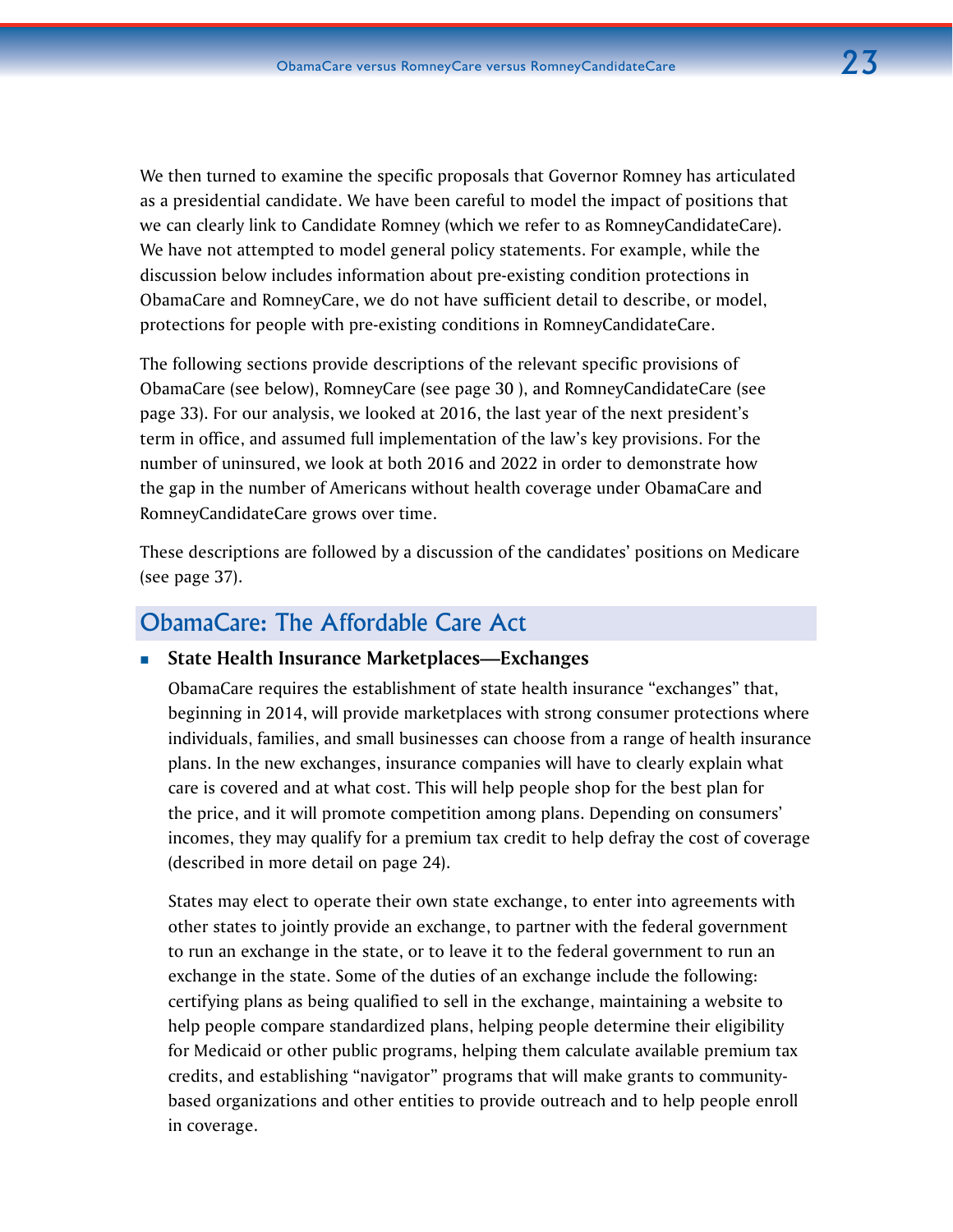Only plans that meet certain qualifications will be allowed to sell health insurance to individuals and small businesses in the exchanges. To qualify, these plans must cover an essential benefits package, which will provide varying levels of coverage, labeled "bronze," "silver," "gold," and "platinum." These levels refer to the percentage of the costs that will be paid for by the plan: A bronze plan will pay for 60 percent of the cost of covered benefits, a silver plan will pay for 70 percent, a gold plan will pay for 80 percent, and a platinum plan will pay for 90 percent. In addition, plans will be allowed to offer a lesser level of coverage to individuals under the age of 30 who purchase coverage. Qualified plans must limit enrollees' out-of-pocket costs for covered services (including deductibles). These out-of-pocket spending caps are described below.

### **Consumer Protections for Private Insurance**

ObamaCare created new processes to review health insurance premium rates that require insurance companies to clearly explain how they set premiums and that also require states to have robust rate review systems in which they can reject unreasonable premium rates or requests for increases. The law has already provided federal grants to states to strengthen their capacity to review health insurance premiums and requests for increases. If a state and the Secretary of Health and Human Services (HHS) find premium increases to be unreasonable, they can bar a plan from participating in an exchange.

ObamaCare also created new standards governing the percentage of premium dollars that must be spent on health care services rather than going to insurance company profits, CEO salaries, or other overhead. Health plans must already meet such medical loss ratio (MLR) standards. These standards require plans to account for their expenses in the following three categories: medical and clinical costs, expenditures to improve the quality of care, and all other costs. If a plan has not spent an adequate share of premium dollars on the first two categories of expenses (80 percent for individual and small group plans, 85 percent for large group plans), the plan is required to pay rebates to enrollees. On June 1, 2012, the first round of rebate checks from insurance companies that didn't meet the MLR requirements was mailed to 12.8 million Americans with a total value of more than \$1.1 billion (the average rebate per household was \$151).<sup>8</sup>

### **New Premium Tax Credits**

ObamaCare offers new financial assistance to low- and middle-income individuals and families that will be provided through a new tax credit to subsidize the cost of health insurance premiums. These new premium tax credits, which will offset a significant portion of the cost of health insurance premiums, will be calibrated to ensure that individuals and families do not have to spend an excessive share of their income on premiums. The limit on how much each family will pay for exchange coverage will be between 2 and 9.5 percent of income, based on a sliding scale.<sup>9</sup>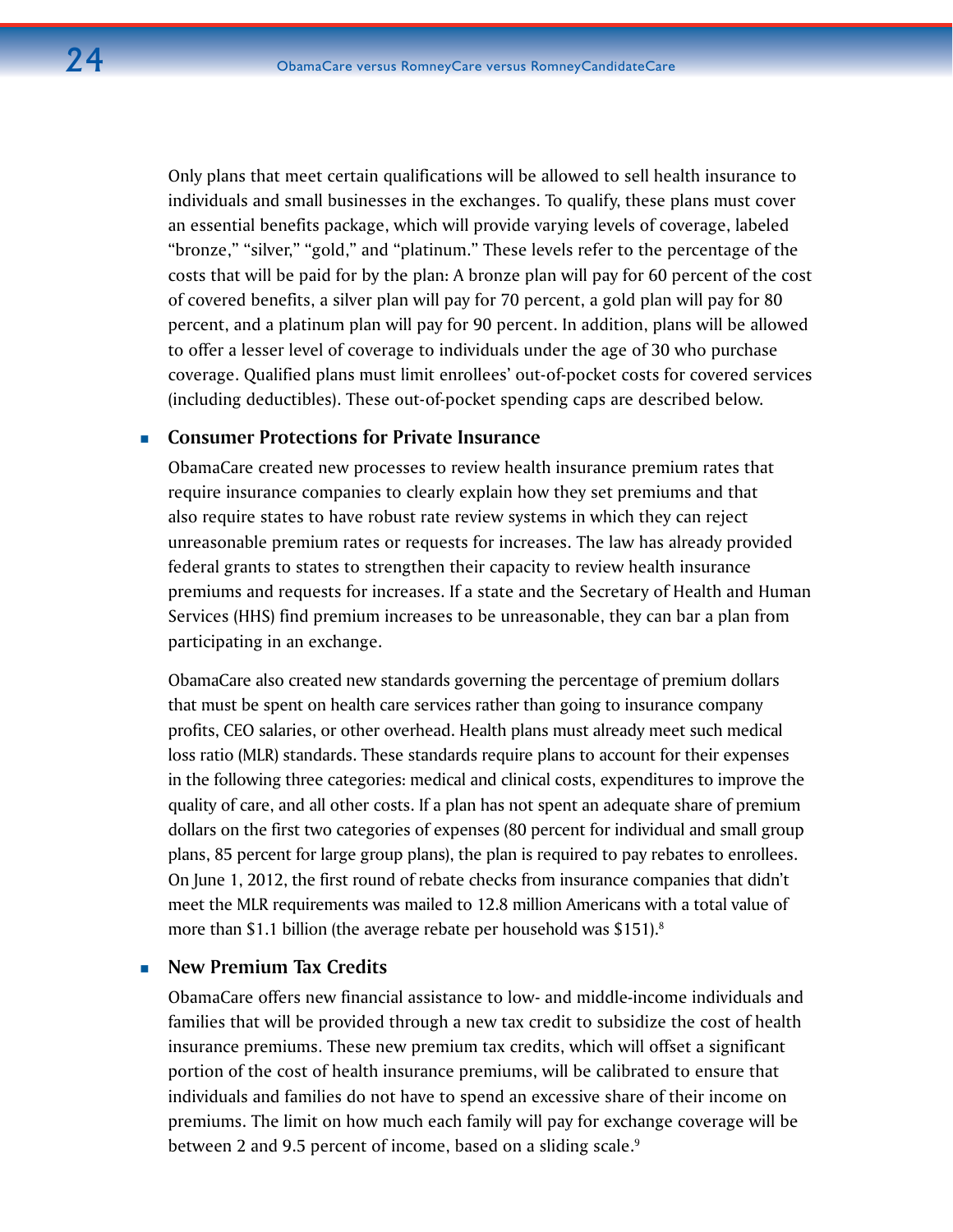Generally, the premium tax credits will be available to individuals and families who have incomes between 133 and 400 percent of poverty (between about \$15,000 and \$45,000 for an individual, and about \$31,000 and \$92,000 for a family of four) to help with the cost of premiums for coverage that is purchased through the new exchanges. People who have an offer of coverage from their employer may also be eligible for a premium tax credit for coverage through an exchange if they would have to pay more than 9.5 percent of their income for their employer's plan, or if their employer's plan pays less than 60 percent of the cost of covered benefits.

While ObamaCare will deliver the premium subsidy through a tax credit, technically, this financial help will not work like other tax credits: Families with low incomes who do not owe taxes will still receive subsidies to assist with the cost of premiums. In addition, families will not need to wait until their taxes have been filed and processed in order to receive the subsidy and enroll in coverage. Instead, the subsidy will be available to pay the premium at the time the person enrolls in a plan.

The new premium tax credits will provide assistance to *insured* individuals and families who struggle to pay rising premiums, as well as to *uninsured* individuals and families who need help to be able to purchase coverage. In fact, more than half of the individuals and families who will be eligible for these tax credits will already have insurance. Among all the people who will be eligible for the tax credits, two-thirds will be in working families with annual incomes at or above 200 percent of poverty (about \$46,000 for a family of four). More than half of those who will be eligible for the premium tax credits will be workers at small businesses with fewer than 100 employees.<sup>10</sup>

### **New Protections on Out-of-Pocket Spending**

Over the last two decades, health care spending has risen rapidly, driving an increase in insurance premiums. In reaction to rising premiums, employers and consumers have been forced to try to hold down premium costs by moving to skimpier health insurance plans—plans that cover fewer benefits, that pay a smaller share of the benefits they do cover, or that limit how much the insurer pays for health care. As a result, even for those with insurance, a growing portion of the family budget is spent on out-of-pocket health care costs. ObamaCare includes three provisions that protect individuals and families from high out-of-pocket spending:

- 1. It eliminates lifetime and annual limits on how much a health insurance plan will pay for covered benefits so that plan payments don't abruptly "run out."
- 2. It caps how much a person must spend each year on deductibles and copayments for covered benefits.
- 3. It provides additional help to lower-income families in the form of cost-sharing subsidies to further reduce their out-of-pocket spending on deductibles and copayments.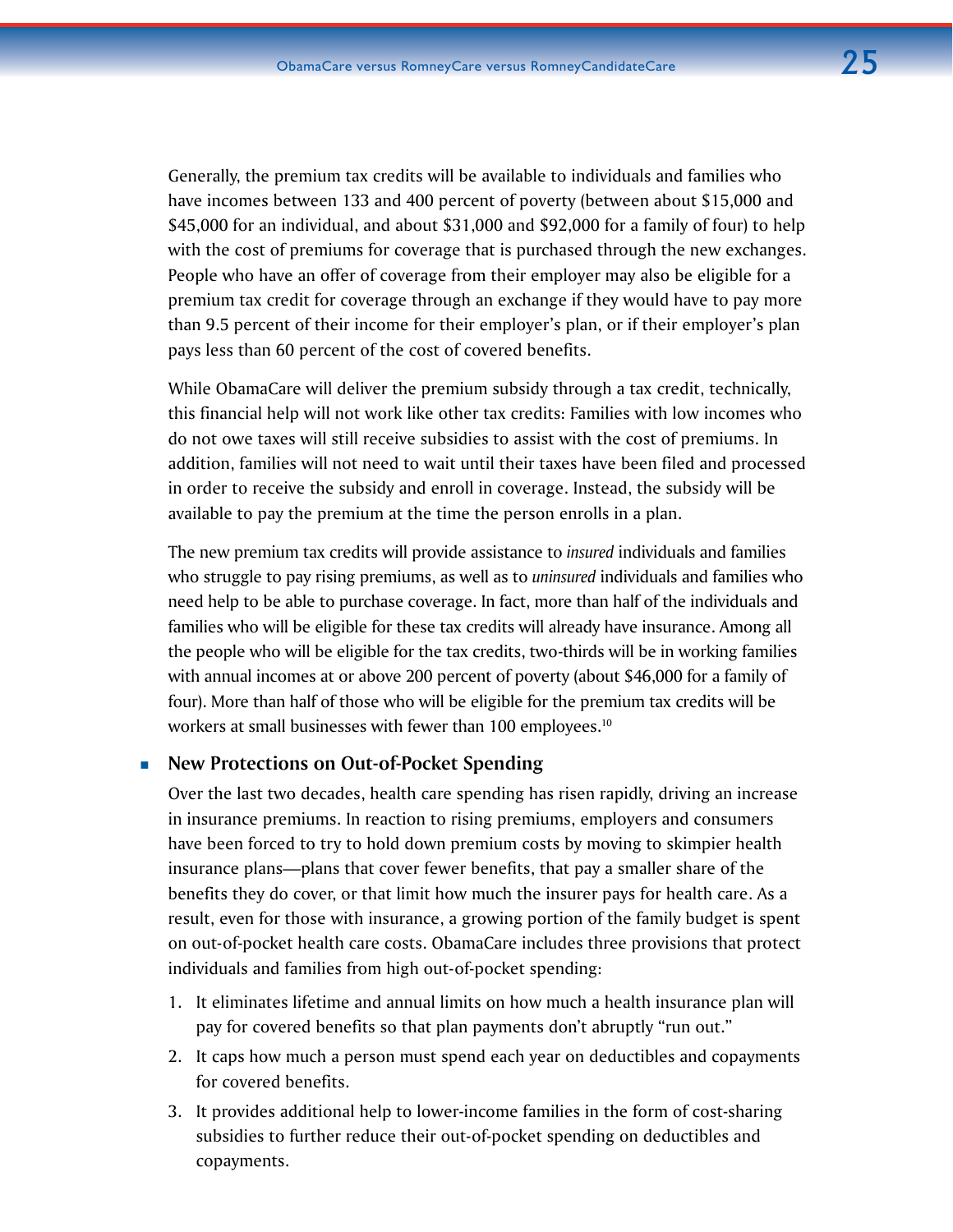### **1. Lifetime and Annual Limits**

Under ObamaCare, insurance companies will no longer be allowed to set limits on the dollar amount of health benefits that they will cover in a single year or over the course of a person's lifetime. This means that consumers who pay for health coverage won't run out of coverage if they develop a health problem that is costly to treat.

The annual limits protection is being phased in between 2010 and 2014. Today, the law mandates that all job-based plans and individual health insurance plans cannot set an annual limit that is lower than \$2 million. The law does away with these limits entirely in 2014.

These protections apply to "essential benefits." Essential benefits include the following: ambulatory care, such as doctor and specialist visits; emergency services; hospitalization; preventive and wellness services and chronic disease management; laboratory services; prescription drug coverage; maternity and newborn care; pediatric services; mental health and substance use disorder services; and rehabilitative and habilitative services and devices.

The *lifetime limit* protection applies to all insurance plans. The *annual limit*  protection applies to everyone who gets coverage through his or her job and to people who purchase a new individual or family plan after March 23, 2010. The protection may also apply to plans purchased before March 23, 2010, if the plan has made major changes in its coverage or substantially increased its cost-sharing or deductibles.<sup>11</sup>

### **2. Caps on Out-of-Pocket Spending**

ObamaCare also establishes sliding-scale caps on out-of-pocket spending for health services that are included in the law's essential benefits package. This means that the amount an insured individual or family has to spend on deductibles, copayments, and co-insurance is capped.

The law initially set the level of these new caps by tying them to an existing definition: the annual out-of-pocket spending limits for high-deductible health plans that are associated with health savings accounts (HSAs). If these caps went into effect in 2012, they would be \$6,050 for individuals and \$12,100 for families.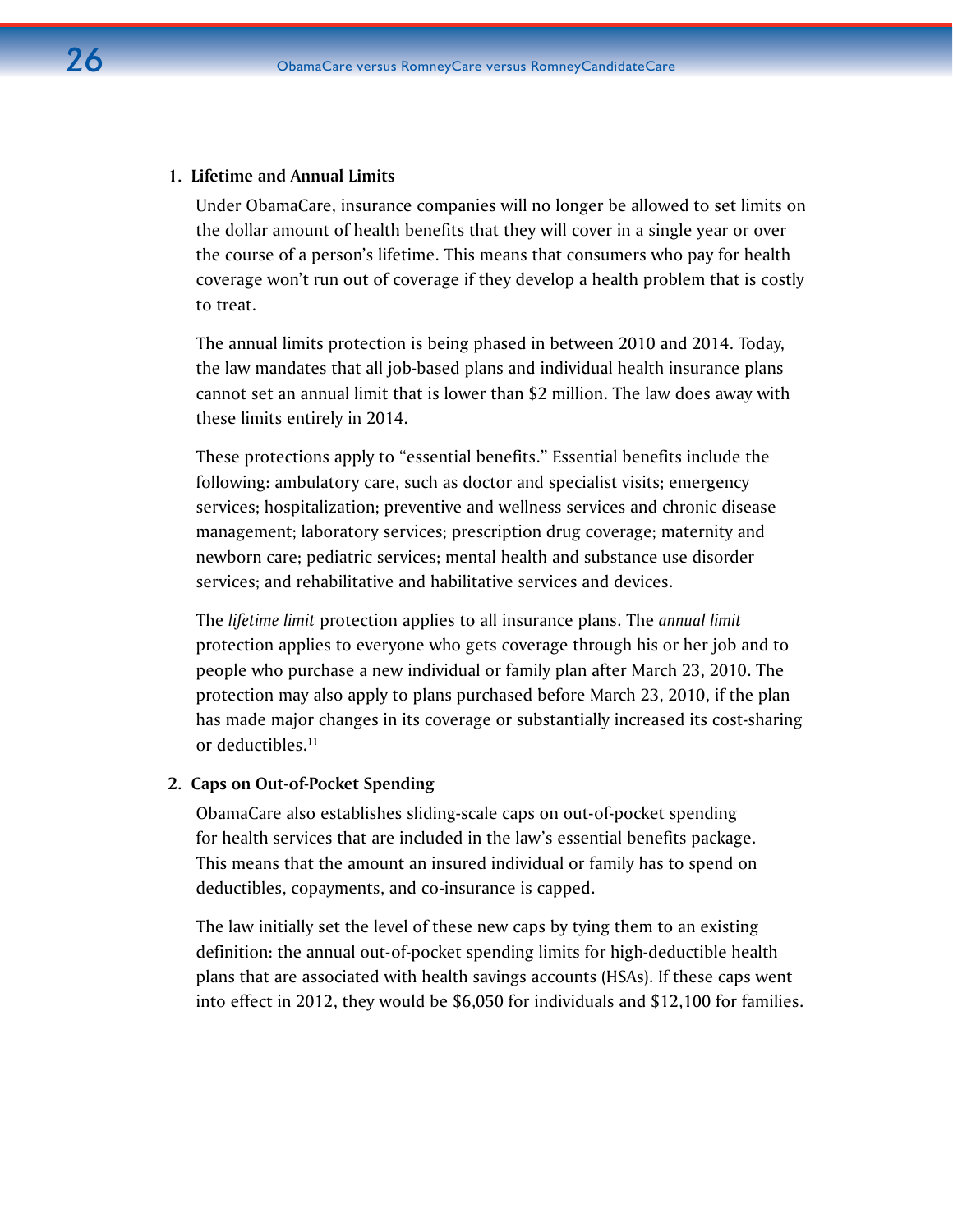ObamaCare will further reduce these out-of-pocket caps for families with incomes below 400 percent of poverty (about \$92,000 for a family of four) who purchase coverage in the exchanges. If they were in effect in 2012, the caps would be reduced on a sliding scale as follows:

- Income between 100 and 200 percent of poverty: cap of \$2,017 per individual and \$4,033 per family;
- Income between 200 and 300 percent of poverty: cap of \$3,025 per individual and \$6,050 per family;
- Income between 300 and 400 percent of poverty: cap of \$4,033 per individual and \$8,067 per family. 12

### **3. Cost-Sharing Subsidies**

In addition to premium tax credits and caps on out-of-pocket spending, ObamaCare provides cost-sharing subsidies to individuals and families with incomes below 250 percent of poverty (about \$58,000 for a family of four) who purchase a silver level plan through the new state exchanges. These cost-sharing subsidies will increase the percentage of total health care costs that their plans pay for.

### **Protections for People with Pre-Existing Conditions**

Millions of Americans have pre-existing conditions such as diabetes, heart disease, and cancer. Under ObamaCare, beginning in 2014, insurance companies will no longer be allowed to discriminate against people with pre-existing conditions by denying them coverage, charging them higher premiums, or offering them only plans that don't cover care for their conditions. (For children, some of these pre-existing condition protections took effect in 2010.) Approximately 64.8 million non-elderly Americans have been diagnosed with pre-existing conditions that frequently led to denials of coverage prior to the new law. (See Table 10 on page 28 for national and state-level estimates of the number of people with diagnosed pre-existing conditions.)

### **Medicaid Expansion**

In addition to expanding private coverage by giving eligible people new premium tax credits, ObamaCare will increase the number of people with affordable health coverage by providing states with a new option to expand Medicaid with a higher level of federal "matching" dollars than are available under the current program.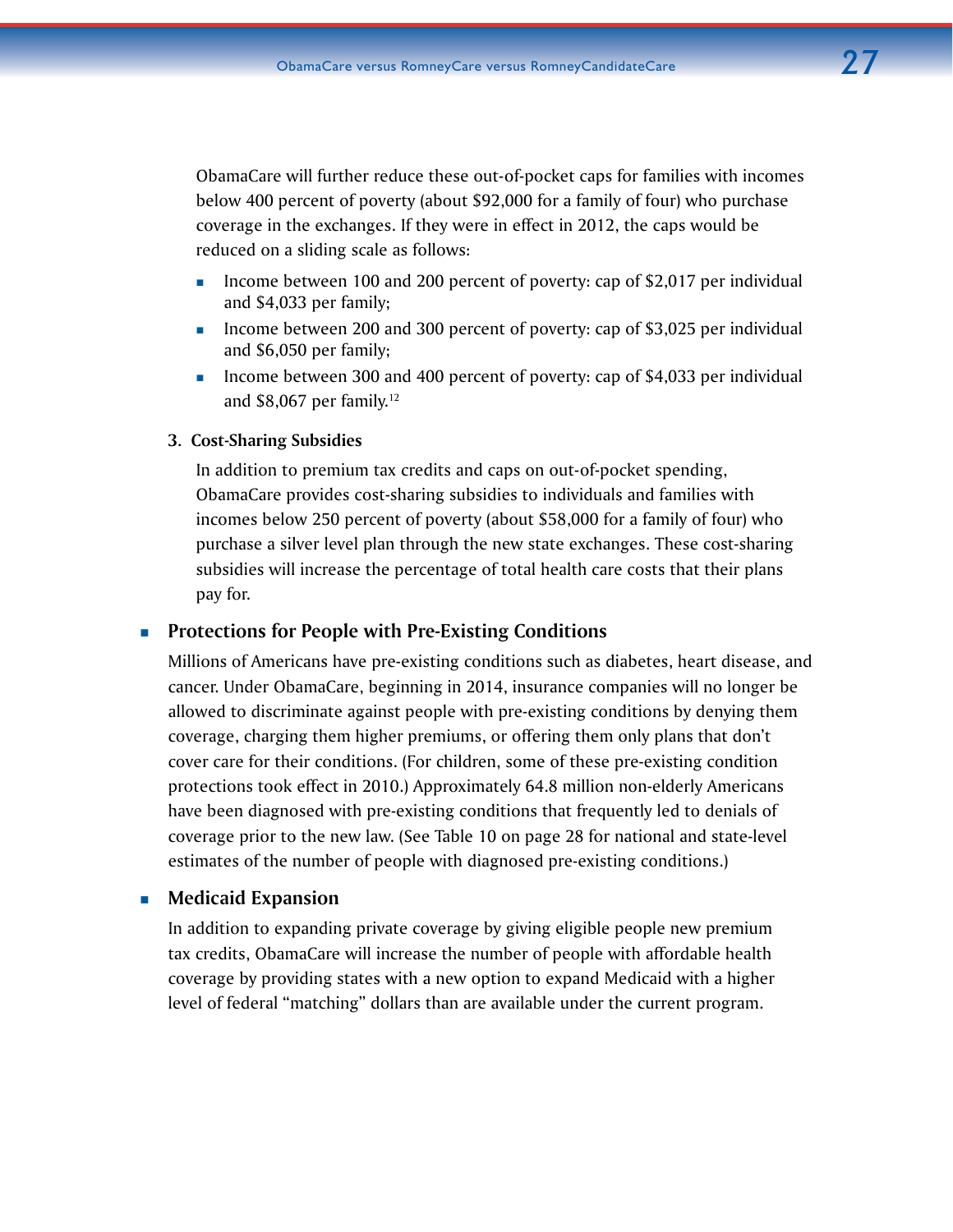### Table 10.

Non-Elderly Americans Diagnosed with Pre-Existing Conditions that Frequently Result In Denials of Coverage, by State

| <b>State</b>         | <b>Number</b> | Number with a<br><b>Pre-Existing Condition</b> | Percent with a<br><b>Pre-Existing Condition</b> |
|----------------------|---------------|------------------------------------------------|-------------------------------------------------|
| Alabama              | 3,931,800     | 1,030,900                                      | 26.2%                                           |
| Alaska               | 635,700       | 159,400                                        | 25.1%                                           |
| Arizona              | 5,365,200     | 1,297,000                                      | 24.2%                                           |
| Arkansas             | 2,366,600     | 615,600                                        | 26.0%                                           |
| California           | 32,141,600    | 6,894,400                                      | 21.5%                                           |
| Colorado             | 4,354,100     | 1,042,900                                      | 24.0%                                           |
| Connecticut          | 2,992,800     | 742,000                                        | 24.8%                                           |
| Delaware             | 743,200       | 192,300                                        | 25.9%                                           |
| District of Columbia | 513,100       | 133,700                                        | 26.1%                                           |
| Florida              | 15,045,900    | 3,822,700                                      | 25.4%                                           |
| Georgia              | 8,379,600     | 2,051,700                                      | 24.5%                                           |
| Hawaii               | 1,134,000     | 216,300                                        | 19.1%                                           |
| Idaho                | 1,330,300     | 323,000                                        | 24.3%                                           |
| Illinois             | 10,963,100    | 2,853,000                                      | 26.0%                                           |
| Indiana              | 5,474,800     | 1,500,600                                      | 27.4%                                           |
| lowa                 | 2,522,700     | 688,200                                        | 27.3%                                           |
| Kansas               | 2,401,800     | 627,200                                        | 26.1%                                           |
| Kentucky             | 3,584,600     | 979,700                                        | 27.3%                                           |
| Louisiana            | 3,641,600     | 929,500                                        | 25.5%                                           |
| Maine                |               |                                                | $\star$                                         |
| Maryland             | 4,941,900     | 1,198,300                                      | 24.2%                                           |
| Massachusetts        |               |                                                | $\star$                                         |
| Michigan             | 8,311,700     | 2,357,400                                      | 28.4%                                           |
| Minnesota            | 4,510,100     | 1,213,300                                      | 26.9%                                           |
| Mississippi          | 2,467,700     | 632,400                                        | 25.6%                                           |
| Missouri             | 4,960,800     | 1,366,700                                      | 27.5%                                           |
| Montana              | 817,300       | 220,000                                        | 26.9%                                           |
| Nebraska             | 1,535,800     | 402,800                                        | 26.2%                                           |
| Nevada               | 2,315,300     | 527,100                                        | 22.8%                                           |
| New Hampshire        | 1,111,200     | 290,800                                        | 26.2%                                           |
| New Jersey           |               |                                                | $\star$                                         |
| New Mexico           | 1,722,900     | 419,900                                        | 24.4%                                           |
| New York             |               |                                                | $\star$                                         |
| North Carolina       | 7,974,700     | 2,052,100                                      | 25.7%                                           |
| North Dakota         | 557,700       | 153,200                                        | 27.5%                                           |
| Ohio                 | 9,650,100     | 2,729,200                                      | 28.3%                                           |
| Oklahoma             | 3,113,000     | 816,500                                        | 26.2%                                           |
| Oregon               | 3,207,000     | 820,700                                        | 25.6%                                           |
| Pennsylvania         | 10,425,100    | 2,723,600                                      | 26.1%                                           |
| Rhode Island         | 874,800       | 222,700                                        | 25.5%                                           |
| South Carolina       | 3,823,500     | 1,000,900                                      | 26.2%                                           |
| South Dakota         | 677,000       | 189,600                                        | 28.0%                                           |
| Tennessee            | 5,258,700     | 1,413,500                                      | 26.9%                                           |
| Texas                | 21,778,600    | 4,893,700                                      | 22.5%                                           |
| Utah                 | 2,441,800     | 536,800                                        | 22.0%                                           |
| Vermont              |               |                                                | $\star$                                         |
| Virginia             | 6,790,100     | 1,675,600                                      | 24.7%                                           |
| Washington           | 5,719,500     | 1,405,500                                      | 24.6%                                           |
| West Virginia        | 1,468,000     | 426,800                                        | 29.1%                                           |
| Wisconsin            | 4,794,500     | 1,337,700                                      | 27.9%                                           |
| Wyoming              | 478,100       | 120,000                                        | 25.1%                                           |
| <b>U.S. Total</b>    | 260,045,900   | 64,821,400                                     | 24.9%                                           |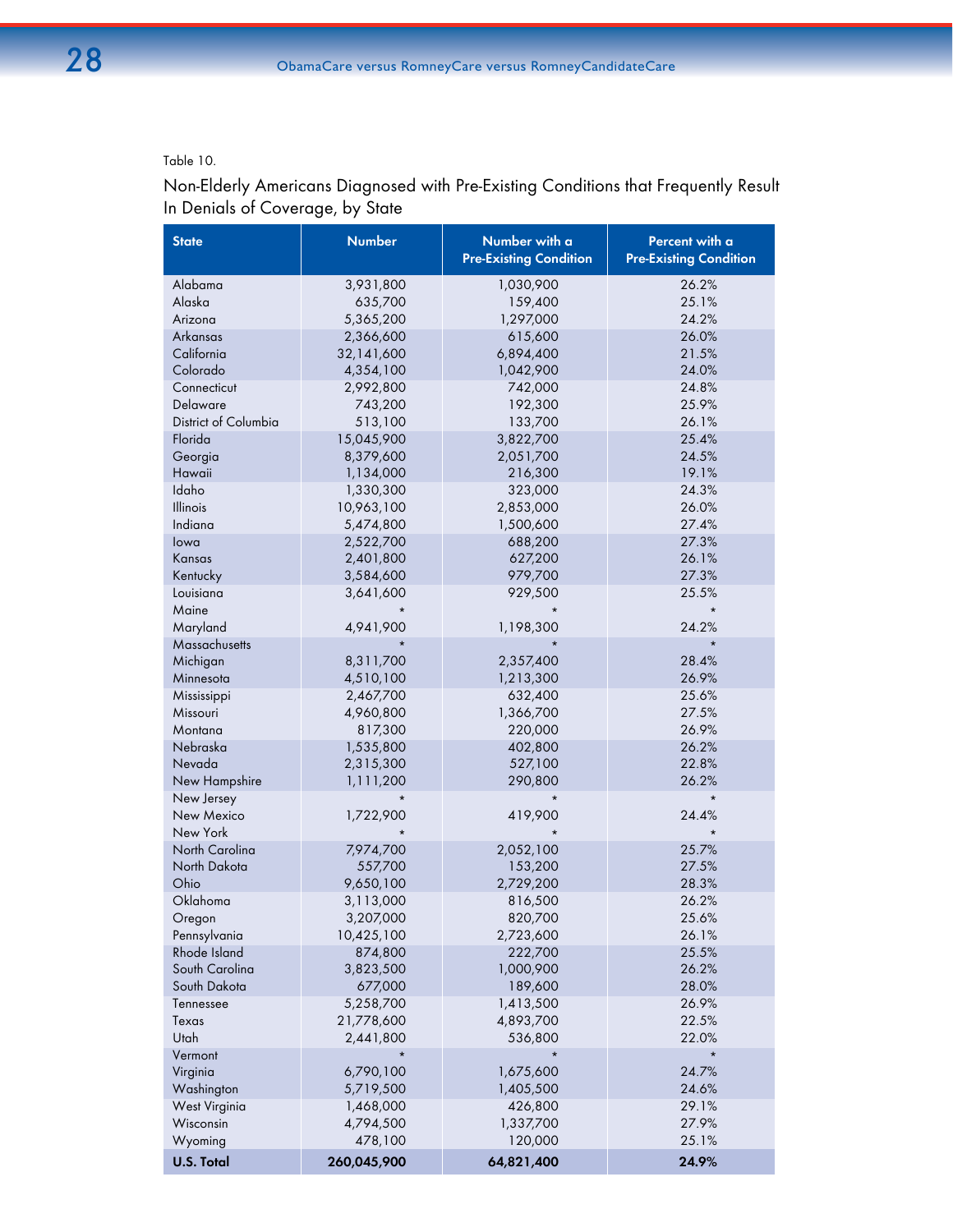#### **Table 10 Notes**:

**Source**: Estimates prepared by The Lewin Group for Families USA. More detail is available in Kim Bailey, *Worry No More: Americans with Pre-Existing Conditions Are Protected by the Health Care Law* (Washington: Families USA, July 2012).

Data are for the non-institutionalized, non-Medicare-eligible population.

Numbers may not add due to rounding.

\* Data are not available for Maine, Massachusetts, New Jersey, New York, and Vermont because these states have laws requiring that insurers offer coverage to all people regardless of health status.

Most people do not realize that not everyone with a low income is eligible for Medicaid. In every state, children in families with incomes up to at least 200 percent of poverty (about \$46,000 for a family of four) are eligible for either Medicaid or the Children's Health Insurance Program (CHIP), but the story is very different for their parents. The median upper income limit for Medicaid eligibility for parents is 64 percent of poverty (about \$15,000 for a family of four). Furthermore, in most states, a childless adult can literally be penniless and not qualify for Medicaid: Only nine states currently provide any Medicaid coverage to adults without dependent children.

Beginning in 2014, states have the option to expand Medicaid to all adults with incomes at or below 133 percent of poverty (about \$14,860 for an individual or \$31,000 for a family of four), whether they have dependent children or not. The costs of this expanded coverage will be paid for in full by the federal government for the first three years, then that amount will gradually decline until the federal government pays 90 percent of Medicaid costs and the states pay 10 percent. This 10 percent share is much less than the share states currently pay to cover Medicaid enrollees. As more state residents gain coverage, states will be able to reduce the amount of stateonly spending that goes to cover care that the uninsured receive from hospitals and safety net providers. States should then be able to achieve a net reduction in their spending on health care services.<sup>13</sup>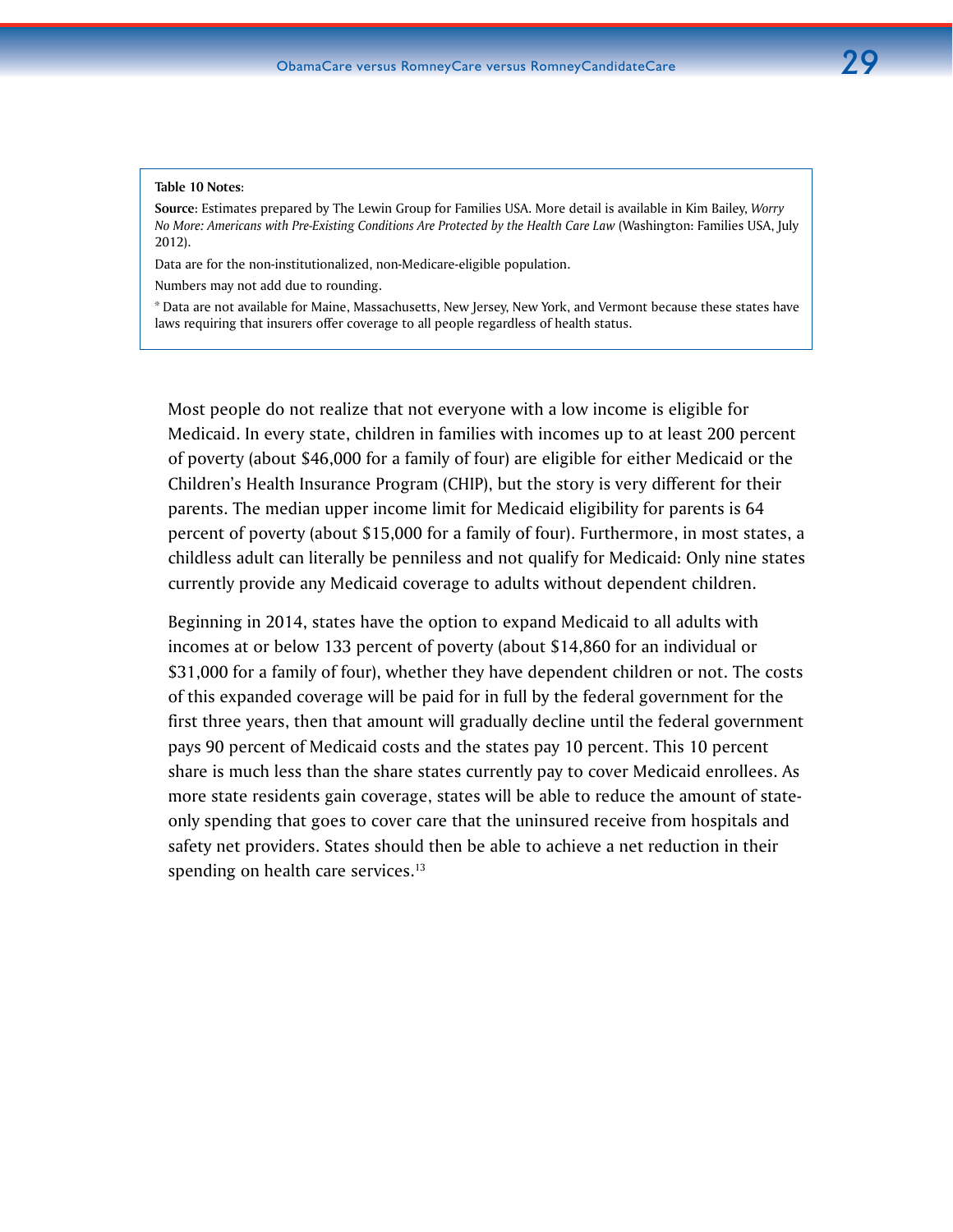# RomneyCare: The Massachusetts Health Reform Law

RomneyCare, or the health system reform that Massachusetts achieved under Governor Romney's leadership, has many similarities to ObamaCare. As described below, RomneyCare includes an exchange, called the "Health Connector," where individuals and small businesses can shop for coverage. The Health Connector is very similar to the health insurance exchanges set up in the states by the Affordable Care Act. RomneyCare includes a system of sliding-scale premium subsidies, and it establishes a process for defining minimum benefits and limits on cost-sharing. It also includes other market reforms, such as help for people with pre-existing conditions. The law expands the Medicaid program to provide coverage for low-income residents.

The 2006 Massachusetts Health Reform Law, officially called *An Act Providing Access to Affordable, Quality, Accountable Health Care*, set out the parameters of these reforms and established procedures for the state to further develope the details.

### **The Massachusetts Health Connector: A New Insurance Marketplace**

RomneyCare established the Health Connector as the regulated marketplace where individuals and small businesses can comparison-shop for private health insurance, select the plan that best meets their needs, and enroll in coverage. Low-income adults can also get assistance on a sliding scale for their premium costs. The Health Connector is a quasigovernmental entity that has its own board and staff.

People select coverage from the Health Connector through one of two programs: Commonwealth Choice and Commonwealth Care. People with higher incomes who are not eligible for premium assistance may purchase plans through Commonwealth Choice. Commonwealth Choice offers only plans that meet the Health Connector's seal of approval.14 The standards require all Commonwealth Choice plans to provide high-quality coverage; to offer good value; and to offer a set of core, essential health benefits. To make it easy to compare plans online, they are grouped into three coverage tiers—gold, silver, or bronze (special plans for young adults are also available). All plans cover the same package of benefits. The tiers reflect the different copayments and deductibles and therefore have higher or lower monthly premiums.

When small businesses purchase insurance through the Connector, they can either choose one plan or give each of their employees a choice among Commonwealth Choice plans. The Connector aggregates the employer's premium contributions and pays the plans. The Connector also helps employees pay premiums on a pre-tax basis.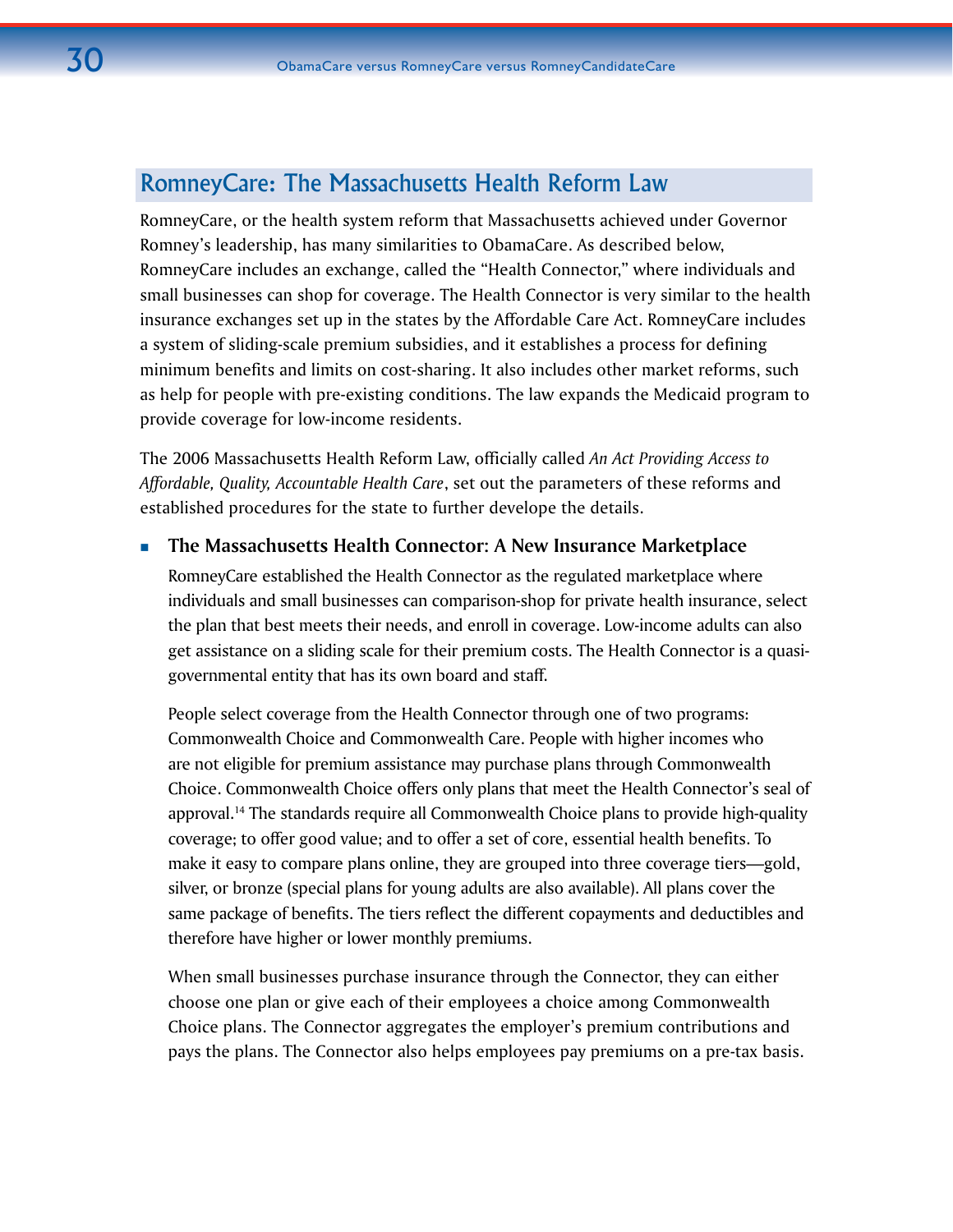RomneyCare established Commonwealth Care to insure people with incomes up to 300 percent of poverty (\$33,150 for an individual or \$69,150 for a family of four) who do not have coverage through their employers or through Medicaid, the Children's Health Insurance Program (CHIP), or Medicare.

### **Premium Subsidies**

Commonwealth Care provides premium assistance to adults who purchase coverage through the private insurers that participate in the program. Under the law, people with incomes below 100 percent of poverty (\$11,170 for an individual or \$23,050 for a family of four) pay no premiums.

The Massachusetts law gives the Health Connector Board the responsibility of establishing the sliding-scale premiums for Commonwealth Care and updating that scale annually.15 Since 2008, Commonwealth Care has actually not required premium contributions for people with incomes below 150 percent of poverty. When RomneyCare first went into effect, a single person with an income at 300 percent of poverty (\$33,150) paid about 5 percent of his or her income on premiums;<sup>16</sup> subsequent premium schedules have varied somewhat but have offered similar levels of protection.

### **Protections from High Out-of-Pocket Spending**

RomneyCare protects people against high out-of-pocket spending in several ways. First, people with incomes below 100 percent of poverty (\$11,170 for an individual or \$23,050 for a family of four) are charged copayments only for prescription drugs and emergency room care; for other services, they are not required to pay any out-of-pocket costs.<sup>17</sup>

Second, people with incomes between 100 and 300 percent of poverty (between \$11,170 and \$33,510 for an individual and \$23,050 and \$69,150 for a family of four) who get coverage through Commonwealth Care have limited copayments based on a sliding scale, do not have any deductibles, and their total out-of-pocket spending is capped.18

Third, the bronze, silver, and gold plans that are offered through Commonwealth Choice also cap annual out-of-pocket expenses. In bronze plans, an individual with high medical costs will pay, at most, \$5,000 out of pocket in a year, and a family will pay, at most, \$10,000 out of pocket. In silver and gold plans, the maximum out-ofpocket expenses are lower.<sup>19</sup>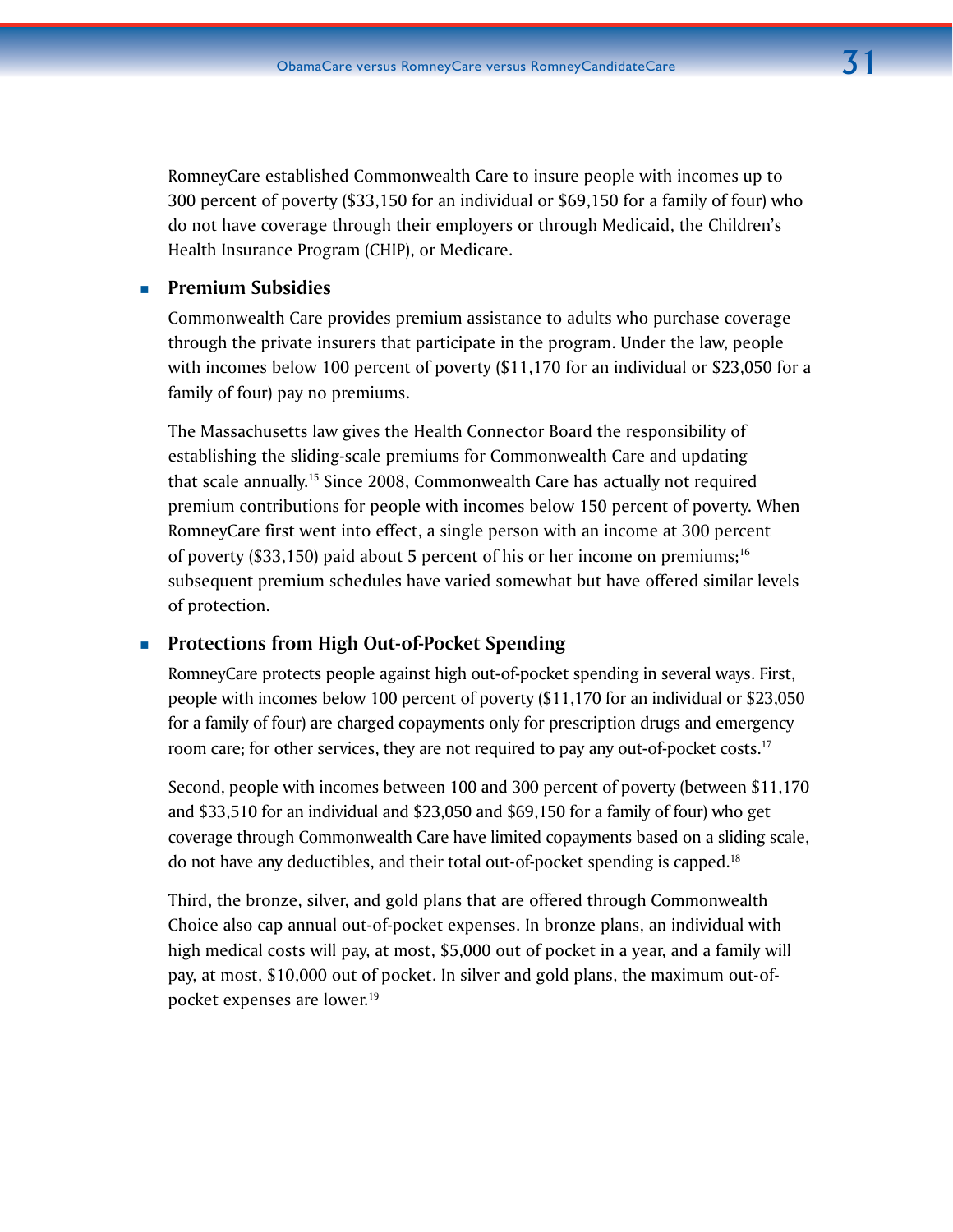Fourth, the law gives the Health Connector Board the authority to establish requirements for benefits and cost-sharing for insurance plans in the Connector and for most plans outside the Connector. Using this authority, Massachusetts has limited deductibles, required people to include prescription drug and mental health coverage in their insurance plans, and banned annual limits on coverage. $20$ 

### **Protections for People with Pre-Existing Conditions**

RomneyCare was built on a strong base of private insurance protections. Even prior to RomneyCare, Massachusetts insurers were not allowed to deny residents health insurance due to pre-existing conditions. RomneyCare added protections about how long people with pre-existing conditions could be made to wait before a new insurer had to cover treatment related to those conditions—that is, how long an insurer could exclude coverage for pre-existing conditions. The protections provided by RomneyCare help people in both the individual and the group market, and they go beyond the federal protections that were required at the time the Massachusetts law was enacted. Under RomneyCare, an insurer can exclude coverage of a pre-existing condition for a maximum of six months, but it cannot exclude coverage at all if the person was covered by another insurer for 18 months prior to joining the plan.<sup>21</sup>

### **Medicaid Expansion**

RomneyCare expanded coverage for children and adults under MassHealth, the state's name for its CHIP and Medicaid programs. As a result, children with family incomes up to 300 percent of poverty (\$69,150 for a family of four) receive subsidized coverage. $^{22}$ 

Even before RomneyCare was signed into law, Massachusetts had expanded its Medicaid program so that some childless adults with incomes below 100 percent of poverty (below \$11,170 for an individual) qualified for MassHealth. (At the time, federal Medicaid funding was generally available only for coverage of children, parents, adults with disabilities, and seniors, but Massachusetts had expanded Medicaid to other adults under a Medicaid waiver.) However, prior to RomneyCare, MassHealth enrollment had closed to these childless adults; it reopened once the law went into effect.<sup>23</sup> As a result, childless adults can get Medicaid coverage if their incomes are below 100 percent of poverty. (They receive a benefit package called "MassHealth Essential," which covers hospital and doctor care, lab work, prescription drugs, mental health and substance abuse treatment, hearing and vision care, dental services, family planning, rehabilitative services, and medical equipment and supplies.)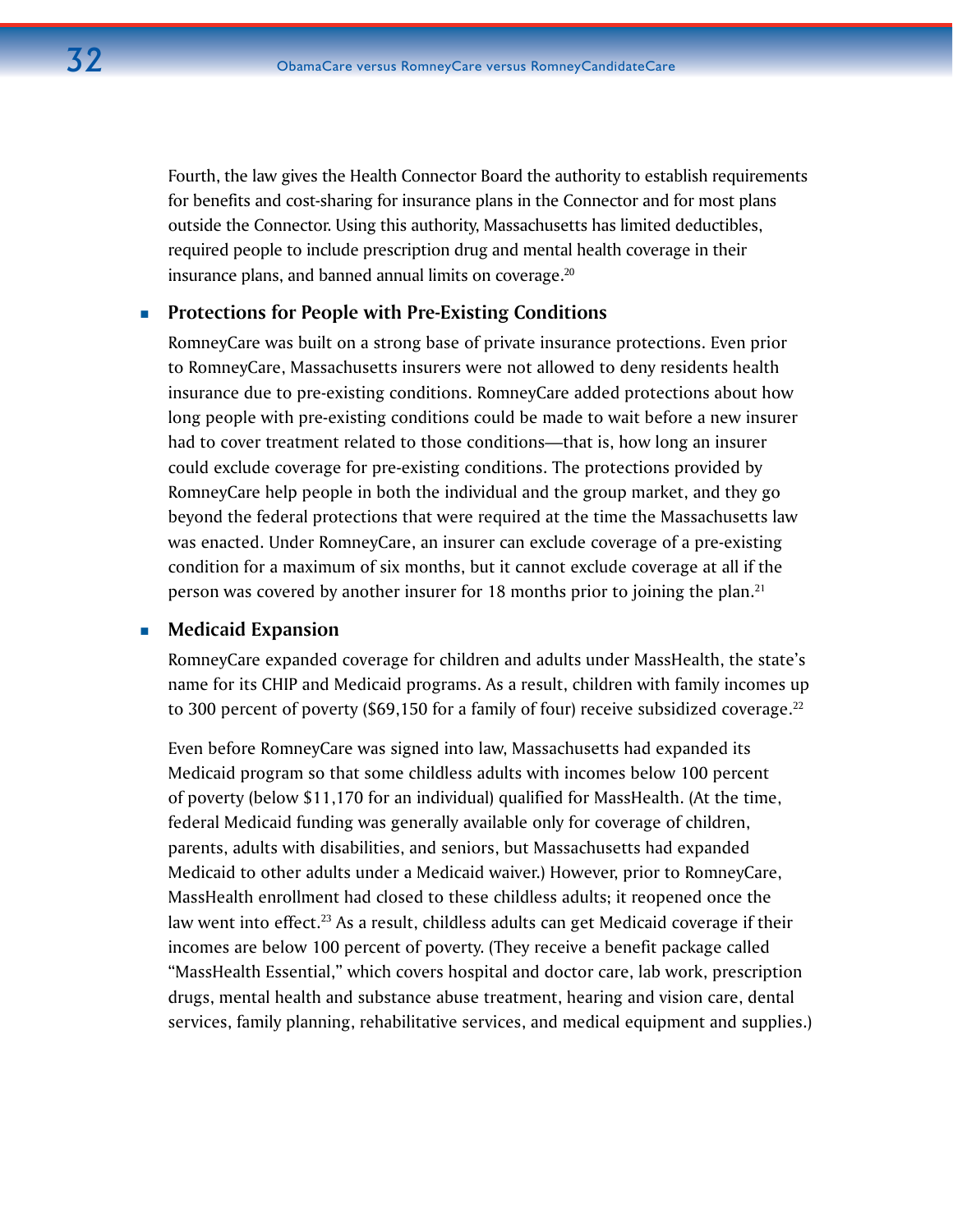### **Financing**

To finance RomneyCare, the governor and the legislature relied heavily on the redistribution of existing funding, including federal Medicaid dollars that were previously paid directly to safety net hospitals and their health plans under a Medicaid Section 1115 waiver, $24$  as well as funds from an existing state Uncompensated Care Pool. In fact, one of the factors that motivated the state to develop and pass health reform was the risk of losing \$385 million in supplemental federal Medicaid payments to providers that would have been cut if the state had not redirected these Medicaid dollars to subsidies for individual coverage.

In 1997, Massachusetts received its first Section 1115 waiver, which included additional funding for health plans operated by the safety net hospitals that provided care to a high number of uninsured patients. By 2004, the funding amounted to \$385 million per year in additional payments for Massachusetts. That year, however, the federal government informed the [Romney](http://en.wikipedia.org/wiki/Mitt_Romney) Administration that these supplemental Medicaid payments would cease after June 30, 2005.

Governor Romney worked with the late [Senator Ted Kennedy](http://en.wikipedia.org/wiki/Ted_Kennedy) to keep these Medicaid funds for Massachusetts by agreeing to spend the money on providing coverage to lower-income uninsured residents rather than paying hospitals for treating the uninsured—through what became the Massachusetts 2006 health reform law.

# RomneyCandidateCare

We conducted an extensive review of statements, press quotes and interviews, and Governor Romney's presidential campaign website to identify health care positions that relate to the three criteria we used to measure each of the health reform approaches. We identified three positions that the governor, as a presidential candidate, has clearly articulated: repealing ObamaCare; turning Medicaid into a block grant; and creating an "above-the-line" tax deduction for premiums paid for individual, non-group private insurance. While Governor Romney has mentioned other areas of the health care system that he would like to change, these policy statements were either too vague to model or would have minimal impact on the cost and availability of health coverage to consumers.

### **Repealing ObamaCare**

Governor Romney has been emphatically critical of ObamaCare and has repeatedly stated his intention to repeal the entire law. The health care section of his campaign website states, "On his first day in office, Mitt Romney will issue an executive order that paves the way for the federal government to issue ObamaCare waivers to all 50 states. He will then work with Congress to repeal the full legislation as quickly as possible."25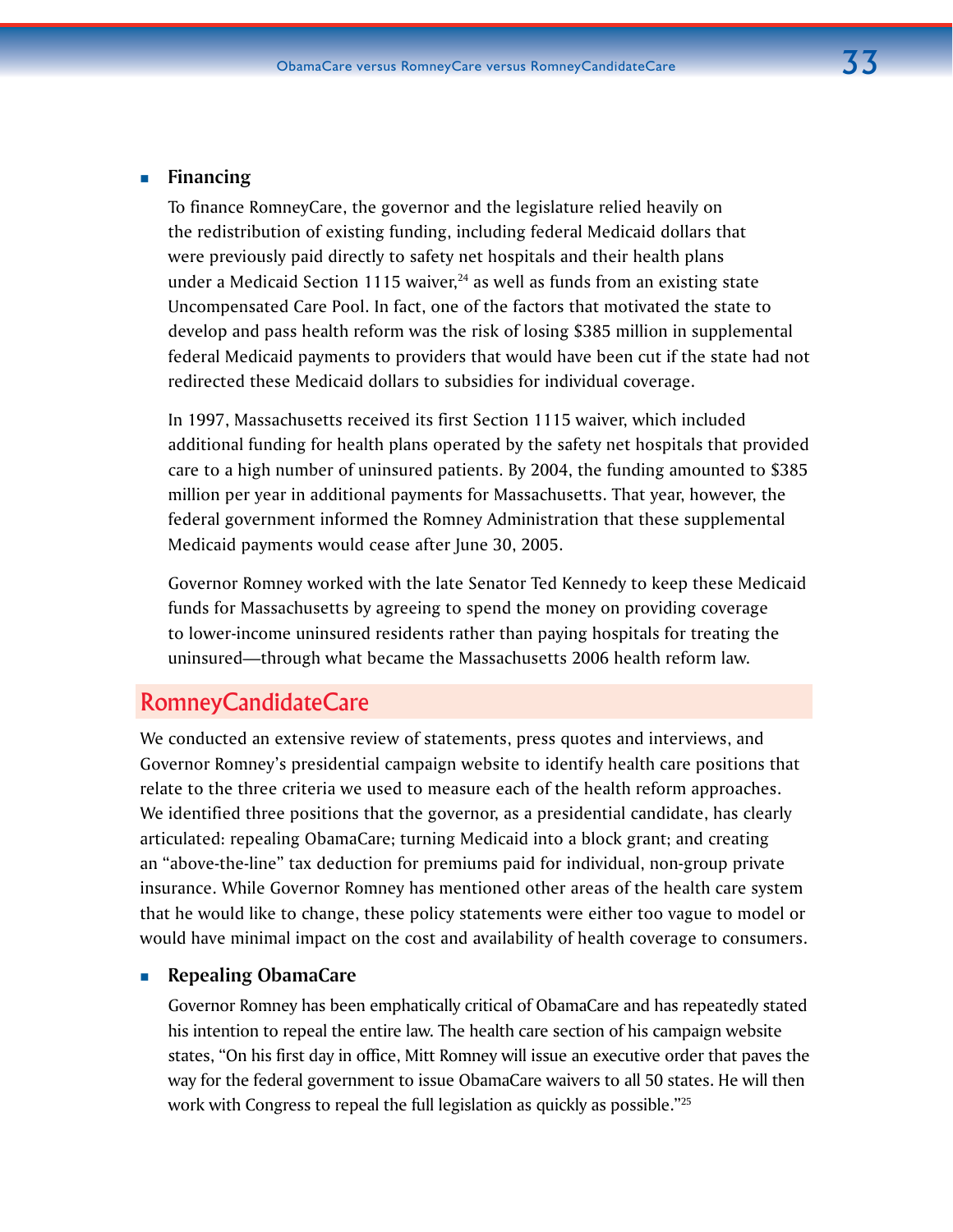It is clear that Governor Romney intends that, during the period we are examining, no benefits of the law will remain for health care consumers. This includes all of the ObamaCare provisions described previously, as well as the new preventive and prescription drug benefits already in place for Medicare beneficiaries. Furthermore, repealing ObamaCare would restore Medicare Advantage overpayments to insurance companies and eliminate changes in payments to providers that are designed to encourage higher-quality and more effective care. (President Obama's and Governor Romney's approaches to Medicare are described in more detail on page 37.)

### **Turning Medicaid into a Block Grant**

Not only would Governor Romney repeal the Medicaid expansion in ObamaCare, he also proposes to significantly reduce federal funds that are available to current state Medicaid programs, which would be accomplished by converting Medicaid to a block grant. The block grant would have a spending cap that would be increased each year by the Consumer Price Index (CPI) plus 1 percent—a rate of growth that's much lower than estimates of medical inflation. The spending section of his campaign website states that, as part of the governor's plan to cut federal programs, "Medicaid spending should be capped and increased each year by CPI  $+ 1\%$ ."<sup>26</sup>

Medicaid currently covers 60 million Americans, half of them children.<sup>27</sup> For seniors and people with disabilities, it is the main source of long-term care, which Medicare does not cover. The federal government and the states jointly fund Medicaid. Under the current Medicaid program, the federal government pays between \$1 and \$3 for every \$1 dollar a state puts into Medicaid. On average, of every dollar spent on the program today, the federal government pays 57 cents, and states pay 43 cents. This structure ensures that states have reliable federal assistance to keep up with medical inflation, as well as increased support at times when more residents turn to Medicaid for care, such as during an economic downturn, a natural disaster like a flood, or a health crisis. By turning Medicaid into a block grant, RomneyCandidateCare would fundamentally change the Medicaid program. Federal Medicaid support would no longer match state spending. Instead, the program would have a federal spending cap. Under a block grant or cap, the federal government would provide states with a set amount of money, and that amount would not change, even during an economic downturn or other circumstances that would cause more people to need Medicaid.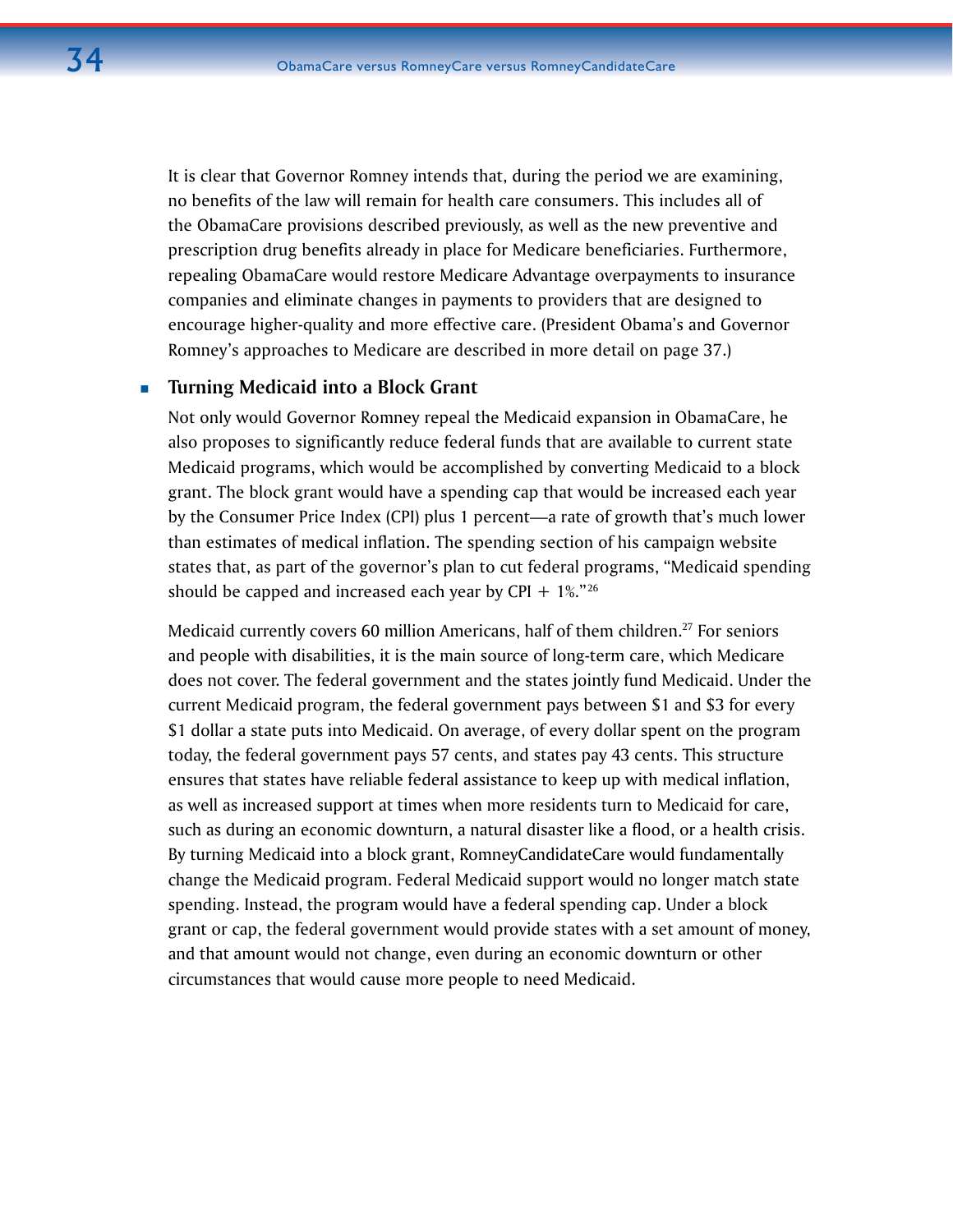Over time, because the cap on Medicaid spending would be less than the historic growth in Medicaid costs, federal Medicaid support would fall farther and farther behind what it actually costs to provide health services to low-income families, children, people with disabilities, and seniors. This would shift a large percentage of Medicaid costs to states, which are already facing budget challenges, and extremely deep cuts to Medicaid would be inevitable. In fact, Governor Romney's cuts to Medicaid would threaten the future of RomneyCare and deny a key source of funding needed to replicate reforms similar to Massachusetts in other states.

### **New Income Tax Deduction**

Governor Romney proposes to replace ObamaCare's premium tax credits for purchasing insurance in new state exchanges with a federal income tax deduction for the cost of purchasing coverage in existing private, individual, non-group insurance markets. In an Orlando speech focusing on health care, Governor Romney said, "What I would do is level the playing field and say individuals can buy insurance on the same tax advantaged status that businesses can buy insurance."<sup>28</sup> Individuals, then, would get the same tax deduction for health insurance premiums spent in the individual, non-group, private insurance market that employer plans currently receive.

Unlike the ObamaCare premium subsidies, which will be delivered through a refundable tax credit that provides more help to lower-income families, RomneyCandidateCare's tax deductions provide more help to wealthier families. This is because a deduction's value is tied to the income tax bracket of the individual or family who claims the deduction. For example, a \$10,000 deduction would be worth \$3,500 to a higher-income family that is taxed at 35 percent but only \$1,000 to a lowerincome family in the 10 percent bracket. Moreover, more than half of the uninsured are too poor to owe any taxes and would see no benefit from a deduction at all.

Furthermore, in the ObamaCare state exchanges, insurance companies would not be allowed to discriminate against people with pre-existing conditions, and the exchanges provide other new consumer protections. The RomneyCandidateCare approach appears to leave individuals and families to find insurance in the existing individual insurance markets in the states, where they often will have no offers of coverage that are affordable—or no offers at any price.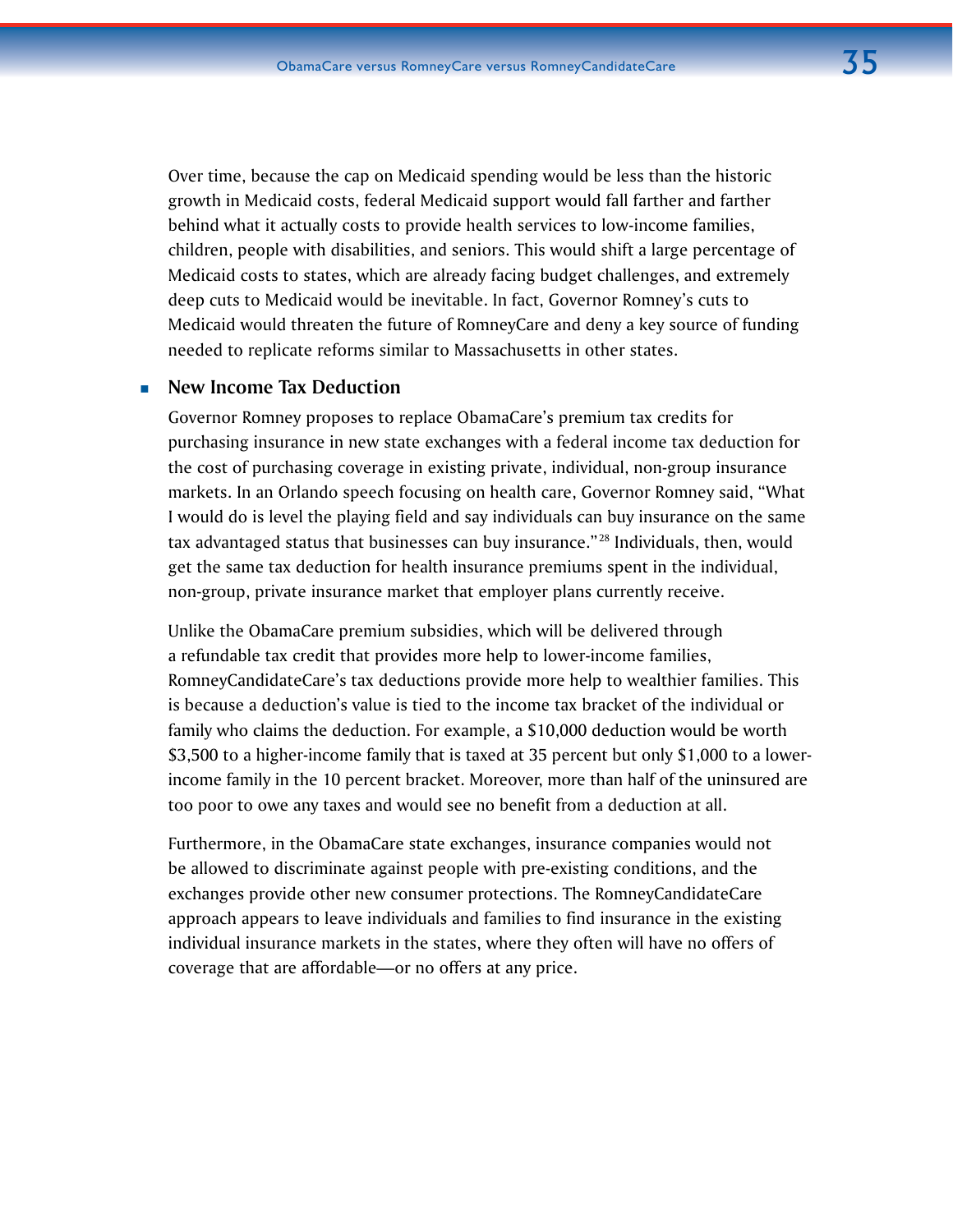### **Protections for People with Pre-Existing Conditions**

Governor Romney has clearly and repeatedly stated that he will repeal all of ObamaCare. However, on September 9, 2012, during an appearance on *Meet the Press*, Governor Romney said, "Well, I'm not getting rid of all of healthcare reform. Of course, there are a number of things I like in healthcare reform that I'm going to put in place. One is to make sure that those with pre-existing conditions can get coverage."<sup>29</sup> Reporters quickly asked the governor and his campaign for clarification. For example, on the same day that the governor made the above statement, Katrina Trinko posted on "The Corne*r"*  blog in *National Review Online*<sup>30</sup> that a Romney aide responded to her question about the governor's position on protecting people with pre-existing conditions by referring her to remarks that he made in a campaign speech on June 11, 2012, in Orlando, Florida: "I don't want them to be denied insurance because they have some pre-existing condition, so we're going to have to make sure that the law we replace ObamaCare with assures that people who have a pre-existing condition, *who've been insured in the past*, are able to get insurance in the future so they don't have to worry about that condition keeping them from getting the kind of health care they deserve" $31$  [emphasis added]. And the Romney campaign website, under the heading "Mitt's Plan" in the health care section, indicates that he seeks to "Prevent discrimination against individuals with pre-existing conditions *who maintain continuous coverage*" [emphasis added], although there is no information about what specific steps he will take to accomplish this (see [http://www.](http://www.mittromney.com/issues/health-care) [mittromney.com/issues/health-care\)](http://www.mittromney.com/issues/health-care).

Under existing federal law, people who lose or leave job-based coverage and who have been insured for at least 18 months have a right to buy certain other policies regardless of their pre-existing conditions, although these designated policies can be very expensive. People whose last coverage was through an individual or public plan do not yet have similar rights. This will change under ObamaCare in 2014.

Governor Romney has not clearly stated his policy position on the scope of protections for people with pre-existing conditions who have had continuous coverage. (He would not provide protections to people with any gap in coverage.) The governor has not clarified whether he would protect people with pre-existing conditions from denials of coverage, from being charged higher premiums, and from having insurance plans add riders that exclude coverage of their pre-existing conditions. ObamaCare provides all three of these protections, which are necessary to completely eliminate discrimination against people with pre-existing conditions in the individual, non-group private insurance market.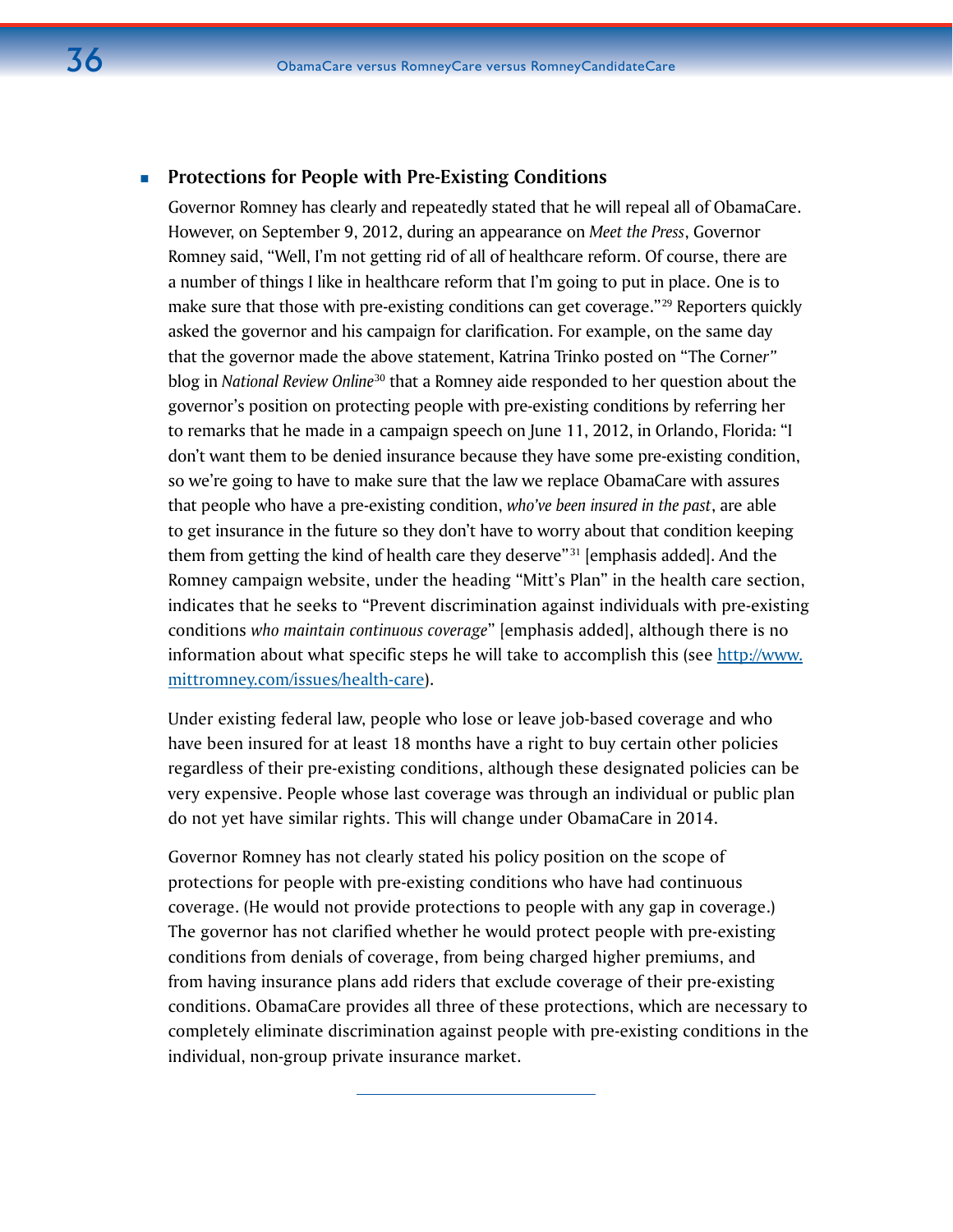# Changes to Medicare

# Coverage for Preventive Benefits and Prescription Drugs

This report also looks at the impact of ObamaCare compared to RomneyCandidateCare on Americans who rely on Medicare. Since some of ObamaCare's key changes to Medicare are already completely or partially operational, we base our Key Findings on the most currently available reported data from the Centers for Medicare and Medicaid Services. Specifically, we include national and state-level data on the numbers of Medicare beneficiaries receiving free preventive health services under ObamaCare and receiving help in the Medicare Part D prescription drug doughnut hole.

### **Preventive Benefits**

The most tangible difference between ObamaCare and RomneyCandidateCare for current Medicare beneficiaries is the Romney plan to repeal the new Medicare benefits that were created by ObamaCare. Since January 2011, most preventive services in Medicare have been available to all Medicare beneficiaries for free. Under the proposal to repeal ObamaCare, Medicare copayments and co-insurance for these services would be reinstated. As shown in Table 8, nearly three-fourths of Medicare beneficiaries received a free preventive service in 2011. Under RomneyCandidateCare, their out-of-pocket costs would increase.

### **Prescription Drugs**

Medicare beneficiaries with substantial prescription drug needs would also be worse off under RomneyCandidateCare. Since its inception in 2003, the Medicare Part D prescription drug benefit has been plagued by a large and growing gap in coverage known as the doughnut hole. ObamaCare gradually closes this gap by providing discounts on drugs purchased in the doughnut hole. These discounts will increase each year until the gap is eliminated completely in 2020. In 2011, nearly 3.8 million seniors and people with disabilities received discounts on drugs. The value of these discounts averaged \$613 per person and totaled more than \$2.3 billion in savings for all Medicare beneficiaries. Table 9 shows the number of people with Medicare in each state who received help in the doughnut hole in 2011, as well as the average amount of savings at stake per beneficiary and the total impact in each state.

RomneyCandidateCare would re-open the doughnut hole. This would more than double prescription drug costs for the nearly 3.8 million beneficiaries who fall into the doughnut hole each year. Moreover, under RomneyCandidateCare, out-ofpocket drug costs increase in the future. Without ObamaCare, the doughnut hole widens each year, reaching about \$6,000 per person by 2020.<sup>32</sup>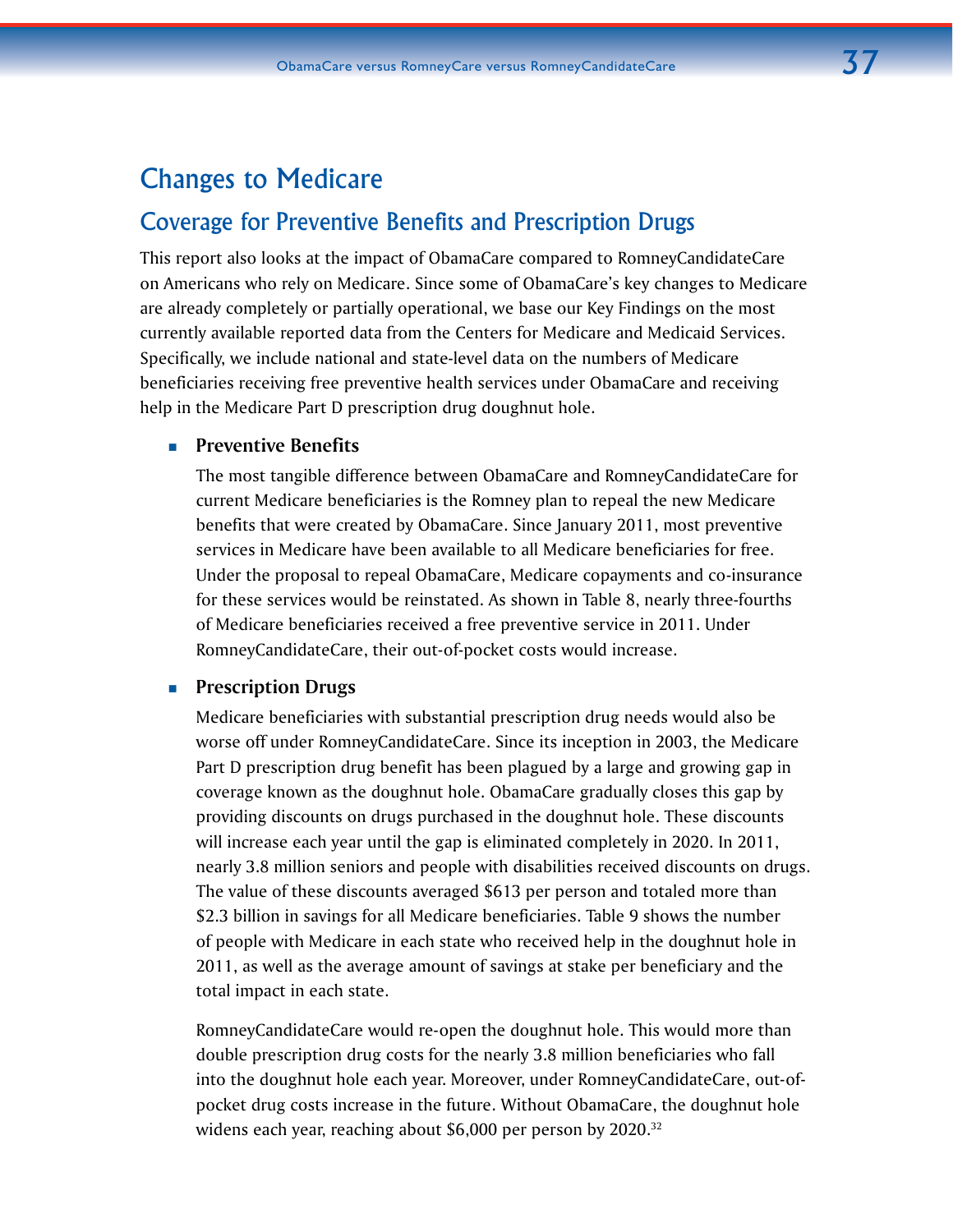# ObamaCare and Medicare Savings

Critics of ObamaCare have frequently argued that it cuts \$716 billion in Medicare benefits over the next decade. This criticism is incorrect. In fact, under ObamaCare, Medicare benefits, especially coverage of preventive care and prescription drugs, are significantly improved. Obamacare is partly funded by reducing the growth in future Medicare payments to hospitals, drug companies, and medical device manufacturers. However, these reductions in spending growth were agreed to by these health care providers because they recognized that, in totality, they would receive far more income if health reform was passed because tens of millions of uninsured Americans would gain health coverage and would then be able to pay for the medical care they received. As a result, the financial position of most health care providers would improve.

If ObamaCare is replaced by RomneyCandidateCare, the added payments to health care providers brought about through an increase in insured people would be eliminated, but the cuts in payments would not.<sup>33</sup> The House of Representatives budget, authored by Representative Ryan and supported by Governor Romney, would retain the same Medicare cuts as ObamaCare but would eliminate the ObamaCare programs that subsidize the purchase of private insurance and the expansion of Medicaid. The House budget also includes an additional \$810 billion in cuts over 10 years to the existing Medicaid program.34 Much of these cuts would have to come from reductions in payments to health care providers—mostly hospitals, nursing homes, and home health agencies—due to direct payment cuts, as well as a reduction in the number of patients in Medicaid. In total, the health care system could see a reduction in payments of \$2.3 trillion from 2013 to 2022.35

The impact that the Medicaid cuts would have on states and health care providers would vary depending on the state's current Medicaid eligibility rules. For example, if ObamaCare remains in place, an estimated 1.7 million people in Texas would become newly eligible for Medicaid. In Florida, this number would be 1.3 million, and in Virginia, 342,000. In contrast, if RomneyCandidateCare is passed, states like Florida and Texas would see the largest negative impact.<sup>36</sup>

In addition, a substantial portion of the financial support for ObamaCare is scheduled to come from reducing the overpayments to insurance companies that provide coverage to Medicare beneficiaries through the Medicare Advantage program. Before enactment of ObamaCare in 2010, federal spending for Medicare Advantage plans, on average, was 13 percent higher than was paid under traditional Medicare for the same services, with some private plans receiving substantially higher payments.<sup>37</sup> ObamaCare reduces these overpayments while preserving Medicare's guaranteed covered services to bring about more equity between the programs and to help pay for health reform.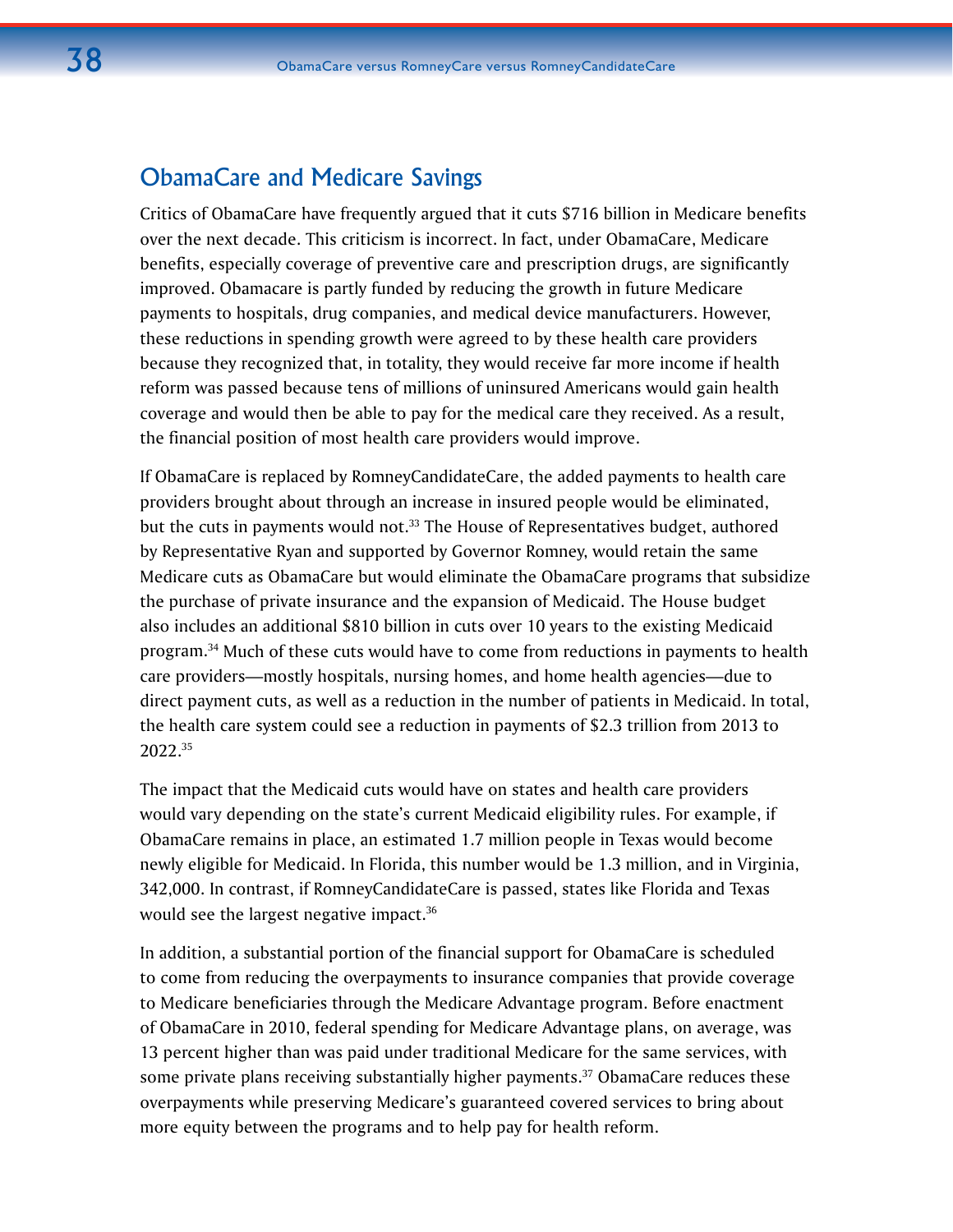# Medicare's Future

## **The Medicare Trust Fund**

Hospital care for Medicare beneficiaries is currently paid for from a trust fund that is financed by a payroll tax on all workers. The trust fund also pays for posthospital nursing home and home health care. ObamaCare includes an increase in trust fund financing by requiring higher-income workers (individuals who earn more than \$200,000 and families who earn more than \$250,000) to pay an additional 0.9 percent tax on earnings and a 3.0 percent tax on unearned income. Unearned income previously was not taxed.

The reduction in Medicare Advantage overpayments, the reduction in provider payments, and the additional federal revenues would allow the trust fund to remain solvent until 2024. Under RomneyCandidate Care, these cost savings and additional revenues would be eliminated, and the Medicare trust fund solvency date would be pushed up eight years to 2016.<sup>38</sup> It is unclear what would happen if the trust fund became insolvent, but it could require Medicare recipients to pay more for their care out of pocket.

### **The Structure of Medicare**

The most fundamental difference in Medicare between ObamaCare and RomneyCandidateCare involves how the program operates in the future. ObamaCare maintains the basic structure of Medicare. The program offers a guaranteed set of benefits to everyone who qualifies. Coverage is available anywhere in the country at a uniform premium. Essential to the program's strength is that all seniors and people with disabilities join the same insurance pool. The costs of sicker beneficiaries are offset by the contributions of those who are healthier. Beneficiaries can join a private plan for their Medicare coverage, though the private plans are closely regulated and must offer coverage that is at least as good as traditional Medicare. ObamaCare seeks to slow the growth in Medicare costs over time by introducing new payment models that improve health care quality and care coordination, both in the traditional Medicare program and in private plans, resulting in healthier beneficiaries and lower costs.

In contrast, RomneyCandidateCare relies primarily on private insurance companies to deliver health insurance for Medicare beneficiaries starting in 2023. Everyone born after 1957 would no longer be guaranteed a set of Medicare health care benefits. Instead, they would be allotted a set amount of money—a voucher—to purchase insurance. They would use these vouchers to purchase health insurance from either private health insurance plans or traditional Medicare. If the voucher were inadequate to cover the cost of the plan purchased, beneficiaries would have to pay the difference out of their own pockets.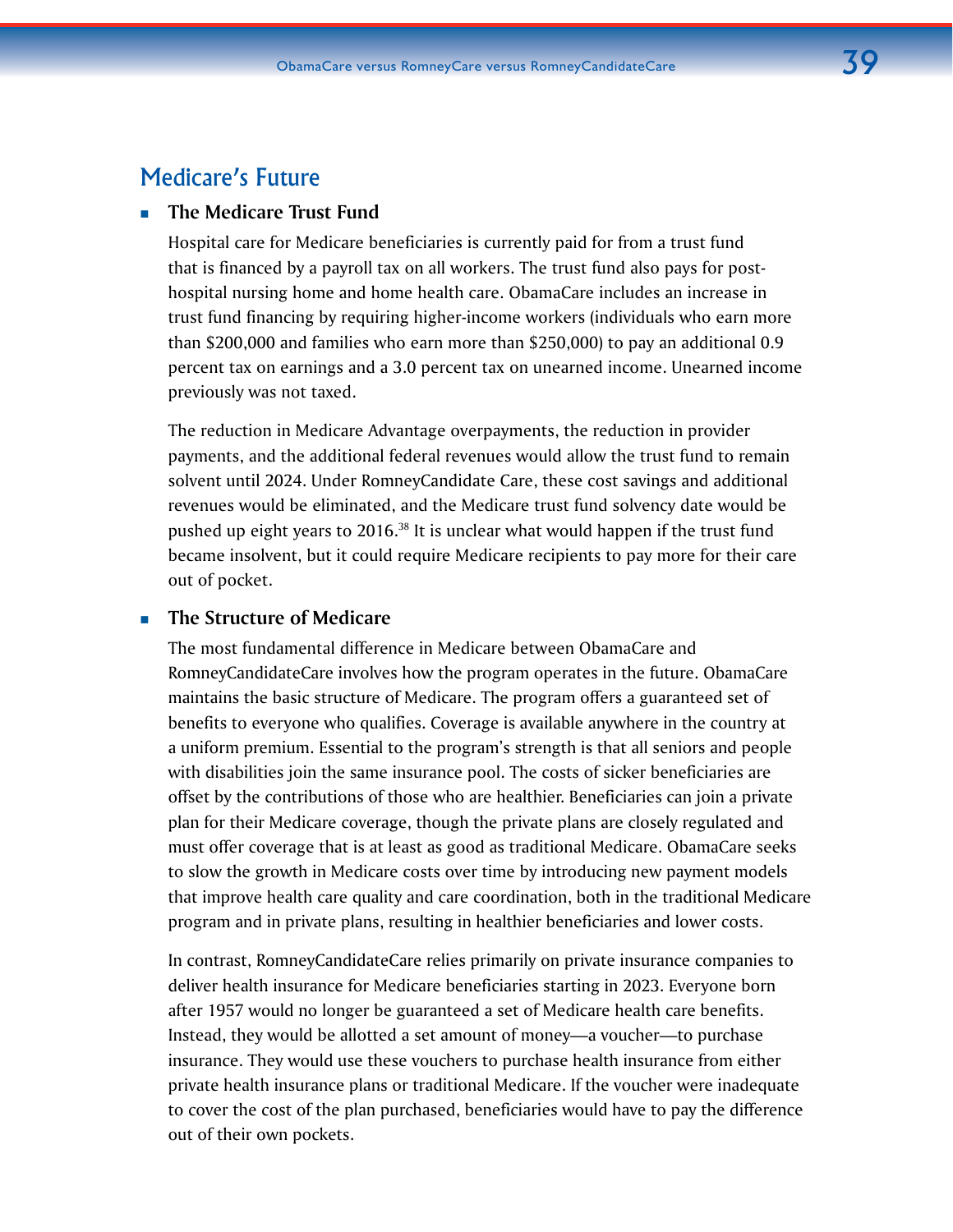### **Impact on Future Beneficiaries**

While Governor Romney has not provided a detailed description of his Medicare plan, he has said he supports the framework proposed in Representative Ryan's fiscal year 2013 House budget resolution. That plan would result in substantially higher health care costs for future Medicare beneficiaries for two related reasons. First, the value of the voucher is designed to shrink over time relative to what Medicare would have covered under ObamaCare. As health care costs rise, Medicare would cover less of the total. Second, private insurance companies require more money to deliver the same care as traditional



Medicare because they have expenses such as marketing, advertising, commissions, administration, executive salaries, and profits. Over time, therefore, health care costs will become more expensive for Medicare beneficiaries than they would have been under existing policy.

According to the Congressional Budget Office, the fiscal year 2013 House budget proposal would result in substantial reductions in the value of Medicare coverage for future generations. As shown in Figure 1, people born in 1958 would see an 11 percent reduction in the value of their Medicare coverage the year they retire compared to what they would expect under ObamaCare. The cuts grow substantially in the future. By the time people born in 1983 reach Medicare eligibility age, their coverage would be worth 42 percent less than it would be under ObamaCare. (The fiscal year 2013 House budget proposal gradually increases the Medicare eligibility age to 67. People born in 1958 would be eligible when they turn 65 in 2023. People born in 1964 would not become eligible until they turn 66 in 2030. The increase in the eligibility age would be fully phased in by 2034. Therefore, those born in 1973 would become eligible for Medicare in 2040, and those born in 1983 would be eligible for Medicare in 2050.)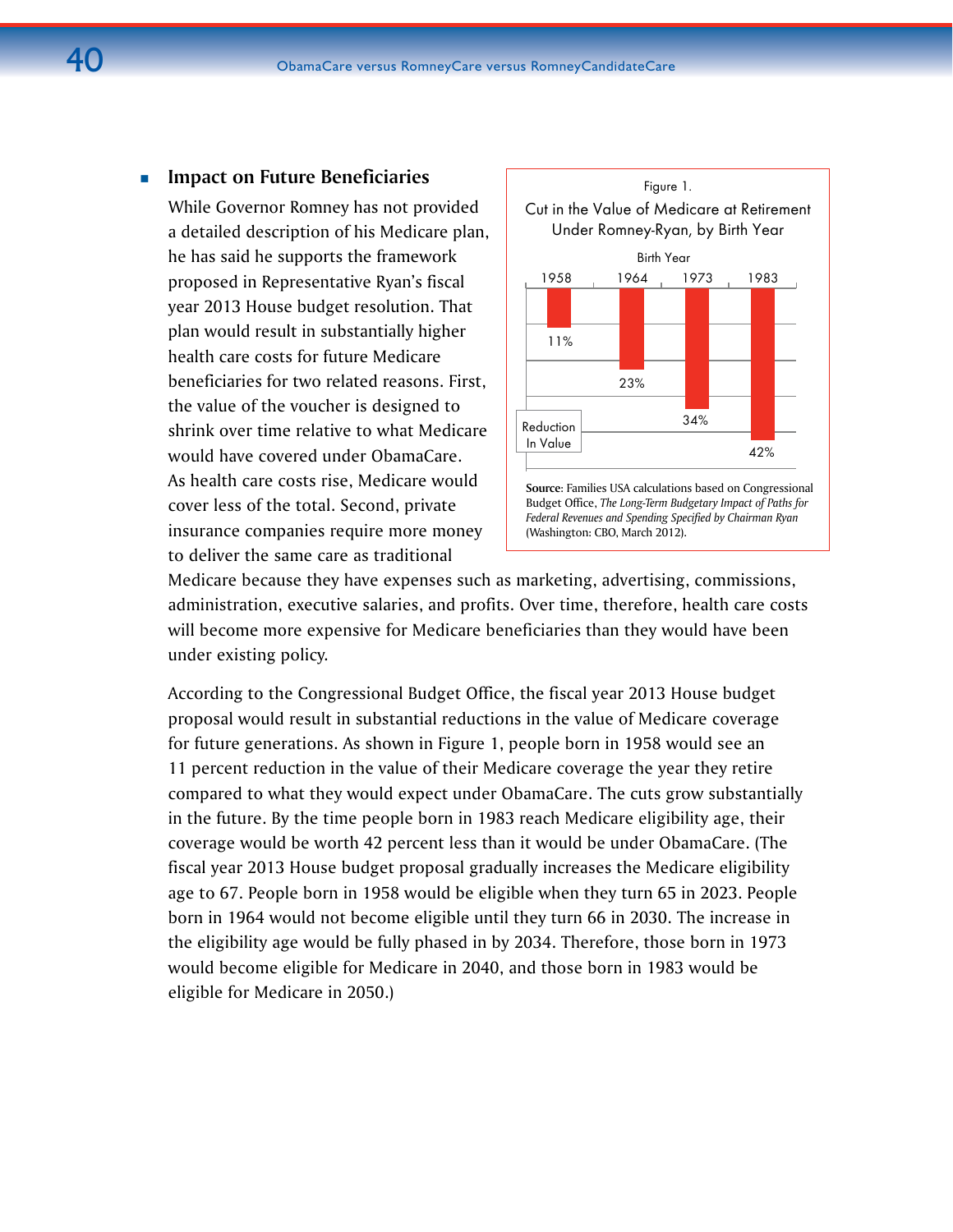Modeling what future out-of-pocket costs will look like in dollar terms under RomneyCandidateCare is difficult because Governor Romney has not provided many key details. But in 2011, Representative Ryan proposed a similar plan as part of the fiscal year 2012 House budget resolution. According to the Congressional Budget Office, that proposal would have increased out-of-pocket costs by \$6,400 per year for a 65-year-old the first year it took effect (2022), with costs increasing further in future years.

### **Risks to Current Beneficiaries**

The drastic change to Medicare under RomneyCandidateCare would also have substantial effects on people born in 1957 or earlier, even though their coverage would ostensibly remain the same. The traditional Medicare program would become weaker and more costly over time, resulting in increased premiums as current beneficiaries age. Private plans in Medicare have always attracted younger, healthier beneficiaries, with older, sicker beneficiaries remaining in the traditional program. Private insurers are adept at designing benefit packages to appeal to younger people by offering perks like gym memberships or free basic office visits. Under the Romney plan, these plans could offset the costs of these benefits by increasing cost-sharing for services like home health care or chemotherapy, which would discourage older and sicker members from joining them.

Although RomneyCandidateCare would presumably adjust the value of the voucher for the financial "risk" a sicker, older person presents, the process of risk adjustment is far from perfect.<sup>39</sup> Over time, as traditional Medicare serves a disproportionately older and sicker population, premiums in traditional Medicare will rise to cover the costs of caring for these older and sicker beneficiaries. As traditional Medicare premiums rise and more people leave the program, it will be less able to negotiate lower prices on services, which will in turn result in higher health care costs.

# **Conclusion**

RomneyCandidateCare represents an enormous difference in the direction of health care in the United States compared to both RomneyCare and ObamaCare. As our analysis demonstrates, especially in terms of cost and coverage, RomneyCandidateCare would place a growing and unsustainable burden on America's families. That burden would make health coverage and care unaffordable for a huge portion of our nation's middle-class and moderate-income families, thereby resulting in more and more people joining the ranks of the uninsured.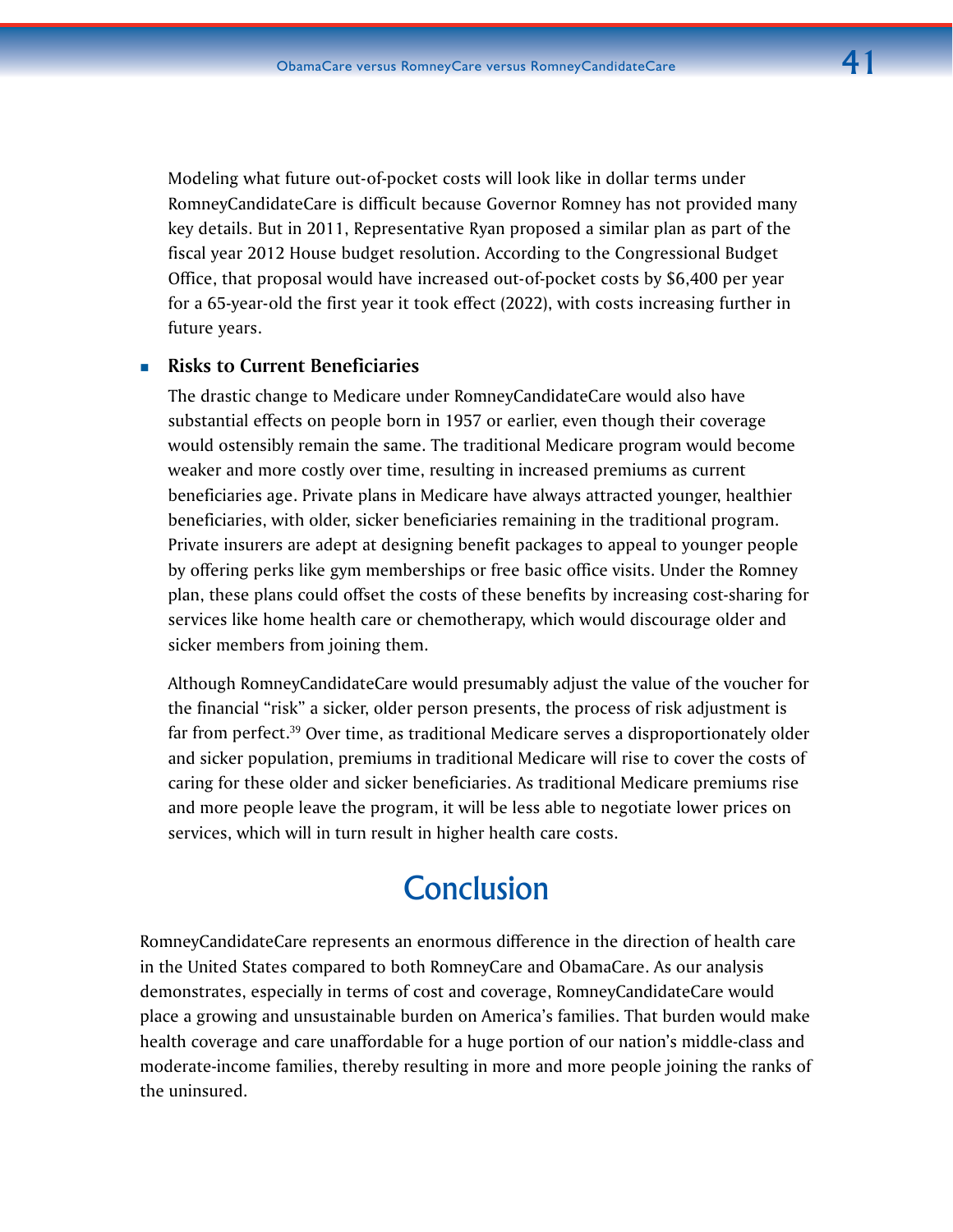RomneyCandidateCare would also signifcantly change the Medicare program that is the lifeline for America's seniors and people with disabilities. It would withdraw significant help with preventive care and prescription drug coverage that Medicare beneficiaries are already receiving through ObamaCare. It would also decrease the solvency of the Medicare trust fund. More significantly in the long run, RomneyCandidateCare would transform Medicare from a program of guaranteed benefits to a voucher-like system that would require beneficiaries to pay considerably more out of pocket for their coverage.

These are stark differences from the directions set by both RomneyCare and ObamaCare. The choice of which direction our nation will take about these fundamentally different approaches will have a profound impact on families across America.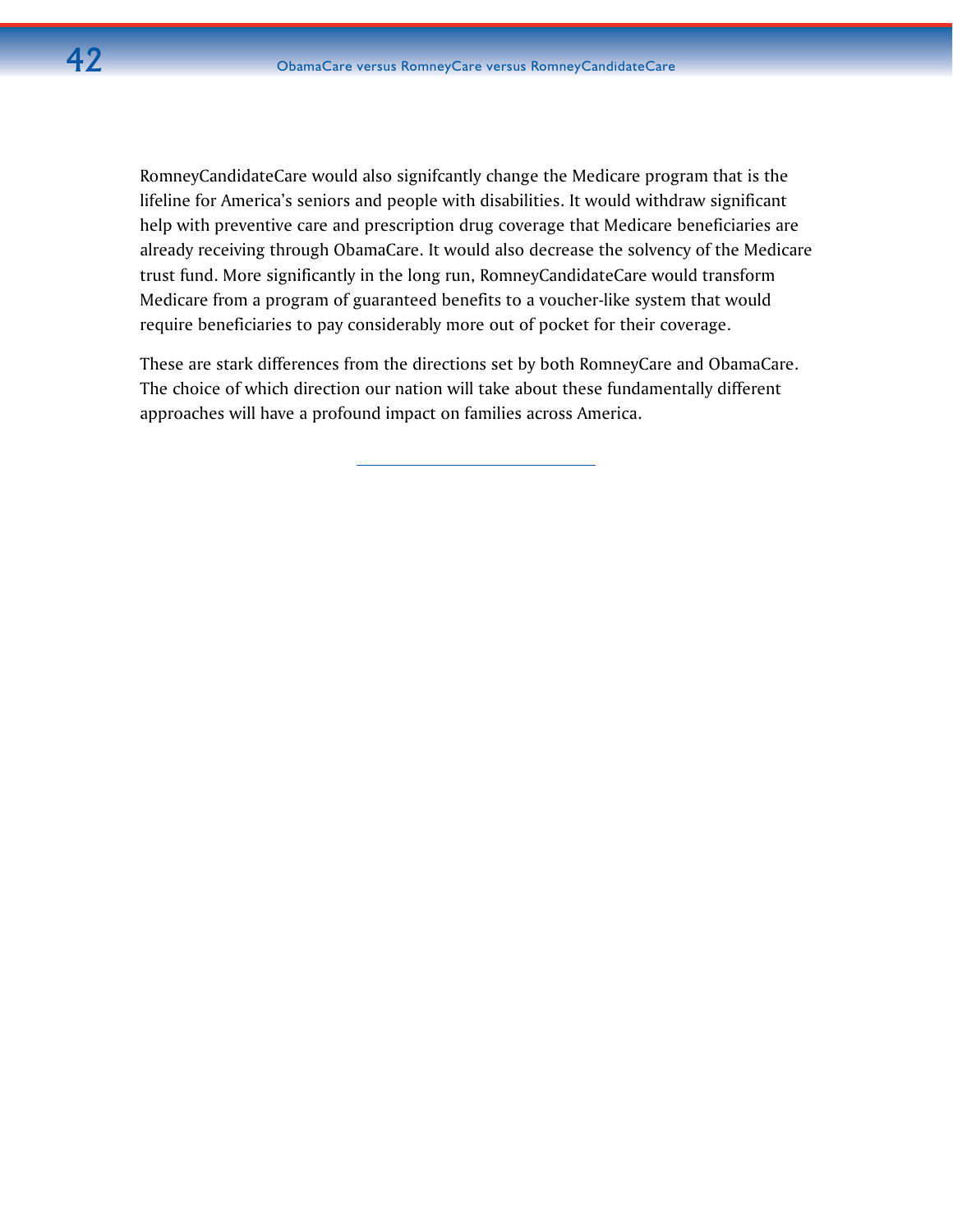# Endnotes

<sup>1</sup> An Act Providing Access to Affordable, Quality, Accountable Health Care, Chapter 58 of the Acts of 2006, available online at [www.lawlib.state.ma.us/subject/about/healthinsurance.html.](www.lawlib.state.ma.us/subject/about/healthinsurance.html)

2 Rick Klein, "Romney Distances Self from Mass. Health Plan," *The Boston Globe*, February 3, 2007.

3 U.S. Census Bureau, Table HIA-4, *Health Insurance Coverage Status and Type of Coverage by State—All Persons: 1999 to 2009*, available online at [http://www.census.gov/hhes/www/hlthins/data/historical/.](http://www.census.gov/hhes/www/hlthins/data/historical/)

4 U.S. Census Bureau, Current Population Survey, CPS Table Creator data for 2011, downloaded on September 13, 2012, available online at<www.census.gov/cps/data/cpstablecreator.htm>.

5 These states are as follows: Colorado, Florida, Iowa, Michigan, Nevada, New Hampshire, North Carolina, Ohio, Pennsylvania, Virginia, and Wisconsin.

6 Department of Health and Human Services, *News Release: People with Medicare Save More than \$4.1 Billion on Prescription Drugs* (Washington: HHS, August 20, 2012), available online at [www.hhs.gov/news/press/2012pres/08/20120820.html.](www.hhs.gov/news/press/2012pres/08/20120820.html)

<sup>7</sup> *Health Care and Education Reconciliation Act of 2010,* Public Law 111-152 (March 30, 2012), Title I, Subtitle B, Section 1101, amending the *Patient Protection and Affordable Care Act,* Public Law 111-148 (March 23, 2010)*.* 

8 HealthCare.gov, *The 80/20 Rule: Providing Value and Rebates to Millions of Consumers*, posted on June 21, 2012, available online at [http://www.healthcare.gov/law/resources/reports/mlr-rebates06212012a.html.](http://www.healthcare.gov/law/resources/reports/mlr-rebates06212012a.html)

9 For a detailed description of how the size of the tax credit is calculated, see Kim Bailey and Kathleen Stoll, *The Bottom Line: How the Affordable Care Act Helps America's Families* (Washington: Families USA, October 2011), p. 15.

<sup>10</sup> Jennifer Sullivan and Kathleen Stoll, *Lower Taxes, Lower Premiums: The New Health Insurance Tax Credit* (Washington: Families USA, September 2010).

11 Families USA, *Grandfathered Plans under the Patient Protection and Affordable Care Act* (Washington: Families USA, December 2010), available online at<http://www.familiesusa.org/assetts/pdfs/health-reform/Grandfathered-Plans.pdf>.

 $12$  Kim Bailey and Kathleen Stoll, op. cit., numbers updated to reflect 2012 HSA out-of-pocket maximums.

<sup>13</sup> Stan Dorn, *Considerations in Assessing State-Specific Fiscal Effects of the ACA's Medicaid Expansion (Washington: Urban Institute,* September 2012); Arkansas Department of Human Services, *Estimated Medicaid-Related Impact of the Affordable Care Act with Medicaid Expansion* (Little Rock, AR: Department of Human Services, July 17, 2012), available online at [http://www.](http://www.familiesusa.org/issues/medicaid/expansion-center/resources-from-the-states.html) [familiesusa.org/issues/medicaid/expansion-center/resources-from-the-states.html;](http://www.familiesusa.org/issues/medicaid/expansion-center/resources-from-the-states.html) Sarah Kliff, "Arkansas Says Medicaid Expansion Saves \$372 Million. Let's Break Down Those Numbers," *The Washington Post*, July 18, 2012.

<sup>14</sup> An Act Providing Access to Affordable, Quality, Accountable Health Care, Chapter 58 of the Acts of 2006, Section 101, available online at [www.lawlib.state.ma.us/subject/about/healthinsurance.html.](www.lawlib.state.ma.us/subject/about/healthinsurance.html)

<sup>15</sup> An Act Providing Access to Affordable, Quality, Accountable Health Care, Chapter 58 of the Acts of 2006, Section 45, available online at [www.lawlib.state.ma.us/subject/about/healthinsurance.html.](www.lawlib.state.ma.us/subject/about/healthinsurance.html)

16 Commonwealth Connector, "Commonwealth Care: Informational Session, Fall 2008," available online at [https://www.](https://www.mahealthconnector.org/portal/binary/com.epicentric.contentmanagement.servlet.ContentDeliveryServlet/About%2520Us/CommonwealthCare/Informational%2520Sessions/Informational%2520Session_Fall08.pdf) [mahealthconnector.org/portal/binary/com.epicentric.contentmanagement.servlet.ContentDeliveryServlet/About%2520Us/](https://www.mahealthconnector.org/portal/binary/com.epicentric.contentmanagement.servlet.ContentDeliveryServlet/About%2520Us/CommonwealthCare/Informational%2520Sessions/Informational%2520Session_Fall08.pdf) [CommonwealthCare/Informational%2520Sessions/Informational%2520Session\\_Fall08.pdf](https://www.mahealthconnector.org/portal/binary/com.epicentric.contentmanagement.servlet.ContentDeliveryServlet/About%2520Us/CommonwealthCare/Informational%2520Sessions/Informational%2520Session_Fall08.pdf).

<sup>17</sup> *An Act Providing Access to Affordable, Quality, Accountable Health Care*, Chapter 58 of the Acts of 2006, Section 45, available online at [www.lawlib.state.ma.us/subject/about/healthinsurance.html.](www.lawlib.state.ma.us/subject/about/healthinsurance.html)

<sup>18</sup> See brochures on the Health Connector website at [https://www.mahealthconnector.org/portal/binary/com.epicentric.](https://www.mahealthconnector.org/portal/binary/com.epicentric.contentmanagement.servlet.ContentDeliveryServlet/About%20Us/Connector%20Programs/Benefits%20and%20Plan%20Information/HealthBenefitsAndCopays.pdf) [contentmanagement.servlet.ContentDeliveryServlet/About%20Us/Connector%20Programs/Benefits%20and%20Plan%20](https://www.mahealthconnector.org/portal/binary/com.epicentric.contentmanagement.servlet.ContentDeliveryServlet/About%20Us/Connector%20Programs/Benefits%20and%20Plan%20Information/HealthBenefitsAndCopays.pdf) [Information/HealthBenefitsAndCopays.pdf](https://www.mahealthconnector.org/portal/binary/com.epicentric.contentmanagement.servlet.ContentDeliveryServlet/About%20Us/Connector%20Programs/Benefits%20and%20Plan%20Information/HealthBenefitsAndCopays.pdf).

19 Ibid; Alan Raymond, *Massachusetts Health Reform: A 5-Year Progress Report* (Boston: Blue Cross Foundation of Massachusetts, 2011).

<sup>20</sup> An Act Providing Access to Affordable, Quality, Accountable Health Care, Chapter 58 of the Acts of 2006, Sections 7 and 12, available online at [www.lawlib.state.ma.us/subject/about/healthinsurance.html;](www.lawlib.state.ma.us/subject/about/healthinsurance.html) Alan Raymond, op. cit.

<sup>21</sup> *An Act Providing Access to Affordable, Quality, Accountable Health Care*, Chapter 58 of the Acts of 2006, Section 84, available online at [www.lawlib.state.ma.us/subject/about/healthinsurance.html.](www.lawlib.state.ma.us/subject/about/healthinsurance.html)

<sup>22</sup> An Act Providing Access to Affordable, Quality, Accountable Health Care, Chapter 58 of the Acts of 2006, Sections 15-18, available online at [www.lawlib.state.ma.us/subject/about/healthinsurance.html.](www.lawlib.state.ma.us/subject/about/healthinsurance.html)

<sup>23</sup> An Act Providing Access to Affordable, Quality, Accountable Health Care, Chapter 58 of the Acts of 2006, Section 107, available online at [www.lawlib.state.ma.us/subject/about/healthinsurance.html.](www.lawlib.state.ma.us/subject/about/healthinsurance.html)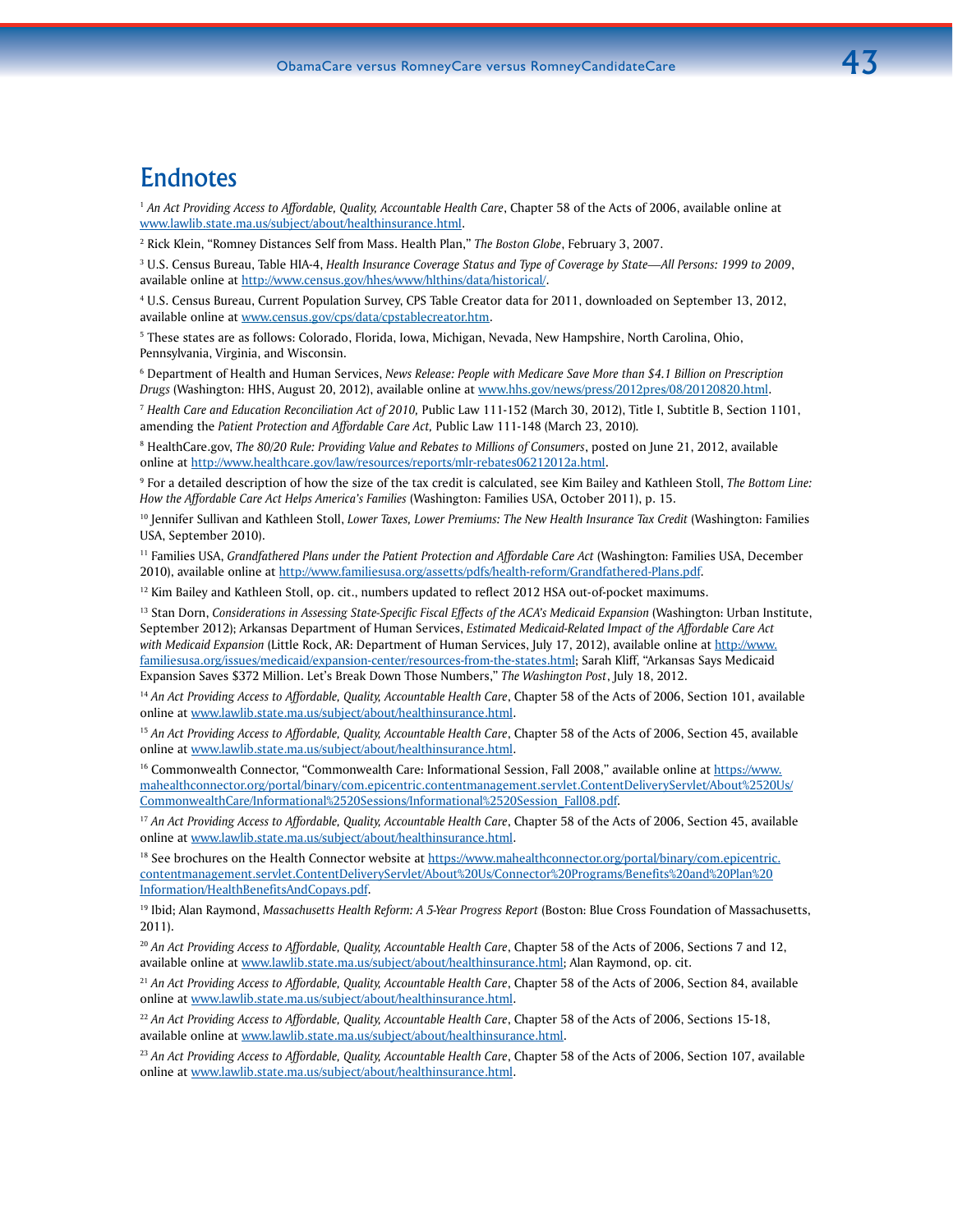$24$  Section 1115(a) of the Social Security law allows states to obtain ["research and demonstration" waivers](http://www.medicaid.gov/Medicaid-CHIP-Program-Information/By-Topics/Waivers/1115/Section-1115-Demonstration.html) from the federal government to experiment with new ways of structuring their Medicaid programs. These waivers normally must be renewed periodically (usually every three to five years).

 $25$  See the Romney-Ryan website page on health care issues at <http://www.mittromney.com/issues/health-care>.

 $26$  See the Romney-Ryan website page on government spending at<http://www.mittromney.com/issues/spending>.

27 Kaiser Family Foundation, statehealthfacts.org, *Medicaid and CHIP Facts At-a-Glance*, available online at [http://www.](http://www.statehealthfacts.org/comparecat.jsp?cat=4&rgn=1&rgn=1&print=1) [statehealthfacts.org/comparecat.jsp?cat=4&rgn=1&rgn=1&print=1](http://www.statehealthfacts.org/comparecat.jsp?cat=4&rgn=1&rgn=1&print=1), accessed on September 6, 2012.

<sup>28</sup> C-SPAN, "Mitt Romney Campaigns in Florida," June 12, 2012, available online at [http://www.c-span.org/Events/Mitt-](http://www.c-span.org/Events/Mitt-Romney-Campaigns-in-Florida/10737431506/)[Romney-Campaigns-in-Florida/10737431506/](http://www.c-span.org/Events/Mitt-Romney-Campaigns-in-Florida/10737431506/) (see "Mitt Romney in Orlando, Florida" video, 7:16).

29 See the transcript for *Meet the Press* for September 9, 2012, available online at http://www.msnbc.msn.com/id/48959273/ ns/meet\_the\_press-transcripts/t/september-mitt-romney-ann-romney-julian-castro-peggy-noonan-ej-dionne-bill-bennettchuck-todd/#.UE0xsq6x5io.

30 Katrina Trinko, "The Corner, Re: Romney and Obamacare," blog in *National Review Online*, September 9, 2012, available online at [http://www.nationalreview.com/corner/316367](http://www.nationalreview.com/corner/316367/re-romney-and-obamacare-katrina-trinko)*/*re-romney-and-obamacare-katrina-trinko.

<sup>31</sup> C-SPAN, "Mitt Romney Campaigns in Florida," June 12, 2012, available online at [http://www.c-span.org/Events/Mitt-](http://www.c-span.org/Events/Mitt-Romney-Campaigns-in-Florida/10737431506/)[Romney-Campaigns-in-Florida/10737431506/](http://www.c-span.org/Events/Mitt-Romney-Campaigns-in-Florida/10737431506/) (see "Mitt Romney in Orlando, Florida" video, 7:16).

32 Kaiser Family Foundation, *Explaining Health Reform: Key Changes to the Medicare Part D Drug Benefit Coverage Gap* (Washington: Kaiser Family Foundation, March 2010).

 $33$  Governor Romney has stated elsewhere that he would undo these provider reductions, but he has not articulated how he would offset these added costs. Increasing payments to providers and Medicare Advantage plans would also increase Medicare premiums and co-insurance for beneficiaries.

34 House Budget Committee, Chairman Paul Ryan, *The Path to Prosperity: A Blueprint for American Renewal, Fiscal Year 2013 Federal Budget Resolution*, March 20, 2012, available online at [http://budget.house.gov/uploadedfiles/pathtoprosperity2013.](http://budget.house.gov/uploadedfiles/pathtoprosperity2013.pdf) [pdf](http://budget.house.gov/uploadedfiles/pathtoprosperity2013.pdf).

35 Families USA calculations based on House Budget Committee, Chairman Paul Ryan, *The Path to Prosperity: A Blueprint for American Renewal, Fiscal Year 2013 Budget Resolution*, March 20, 2012, available online at [http://budget.house.gov/](http://budget.house.gov/uploadedfiles/pathtoprosperity2013.pdf) [uploadedfiles/pathtoprosperity2013.pdf](http://budget.house.gov/uploadedfiles/pathtoprosperity2013.pdf), and Congressional Budget Office, *Updated Estimates for the Insurance Coverage Provisions of the Affordable Care Act* (Washington: Congressional Budget Office, March 2012).

36 Genevieve Kenney, Lisa Dubay, Stephen Zuckerman, and Micheal Huntress, *Opting Out of the Medicaid Expansion under the ACA: How Many Uninsured Adults Would Not Be Eligible for Medicaid?* (Washington: The Urban Institute, July 5, 2012).

37 Medicare Payment Advisory Commission, *Report to the Congress: Medicare Payment Policy* (Washington: MedPAC, March 2011).

38 Henry Aaron, *Why the Medicare Fight Matters to Americans over 55* (Washington: The Brookings Institution, August 20, 2012), available online at [http://www.brookings.edu/research/opinions/2012/08/20-ryan-medicare-aaron?cid=em\\_alert.](http://www.brookings.edu/research/opinions/2012/08/20-ryan-medicare-aaron?cid=em_alert)

39 Jason Brown, Mark Duggan, Ilyana Kuziemko, and William Woolston, *How Does Risk Selection Respond to Risk Adjustment? Evidence from the Medicare Advantage Program* (Cambridge, MA: National Bureau of Economic Research, April 2011).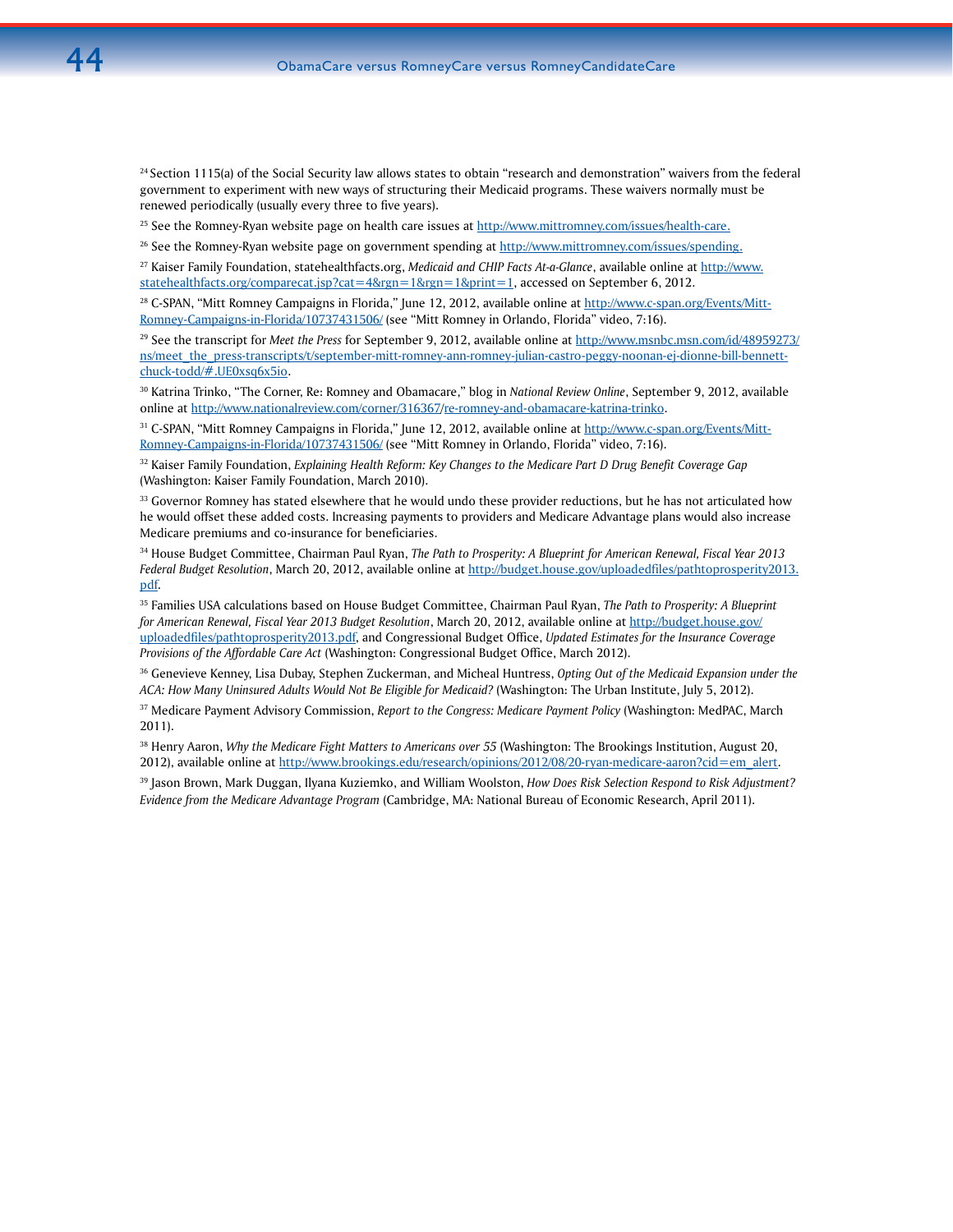# **Acknowledgments**

### **This report was prepared by:**

*Ron Pollack Executive Director Families USA*

*Kathleen Stoll Deputy Executive Director, Director of Health Policy Families USA*

> *Kim Bailey Research Director Families USA*

# **The following Families USA staff assisted in the preparation of this report:**

*Peggy Denker, Director, Publications Ingrid VanTuinen, Deputy Director, Publications Marc Steinberg, Deputy Director, Health Policy Cheryl Fish-Parcham, Deputy Director, Health Policy Nancy Magill, Senior Graphic Designer*

**Special Thanks to:** 

*Stuart Altman Jonathan Gruber John McDonough*